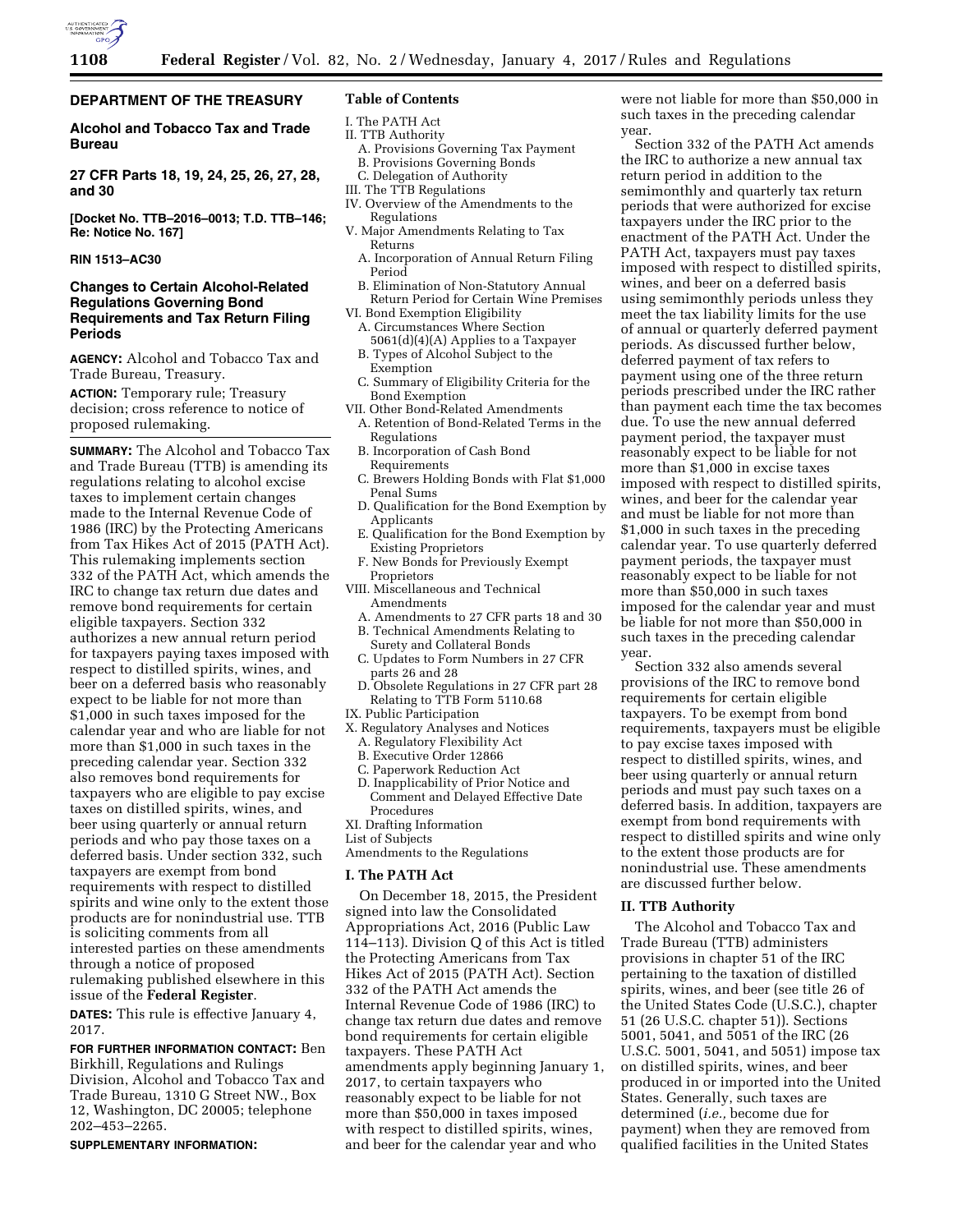or imported as provided in sections 5006, 5043, and 5054 of the IRC (26 U.S.C. 5006, 5043, and 5054). In addition, section 7652 of the IRC (26 U.S.C. 7652) imposes tax upon distilled spirits, wines, and beer coming into the United States from Puerto Rico and the U.S. Virgin Islands under certain circumstances. The tax imposed on products under section 7652 is equal to the internal revenue tax imposed in the United States upon like articles of domestic manufacture.

## *A. Provisions Governing Tax Payment*

Section 5061 of the IRC (26 U.S.C. 5061) governs the collection of excise tax on distilled spirits, wines, and beer. Section 5061(a) states that such taxes shall be collected on the basis of a return and gives the Secretary of the Treasury (the Secretary) the authority to prescribe regulations relating to such returns. Section 5061(d) prescribes the time periods and due dates for paying such taxes by return on a deferred basis. Section 5061(d)(1) provides that the last day for payment of such taxes shall be the 14th day after the last day of the semimonthly period during which the product is withdrawn for deferred payment of tax from certain qualified facilities in the United States. Sections 5061(d)(2) and 5061(d)(3) prescribe similar semimonthly periods and due dates for imported distilled spirits, wines, and beer and for such products brought into the United States from Puerto Rico.

TTB collects excise tax paid under section 5061(d)(1) and 5061(d)(3), which govern, respectively, withdrawals of distilled spirits, wines, and beer from qualified facilities in the United States and certain shipments of distilled spirits, wines, and beer into the United States from Puerto Rico. In the latter case, section 7652(a)(2) provides authority for payment of the tax before shipment to the United States from Puerto Rico. In general, U.S. Customs and Border Protection (CBP) collects taxes paid under section 5061(d)(2) on removals of imported distilled spirits, wines, and beer. These taxes include those paid on distilled spirits, wines, and beer from foreign countries or from the U.S. Virgin Islands.

Section 5061(d)(4), as amended by the PATH Act, authorizes eligible taxpayers to use annual or quarterly tax return periods instead of semimonthly periods, under certain circumstances. Section  $5061(d)(4)(A)(ii)$  provides that, in the case of any taxpayer who reasonably expects to be liable for not more than \$1,000 in excise taxes imposed for the calendar year and who was liable for not more than \$1,000 in such taxes in the

preceding calendar year, the last day for payment of tax is the 14th day after the last day of the calendar year. Section 5061(d)(4)(A)(i) provides that, in the case of any taxpayer who reasonably expects to be liable for not more than \$50,000 in excise taxes imposed with respect to distilled spirits, wines, and beer for the calendar year and who was liable for not more than \$50,000 in such taxes in the preceding calendar year, the last day for payment of tax is the 14th day after the last day of the calendar quarter. Section 5061(d)(4)(C) defines the term ''calendar quarter'' as the threemonth period ending on March 31, June 30, September 30, or December 31.

Taxpayers who use annual or quarterly return periods and exceed the \$1,000 or \$50,000 limits described in the previous paragraph must pay such taxes more frequently, as provided in section 5061(d)(4)(B). Taxpayers using quarterly periods must use semimonthly periods for any portion of the calendar year following the first date on which the aggregate amount of such tax due during such calendar year exceeds \$50,000, and taxpayers using annual periods must use quarterly periods for any portion of the calendar year following the first date on which the aggregate amount of such tax due during such calendar year exceeds \$1,000. Section 5061(d)(4)(B) also provides that any tax not paid on these dates is due either on the 14th day after the last day of the semimonthly period in which such date occurs (in the case of taxpayers who exceed the \$50,000 limit) or on the 14th day after the last day of the calendar quarter in which such date occurs (in the case of taxpayers who exceed the \$1,000 limit).

Under some circumstances, the IRC authorizes the removal of distilled spirits, wines, and beer from facilities in the United States without paying the taxes imposed on such products. Examples of removals for which the IRC does not require payment of the tax include certain transfers of imported distilled spirits, wines, and beer to qualified facilities in the United States (see 26 U.S.C. 5232, 5364, and 5418), certain transfers between qualified facilities within the United States (see 26 U.S.C. 5212, 5362(b), and 5414), certain withdrawals for exportation from the United States (see 26 U.S.C. 5214(a)(4), 5362(c)(1), and 5053(a)), and certain withdrawals for use in the United States for other than alcohol beverage purposes (see 26 U.S.C. 5214(a)(1)–(3), 5364(d), and 5053(b)). In the last case, some IRC provisions refer to these nonbeverage purposes as the ''industrial use'' of alcohol (see, *e.g.,*  subchapter D of chapter 51 of the IRC,

''Industrial Use of Distilled Spirits''). The provisions of the Federal Alcohol Administration Act (FAA Act), 27 U.S.C. chapter 8, which TTB also administers, do not apply to distilled spirits and wine for industrial use (see 27 U.S.C. 211(a)(5) and (6), which define these types of alcohol as distilled spirits and wine for ''nonindustrial use''). The industrial and nonindustrial uses of distilled spirits and wine are discussed further below.

### *B. Provisions Governing Bonds*

The IRC also contains provisions requiring certain persons who are liable for taxes imposed with respect to distilled spirits, wines, and beer to furnish bonds, which are formal guarantees to pay tax obligations under the IRC (see, *e.g.,* 26 U.S.C. 5173, 5354, and 5401(b)). Subject to the exceptions discussed below, section 5551(a) of the IRC (26 U.S.C. 5551(a)) requires approval of such bonds for certain businesses as a condition of commencing operations. Generally, the producer or the importer of the distilled spirits, wines, and beer is liable for taxes imposed until that person either pays the tax or takes some other action for which the IRC relieves the person of the liability. In the latter case, the IRC may relieve persons from liability based on the transfer or withdrawal of the distilled spirits, wines, and beer under certain circumstances described in the preceding paragraph, such as withdrawal and exportation (see 26 U.S.C. 5005, 5043, 5054, and 5056). Bonds therefore protect the revenue by covering the excise tax liability associated with the distilled spirits, wines, and beer until that liability is relieved under the IRC.

Section 332 of the PATH Act amends several provisions of the IRC to remove bond requirements for certain eligible taxpayers. The new bond exemption is set forth in new subsection (d) of section 5551 of the IRC. The taxpayer's eligibility for the bond exemption is based on whether section  $5061(d)(4)(A)$ applies to the taxpayer. Section 5061(d)(4)(A) authorizes the use of quarterly and annual return periods for payment of excise taxes imposed with respect to distilled spirits, wines, and beer where the tax liability does not exceed the \$1,000 and \$50,000 limits discussed above. However, the bond exemption is limited to bonds ''covering operations or withdrawals of distilled spirits or wines for nonindustrial use or of beer.'' Specifically, section 5551(d)(1) provides that ''[d]uring any period to which subparagraph (A) of section 5061(d)(4) applies to a taxpayer (determined after application of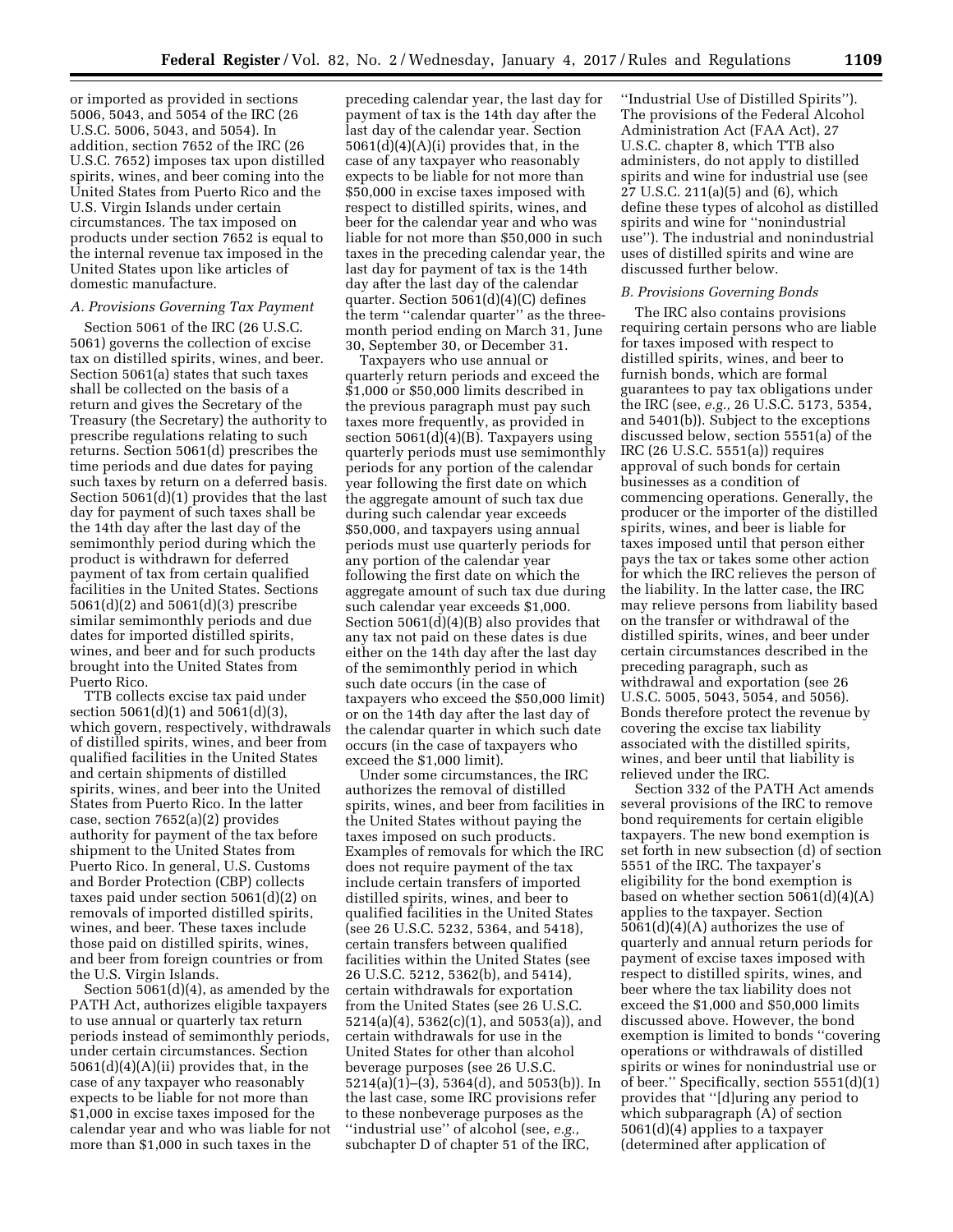subparagraph (B) thereof), such taxpayer shall not be required to furnish any bond covering operations or withdrawals of distilled spirits or wines for nonindustrial use or of beer.'' In addition, section 5551(d)(2) provides that ''any taxpayer for any period described in [section 5551(d)(1)] shall be treated as if sufficient bond has been furnished for purposes of covering operations and withdrawals of distilled spirits or wines for nonindustrial use or of beer for purposes of any requirements relating to bonds under this chapter.'' Finally, section 332 of the PATH Act also amends other provisions of the IRC to reference the bond exemption in section 5551(d). These provisions are sections 5173, 5351, and 5401 of the IRC.

### *C. Delegation of Authority*

TTB administers the provisions of the IRC and FAA Act discussed above, and their implementing regulations, pursuant to section 1111(d) of the Homeland Security Act of 2002, codified at 6 U.S.C. 531(d). The Secretary has delegated various authorities through Treasury Department Order 120–01, dated December 10, 2013 (superseding Treasury Department Order 120–01, dated January 24, 2003), to the TTB Administrator to perform the functions and duties in administration and enforcement of these laws.

## **III. The TTB Regulations**

The TTB regulations implementing the IRC provisions discussed above relating to tax payment and bonds are in chapter I of title 27 of the Code of Federal Regulations (27 CFR). These regulations include provisions governing certain distilled spirits, wine, and beer facilities in the United States (27 CFR parts 19, 24, and 25), the shipment of distilled spirits, wines, and beer from Puerto Rico and the U.S. Virgin Islands to the United States (27 CFR part 26), the importation of distilled spirits, wines, and beer from foreign countries into the United States (27 CFR part 27), and the exportation of distilled spirits, wines, and beer from the United States (27 CFR part 28).

The regulations in 27 CFR parts 19, 24, and 25 govern, respectively, the operations of distilled spirits plants (DSPs), certain wine premises, and breweries in the United States. Under 27 CFR part 24, bonded wine cellars (including bonded wineries) are wine premises that are authorized to engage in operations involving non-taxpaid wine. Proprietors of facilities subject to the regulations in 27 CFR parts 19, 24, and 25 must receive approval from TTB

to operate (see 27 CFR 19.72, 24.105, and 25.61). Such operations may include production, receipt, and removal of distilled spirits, wines, and beer. When the proprietor of the facility removes distilled spirits, wines, or beer on which tax has been imposed but not paid, the proprietor must pay the tax unless the IRC authorizes the removal without paying the tax, as discussed above.

If the tax must be paid for the removal, the proprietor of the facility must file an Excise Tax Return, TTB Form 5000.24, for prepayment or deferred payment of tax (see 27 CFR 19.229, 24.271, 24.275, 25.164, and 25.175). The term ''prepayment'' means that the proprietor pays the tax before the removal of the distilled spirits, wines, or beer from the facility. The term ''deferred payment'' means that the proprietor uses one of the return periods prescribed under section 5061(d) of the IRC to pay tax due for removals that occur during that period. Section 24.273 of the TTB regulations (27 CFR 24.273) also authorizes a bonded wine cellar to file an excise tax return annually if the proprietor paid wine excise taxes in an amount less than \$1,000 during the previous calendar year or if the proprietor of a newly established premises expects to pay less than \$1,000 in wine excise taxes before the end of the calendar year. As discussed further below, this annual return period was authorized under the regulations prior to the enactment of the PATH Act and is not considered to be a deferred payment period for purposes of section 5061(d).

The TTB regulations in parts 19, 24, and 25 also prescribe requirements for bonds that DSPs, certain wine premises, and breweries must furnish to TTB. Bonds must be guaranteed by an approved corporate surety or by deposit of collateral, such as certain acceptable securities, with TTB (see, *e.g.,* 27 CFR 19.153 and 19.154). The regulations also include requirements relating to the ''penal sums'' of these bonds. The term ''penal sum'' refers to the amount of money guaranteed to be paid under the bond for tax obligations imposed by the IRC if the proprietor does not satisfy those obligations, such as the payment of tax due. The penal sum of a bond is generally based on the proprietor's liability for excise taxes imposed but not paid (see 27 CFR 19.166, 24.148, and 25.93). In some cases involving distilled spirits and wine, the regulations require proprietors to furnish bonds that specifically cover the taxes on products removed for deferred payment of tax until the time the proprietor pays the tax (see 27 CFR 19.164 and 24.146(b)).

The TTB regulations in 27 CFR part 26 pertain to shipment of distilled spirits, wines, and beer (as well as certain products manufactured using distilled spirits, wines, and beer) to the United States from Puerto Rico and the U.S. Virgin Islands. Generally, manufacturers of these products in Puerto Rico and the U.S. Virgin Islands are not required to receive approval from TTB to operate. However, if manufacturers in Puerto Rico ship the products to the United States, they must pay tax to TTB unless a specific provision authorizes the shipment without paying the tax (see discussion in the next paragraph for examples of such shipments). The regulations in 27 CFR part 26, subpart E, govern the payment of excise tax on products manufactured in Puerto Rico and shipped to the United States, and they contain bond requirements for persons who pay tax on a deferred basis using one of the tax periods prescribed under section 5061(d) the IRC. But because CBP (rather than TTB) collects taxes on products shipped to the United States from the U.S. Virgin Islands, the TTB regulations do not include provisions governing the payment of tax on products subject to 27 CFR part 26.

The regulations in 27 CFR part 26 also include provisions governing the shipment to the United States of certain distilled spirits for industrial use, as well as certain products for industrial use made using distilled spirits. Persons in Puerto Rico and the U.S. Virgin Islands who manufacture these products may ship the products to the United States without incurring tax liability under the circumstances described in 27 CFR 26.36 and 26.201. Statutory authority relating to these types of taxexempt shipments is set forth in section 5314 of the IRC (26 U.S.C. 5314). Under § 26.36(b) and (c), distillers in Puerto Rico who ship tax-exempt distilled spirits to the United States under this authority are subject to the requirements in 27 CFR part 19 governing DSPs, including requirements relating to receiving approval to operate and furnishing bonds. Distillers in the U.S. Virgin Islands who ship tax-exempt distilled spirits under § 26.201(b) and (c) are not subject to 27 CFR part 19 (and thus do not furnish bonds to TTB under 27 CFR part 19 covering such shipments), but these distillers must qualify under regulations issued by the Governor of the U.S. Virgin Islands as provided in § 26.201(b) and (c).

The TTB regulations in 27 CFR part 27 relate to the importation of distilled spirits, wines, and beer into the United States from foreign countries. Persons who pay taxes to CBP on such imported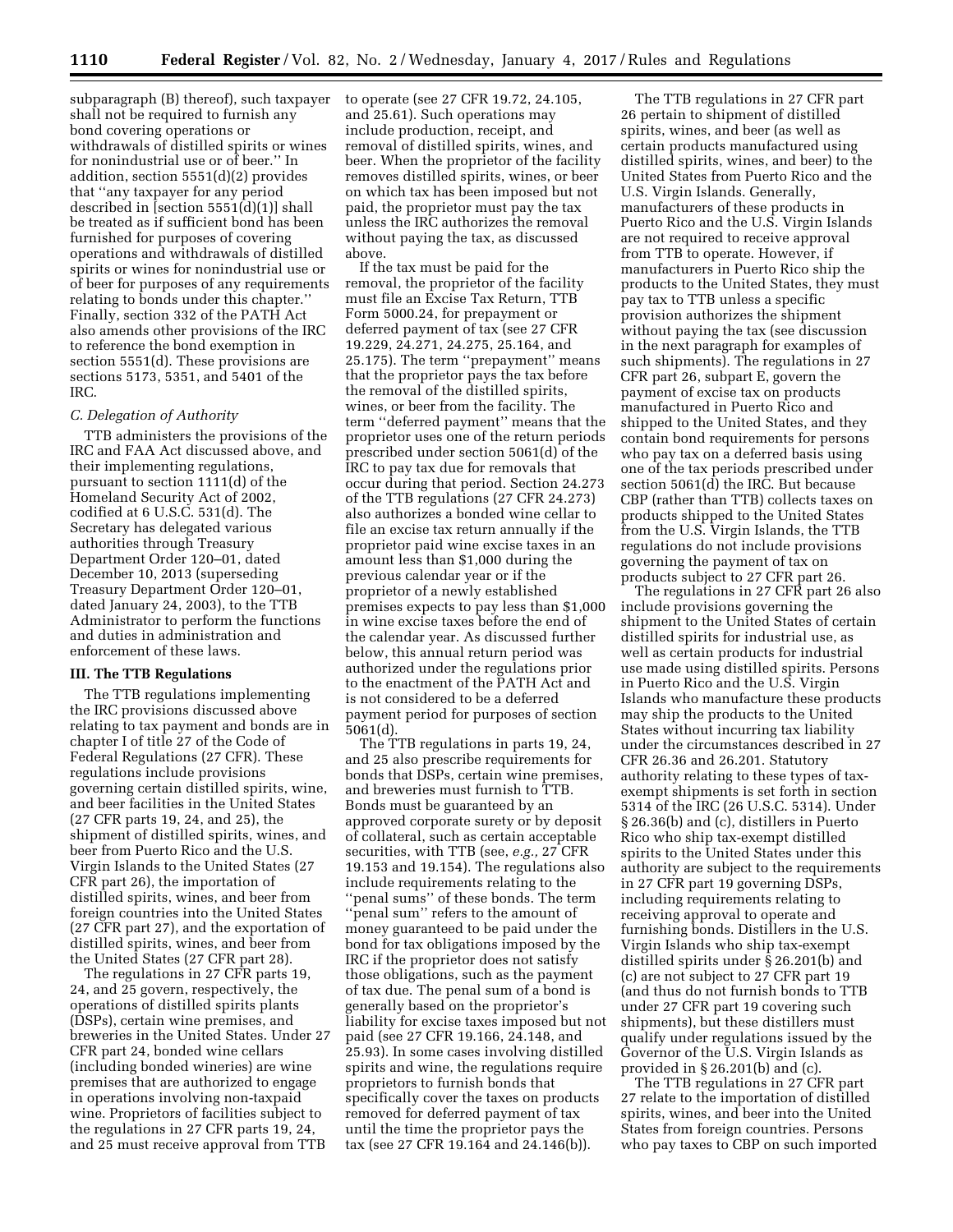products under section 5061(d)(2) are not required to furnish bonds to TTB. However, qualified facilities in the United States that receive transfers of the products without payment of tax from customs custody must furnish bonds to TTB as provided in 27 CFR parts 19, 24, and 25 (see 27 CFR part 27, subpart L; see also ATF Procedures 98– 2 and 98–3 issued by the Bureau of Alcohol, Tobacco and Firearms, TTB's predecessor agency).

The TTB regulations in 27 CFR part 28 govern the exportation of distilled spirits, wines, and beer from the United States, including the exportation of taxpaid and non-taxpaid distilled spirits, wines, and beer. As prescribed in 27 CFR part 28, subparts I, K, and L, distilled spirits, wines, and beer on which taxes have been paid may be exported with benefit of drawback (see also 26 U.S.C. 5055 and 5062). Exportation with benefit of drawback refers to a procedure under which a person may file a claim for a payment from TTB equal to the taxes paid on the product based on the exportation of the product in accordance with the IRC provisions and the TTB regulations cited in this paragraph.

Non-taxpaid distilled spirits, wines, and beer may also be removed for export from DSPs, bonded wine cellars (including bonded wineries), and breweries subject to certain requirements specified in 27 CFR part 28. When the DSP, bonded wine cellar, or brewer acts as the exporter of the product for purposes of the TTB regulations, the bonds required under 27 CFR parts 19, 24, and 25, respectively, cover the tax liability associated with the alcohol (see 27 CFR 28.58–28.60, 28.92, 28.122, 28.142, and 28.152). Alternatively, a person other than a DSP or bonded wine cellar may act as the exporter of the product in some circumstances if the person furnishes a bond as provided in 27 CFR 28.61–28.64 (the regulations do not authorize persons other than brewers to act as exporters of non-taxpaid beer). In any case where non-taxpaid products are removed for export, the person acting as the exporter for purposes of the TTB regulations must also complete a TTB form documenting the exportation (TTB Form 5100.11 in the case of distilled spirits and wine, and TTB Form 5130.12 in the case of beer).

### **IV. Overview of the Amendments to the Regulations**

This document amends the TTB regulations in 27 CFR parts 19, 24, 25, 26, 27, and 28 to implement the statutory provisions of section 332 of the PATH Act. In addition, this

rulemaking makes minor amendments to certain bond-related regulations in 27 CFR parts 18 and 30 relating to these statutory changes. This document also includes several technical amendments to update certain bond-related regulations. These amendments are discussed further below.

## **V. Major Amendments Relating to Tax Returns**

### *A. Incorporation of Annual Return Filing Period*

TTB is amending the regulations in 27 CFR parts 19, 24, 25, and 26 to incorporate the new annual tax return period provisions in section  $5061(d)(4)(A)(ii)$  of the IRC, which provides that the last day for deferred payment of tax is the 14th day after the last day of the calendar year in the case of any taxpayer who reasonably expects to be liable for not more than \$1,000 in excise taxes imposed on distilled spirits, wines, and beer for the calendar year and who was liable for not more than \$1,000 in such taxes the preceding calendar year. TTB is also amending the regulations to reflect new section 5061(d)(4)(B)(ii), which provides that the annual tax return period provision does not apply to taxpayers for any portion of the calendar year following the first date on which the aggregate amount of excise tax due during such calendar year exceeds \$1,000. As discussed above, the annual tax return period provision provides an exception to the general rule in section 5061(d) that requires deferred payment of such taxes using semimonthly periods. The specific regulations amended to reflect this new period are 27 CFR 19.235, 19.236, 24.271, 25.164, and 26.112. TTB is not amending any regulations in 27 CFR parts 27 and 28 to reflect this statutory change because these regulations do not contain provisions governing the deferred payment of taxes to TTB.

In general, the amendments incorporating the new annual return period are modeled on existing provisions in §§ 19.235, 19.236, 24.271, 25.164, and 26.112 governing quarterly return periods, which are used by taxpayers who reasonably expect to be liable for not more than \$50,000 in taxes imposed on distilled spirits, wines, and beer for the calendar year and who were liable for not more than \$50,000 in the preceding calendar year. The statutory authority for quarterly return periods in section  $5061(d)(4)(A)$  of the IRC (now designated as section  $5061(d)(4)(A)(i)$ under the PATH Act amendments) was originally enacted in 2005 as part of the Safe, Accountable, Flexible, Efficient

Transportation Equity Act: A Legacy for Users, Public Law 109–59, 119 Stat. 1144. In the 2006 temporary rule published in the **Federal Register** that originally implemented the quarterly return period procedure (T.D. TTB–41, 71 FR 5598 (2006)), TTB interpreted the statutory language in section 5061(d)(4)(A) as providing that the quarterly return period procedure was optional rather than mandatory, meaning that a taxpayer could choose to defer payment of excise tax using semimonthly return periods even if the taxpayer met the criteria for using quarterly periods. TTB noted that it was adopting this interpretation to provide flexibility for taxpayers, and TTB cited legislative history to show that the interpretation was a permissible construction of the statute. TTB subsequently finalized the regulations reflecting this interpretation (see T.D. TTB–94, 76 FR 52862 (2011)).

Because the language in section 5061(d)(4)(A)(ii) providing for the annual return period procedure is identical in relevant respects to the language in  $5061(d)(4)(A)(i)$  relating to quarterly returns, TTB interprets this language as also providing for the optional, rather than mandatory, use of annual return periods by taxpayers who meet the relevant criteria. TTB believes that adopting this interpretation will provide flexibility for taxpayers who are eligible to use annual return periods but who wish to pay taxes more frequently. This interpretation is reflected in the amendments to §§ 19.235, 19.236, 24.271, 25.164, and 26.112, which provide that eligible taxpayers ''*may choose to use* an annual return period'' [emphasis added].

## *B. Elimination of Non-Statutory Annual Return Period for Certain Wine Premises*

Under current 27 CFR 24.273, a wine premises proprietor is authorized to file an excise tax return annually if the proprietor paid wine excise taxes in an amount less than \$1,000 during the previous calendar year or if the proprietor of a newly established premises expects to pay less than \$1,000 in wine excise taxes before the end of the calendar year. An eligible proprietor must file such returns within 30 days after the end of the calendar year. Historically, the regulations had authorized a proprietor to allocate up to \$1,000 of the penal sum of the proprietor's wine bond to cover taxes on wine removed but not yet paid (see 27 CFR 24.146(a)). Because such removals up to \$1,000 were not required to be covered by a tax deferral bond under § 24.146(b), TTB previously took the position that the proprietor did not have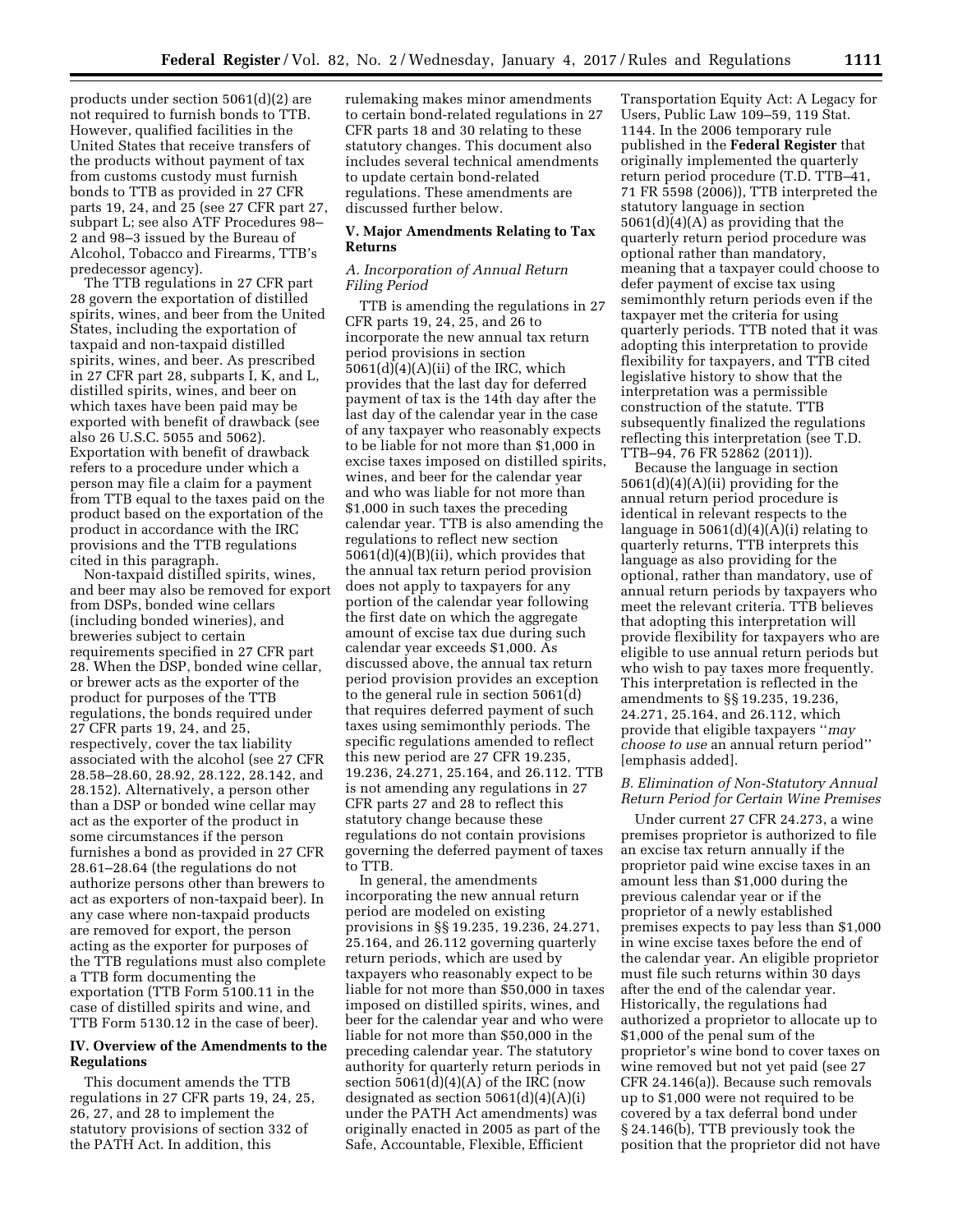to pay taxes associated with the removals using one of the deferred payment periods (semimonthly or quarterly) authorized under section 5061(d) (see T.D. TTB–41, 71 FR 5598, 5599 (02/06/2006)).

Since the PATH Act established a new annual tax return period for proprietors who are liable for not more than \$1,000 in excise taxes annually and eliminated the requirement to hold a tax deferral bond (see bond-related discussion below), TTB has determined that it is no longer necessary to retain the annual return filing provisions found in § 24.273. Accordingly, TTB is amending the regulations to remove § 24.273. Proprietors who previously filed tax returns annually under this section may instead file tax returns annually when authorized under § 24.271(b)(1)(ii). Because the PATH Act provisions do not become effective until January 1, 2017, TTB is amending § 24.271(b)(2) to clarify that a proprietor filing an annual return covering the 2016 calendar year must file the return not later than January 30, 2017, which would have been the due date under now-removed § 24.273. TTB is also amending §§ 24.271 and 24.323 to eliminate references to § 24.273, and TTB is amending § 24.300 to remove the reference to § 24.273 and replace it with a reference to the annual filing provision in § 24.271(b)(1)(ii).

### **VI. Bond Exemption Eligibility**

TTB is amending the regulations in 27 CFR parts 19, 24, 25, 26, and 28 to implement new section 5551(d)(1) of the IRC, which provides that a taxpayer is not required to obtain certain bonds ''during any period to which [section 5061(d)(4)(A)] applies to a taxpayer (determined after application of [section 5061(d)(4)(B)] thereof)[.]'' Section 5061(d)(4)(A) contains the quarterly and annual return filing provisions for taxpayers who are liable for not more than \$50,000 per year in taxes imposed on distilled spirits, wines, and beer. The bond regulations amended in this temporary rule are 27 CFR 19.151, 24.146, 25.91, 25.274, 26.66–26.68, 28.58, and 28.60–28.64. TTB is not amending the regulations in 27 CFR part 27 in this respect because those regulations do not impose bond requirements.

### *A. Circumstances Where Section 5061(d)(4)(A) Applies to a Taxpayer*

As discussed above, taxpayers may voluntarily choose to use semimonthly return periods for deferred payment of tax on distilled spirits, wines, and beer even if they meet the criteria in section  $5061(d)(4)(A)$  to pay taxes using

quarterly or annual tax returns. These criteria are that the taxpayer must reasonably expect to be liable for not more than \$1,000 in taxes (in the case of annual returns) or \$50,000 in taxes (in the case of quarterly returns) for the calendar year and must have been liable for not more than these respective quantities in the preceding calendar year. Section 7701(a)(14) of the IRC (26 U.S.C. 7701(a)(14)) defines the term ''taxpayer'' as ''any person subject to an internal revenue tax.'' The term therefore includes persons who are liable for excise taxes imposed but not necessarily due for payment, as well as persons who are liable for payment of the tax. For purposes of the tax return filing provisions, the TTB regulations define the term ''taxpayer'' as an individual, corporation, partnership, or other entity that is assigned a single Employer Identification Number as defined in 26 CFR 301.7701–12 (see §§ 19.235(d), 24.271(b), 25.164(c), and 26.112(b)).

Since section 5061(d)(4)(A) does not mandate that taxpayers who defer payment of excise tax must use quarterly or annual return periods if they meet the criteria to use them, section 5061(d)(4)(A) applies to those taxpayers even if they choose to use semimonthly return periods instead. Accordingly, TTB does not interpret section 5551(d)(1) as requiring that taxpayers deferring payment of tax must use quarterly or annual return periods in order to be exempt from bond requirements under that provision. Even if they choose to use semimonthly periods, the taxpayers qualify for the bond exemption if they meet the criteria to pay taxes quarterly or annually under section  $5061(d)(4)(A)$  and if they otherwise meet the bond exemption requirements in section 5551(d) as discussed further below. This interpretation is reflected in the amended regulations, which include the requirement that the taxpayer be ''*eligible to use* an annual or quarterly return period'' to qualify for the bond exemption [emphasis added].

In addition, because section 5061(d)(4)(A) does not apply to taxpayers who pay no taxes on distilled spirits, wines, or beer on a deferred basis, TTB interprets the phrase ''applies to a taxpayer'' in section 5551(d)(1) as requiring a taxpayer to pay some tax on a deferred basis to be exempt from bond requirements. If a taxpayer prepays tax but never defers payment of tax, or if a taxpayer never removes distilled spirits, wines, or beer on which taxes must be paid, the taxpayer is not exempt from bond requirements under section 5551(d).

This interpretation is also reflected in the regulations discussed above, which provide that the bond exemption only applies to a taxpayer who ''pays tax on a deferred basis[.]'' However, TTB also recognizes that taxpayers may not necessarily owe taxes during every deferred payment period that they choose to use. Therefore, the regulatory amendments also provide that a taxpayer is considered to be paying tax on a deferred basis for this purpose even if the taxpayer does not pay during every return period as long as the taxpayer intends to pay tax on a deferred basis in a future period.

TTB also notes that section 5551(d)(1) ties a taxpayer's eligibility for the bond exemption to the taxpayer's liability for payment of taxes due rather than the taxpayer's liability for taxes imposed but not necessarily due. Under section 5551(d)(1), a taxpayer is eligible for the exemption only after application of section  $5061(d)(4)(B)$ , which governs when the quarterly and annual return provisions in section 5061(d)(4)(A) no longer apply to a taxpayer. Section 5061(d)(4)(B) provides that the provisions do not apply to taxpayers ''for any portion of the calendar year following the first date on which the aggregate amount of tax due'' on distilled spirits, wines, and beer during such calendar year exceeds \$50,000, in the case of quarterly returns, or \$1,000, in the case of annual returns. Because the bond exemption is premised on the quantity of such taxes due for payment (rather than on the taxes imposed but not necessarily due), a taxpayer who otherwise meets the bond exemption requirements in section 5551(d)(1) is not ineligible for the exemption solely based on the fact that the taxpayer's liability for taxes imposed but not due exceeds \$50,000 annually.

As discussed above, taxpayers may be liable for taxes imposed on distilled spirits, wines, and beer based on producing the products in the United States, importing the products into the United States from foreign countries, bringing the products into the United States from Puerto Rico and the U.S. Virgin Islands, or receiving certain transfers of non-taxpaid products. These taxpayers are liable for taxes imposed until they either pay the taxes due or take some other action for which the IRC relieves the taxpayer of the liability.

### *B. Types of Alcohol Subject to the Exemption*

During any period described above for which  $5061(d)(4)(A)$  applies to a taxpayer, section 5551(d)(1) provides that such taxpayer ''shall not be required to furnish any bond covering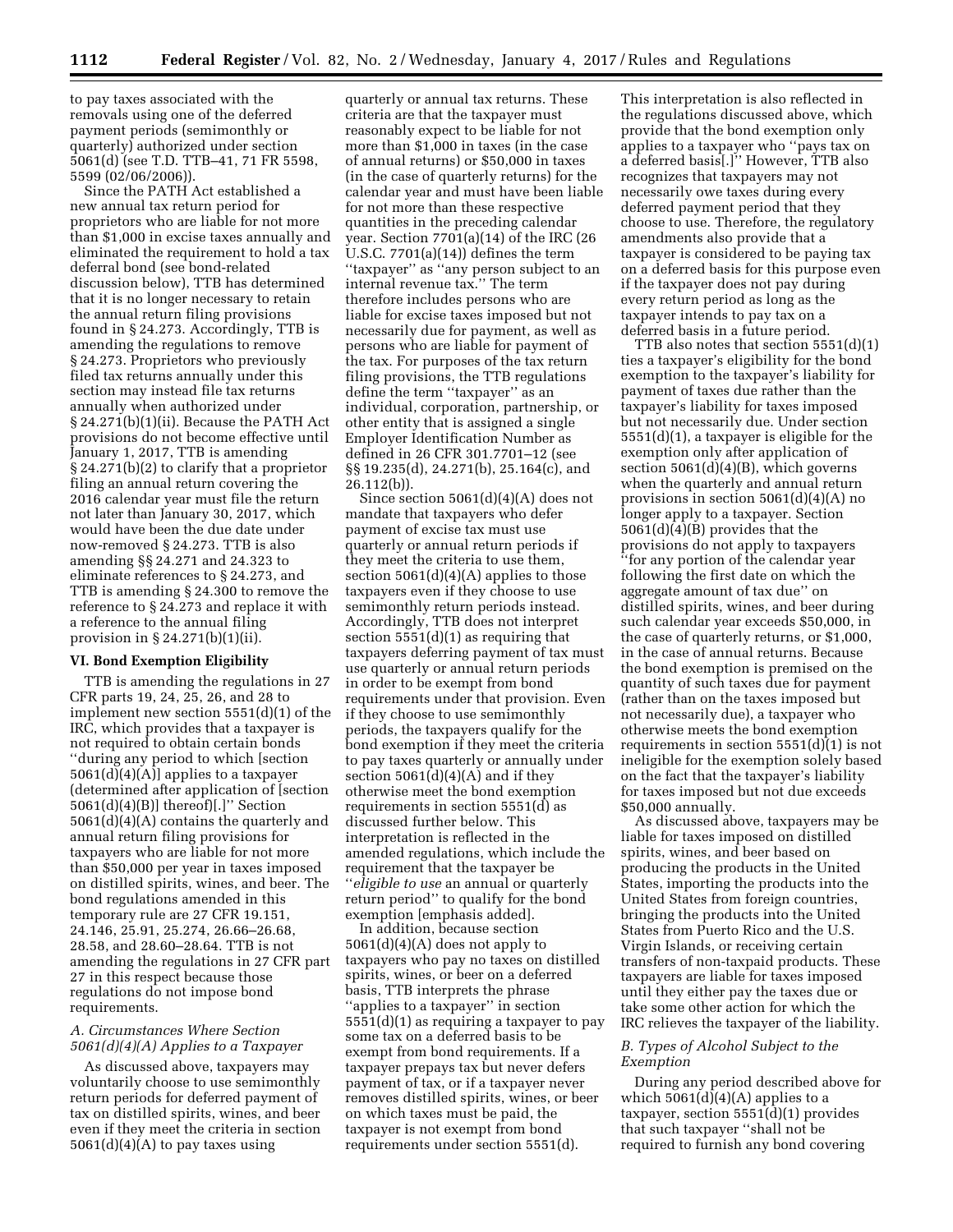operations or withdrawals of distilled spirits or wines for nonindustrial use or of beer.'' As described above, the IRC references the industrial use of certain types of alcohol. In addition, the FAA Act applies to distilled spirits and wine for nonindustrial use but does not apply to distilled spirits and wine for industrial use. The TTB regulations in 27 CFR part 1, subpart D define the nonindustrial and industrial uses of these two types of alcohol for purposes of the FAA Act. Under the regulations, the term ''nonindustrial use'' includes, but is not limited to, all uses of distilled spirits and wine for alcohol beverage purposes (see 27 CFR 1.70 and 1.71). Under § 1.70, the term ''industrial use'' includes only those uses specifically enumerated as such in the regulations. These industrial uses include the use of distilled spirits free of tax under the IRC for certain nonbeverage purposes, the use of wine without payment of tax for the production of vinegar, and the use of distilled spirits and wine for experimental purposes and in the manufacture of specified products that are unfit for beverage purposes (see 27 CFR 1.60–1.62).

TTB interprets the term ''nonindustrial use'' in section 5551(d)(1) as being synonymous with the same term in the FAA Act and the TTB regulations in 27 CFR part 1, subpart D. Therefore, a person is eligible for the bond exemption in section 5551(d)(1) with respect to distilled spirits and wine only to the extent the distilled spirits and wine are for nonindustrial use within the meaning of the FAA Act and these TTB regulations. The amendments to the bond regulations described above incorporate this interpretation by defining the terms ''nonindustrial use'' and ''industrial use'' with reference to the provisions in 27 CFR part 1, subpart D.

TTB also recognizes that some proprietors engage in operations and withdrawals of distilled spirits and wine both for nonindustrial and industrial use. Because such proprietors must obtain bonds to cover such alcohol for industrial use as otherwise provided in the IRC, even if they are exempt from bond requirements under section 5551(d) with respect to distilled spirits and wine for nonindustrial use, the regulatory amendments prescribe rules for proprietors to determine the relevant use of these types of alcohol for this purpose. In the case of proprietors of DSPs and bonded wine cellars (including bonded wineries) who conduct both types of operations, the amendments in §§ 19.151(d) and 24.146(d) provide that the alcohol is considered to be for industrial use

unless the proprietor designates the alcohol as solely for nonindustrial use at a specified time after production of the alcohol or upon receiving the alcohol. TTB has not incorporated a similar rule in the regulations in 27 CFR parts 26 and 28 that impose bond requirements because those bonds apply to distilled spirits and wine shipped to the United States or removed for exportation, rather than to distilled spirits and wine produced or received at the premises. Therefore, the determination pertaining to industrial use, under 27 CFR parts 26 and 28, is made when the alcohol is shipped or removed.

## *C. Summary of Eligibility Criteria for the Bond Exemption*

This section summarizes the discussion above regarding which taxpayers are eligible for the bond exemption under section 5551(d)(1) of the IRC. Taxpayers must meet the following requirements to be eligible for the bond exemption:

• Taxpayers must be eligible to pay taxes quarterly or annually under section  $5061(d)(4)(A)$  of the IRC. A taxpayer is eligible to pay taxes quarterly or annually under this provision if the taxpayer reasonably expects to be liable for not more than \$50,000 in excise taxes imposed with respect to distilled spirits, wines, and beer for the calendar year and was liable for not more than \$50,000 in such taxes in the preceding calendar year. A taxpayer is eligible for the bond exemption if the taxpayer chooses to pay taxes using semimonthly return periods as long as the taxpayer is eligible to use quarterly or annual return periods and otherwise meets the criteria for the exemption. For purposes of this requirement, the taxpayer's liability is determined based on taxes due as a result of removals or shipments for which the IRC requires payment of the tax, rather than on taxes imposed but not necessarily due for payment.

• Taxpayers must pay tax on distilled spirits, wines, or beer on a deferred basis. A taxpayer who never pays tax on a deferred basis is not exempt from bond requirements. This category of taxpayers who are ineligible for the exemption includes taxpayers who solely prepay taxes or who never remove distilled spirits, wines, or beer on which taxes must be paid.

• Taxpayers are exempt from bond requirements with respect to distilled spirits and wine only to the extent those products are for nonindustrial use. The nonindustrial uses of distilled spirits and wine are defined in 27 CFR part 1, subpart D. The term ''nonindustrial use'' includes, but is not limited to, all uses

of distilled spirits and wine for alcohol beverage purposes.

### **VII. Other Bond-Related Amendments**

*A. Retention of Bond-Related Terms in the Regulations* 

Section  $5551(d)(2)$  of the IRC, as amended by the PATH Act, provides that taxpayers exempt from bond requirements under section 5551(d)(1) ''shall be treated as if sufficient bond has been furnished for purposes of covering operations and withdrawals of distilled spirits or wines for nonindustrial use or of beer for purposes of any requirements relating to bonds under [chapter 51 of the IRC].'' The PATH Act amendments did not eliminate bond-related terms in chapter 51 of the IRC. Accordingly, TTB is not removing bond-related terms from the regulations. Instead, this temporary rule amends existing definitions of these terms or adds new definitions of them to provide that the terms apply to taxpayers even if they are exempt from bond requirements under section 5551(d)(1).

First, TTB is amending definitions that identify certain premises as ''bonded'' so that the definitions include taxpayers who are exempt from bond requirements under section 5551(d)(1). These terms include the ''bonded premises'' of a distilled spirits plant, ''bonded winery,'' ''bonded wine cellar,'' and ''bonded wine warehouse.'' Therefore, these premises will still be described as ''bonded'' under the regulations even if the proprietor is not required to obtain a bond. The amended definitions are in 27 CFR 19.1, 24.10, 25.11, 26.11, 27.11, and 28.11.

Second, TTB is amending or adding bond-related definitions in the regulatory sections cited above that pertain to removals and receipts of distilled spirits, wines, and beer from certain premises subject to TTB regulation. These terms include transfers of products ''in bond,'' removals of products ''from bond,'' and returns of products ''to bond.'' As discussed above, the IRC requires certain persons who are liable for tax to provide bonds, which cover the tax liability associated with the products until that liability is relieved under the IRC. Prior to the PATH Act amendments, these types of regulatory terms described transactions where a bond covered the tax liability associated with the distilled spirits, wines, or beer removed or received. For example, transfers in bond are transfers of nontaxpaid products between certain premises (see, *e.g.,* 27 CFR 19.402 and 24.280); removals from bond are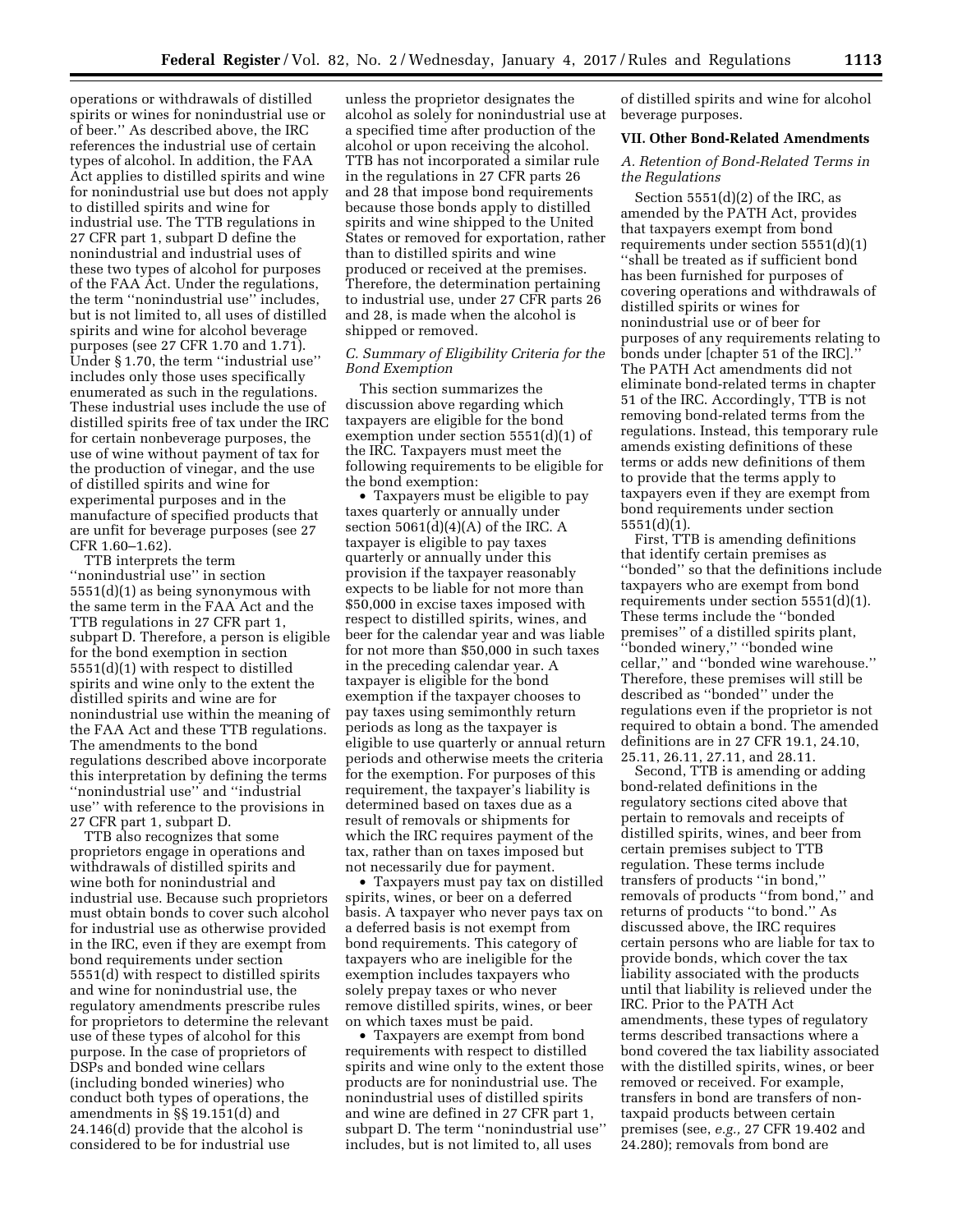removals of previously non-taxpaid products from certain premises, including withdrawals on determination of tax (see, *e.g.,* §§ 19.229, 24.271, and 25.164); and returns to bond include receipts of previously taxpaid products on certain premises for which the IRC authorizes the proprietor of the premises to file a claim for credit or refund of the tax (see, *e.g.,* 27 CFR 19.452). Under the amended definitions, these terms describe removals and receipts for which the proprietor is liable for the tax, even if the proprietor is not required to obtain a bond under section 5551(d)(1).

### *B. Incorporation of Cash Bond Requirements*

The current bond regulations in 27 CFR parts 19, 24, 25, 26, and 28 provide that bonds must be guaranteed by an approved corporate surety or by deposit of collateral, such as certain acceptable securities, with TTB. Historically, TTB has also authorized proprietors to submit ''cash bonds,'' which are bonds guaranteed by the deposit of cash or its equivalent as collateral. For this purpose, cash equivalents include money orders, cashier's checks, or personal checks. TTB policy has been that the cash (or its equivalent) deposited must be no less than the penal sums of the required bonds. The current regulation at 27 CFR 24.151 includes cash bond provisions applicable to certain wine premises, but other TTB regulations do not include such provisions.

TTB believes it is appropriate to incorporate its existing cash bond policy into the regulations in 27 CFR parts 19, 25, 26, and 28. Accordingly, TTB is amending §§ 19.154, 25.98, 26.63, 26.74, 28.53, and 28.74 to reflect this policy. Consistent with the provisions in the current regulations governing collateral bonds guaranteed by the deposit of certain acceptable securities (which are also in §§ 19.154, 25.98, 26.63, 26.74, 28.53, and 28.74), the cash bond provisions provide that bonds may be released once liability under the bond is terminated.

### *C. Brewers Holding Bonds With Flat \$1,000 Penal Sums*

In 2012, TTB published a temporary rule in the **Federal Register** that authorized a flat penal sum of \$1,000 for bonds held by certain brewers who reasonably expected to be liable for not more than \$50,000 in excise taxes for the calendar year and who were liable for not more than \$50,000 in such taxes for the preceding calendar year (T.D. TTB–109, 77 FR 72939 (12/07/2012)). Prior to the effective date of that

temporary rule, the penal sums of bonds held by these brewers were based on a percentage of the brewer's expected maximum tax liability for the year, and the bond penal sums for a brewer were generally higher if the brewer paid taxes using quarterly return periods rather than semimonthly return periods. Because TTB concluded that authorizing a flat penal sum of \$1,000 for these brewers did not pose a risk to the revenue, the temporary rule authorized this flat penal sum under § 25.93 if the brewers paid taxes using quarterly return periods in order to reduce their tax return filing burdens. In the same issue of the **Federal Register**, TTB published a notice of proposed rulemaking that included a proposed amendment to § 25.164 that incorporated the quarterly filing requirement for brewers holding bonds with flat \$1,000 penal sums (Notice No. 131, 77 FR 72999 (2012)). TTB published a final rule in 2014 that adopted the flat \$1,000 penal sum provision in § 25.93 as a permanent regulatory change and that finalized the amendment to § 25.164 that TTB proposed in the 2012 notice of proposed rulemaking.

Section  $5551(d)(1)$  of the IRC, as amended by the PATH Act, eliminates bond requirements for brewers who reasonably expect to be liable for not more than \$50,000 in excise taxes for the calendar year and who were liable for not more than \$50,000 in such taxes for the preceding calendar year. Therefore, brewers who were eligible to hold bonds with flat \$1,000 penal sums under the rulemakings described in the previous paragraph are now eligible for the bond exemption under section 5551(d)(1). Accordingly, TTB is amending §§ 25.93 and 25.164 to incorporate language relating to a brewer's eligibility for this bond exemption and to provide that such eligible brewers may choose to pay taxes using quarterly or annual return periods if they meet the criteria to use those periods. Since it is no longer necessary for such brewers to obtain a bond with a flat \$1,000 penal sum because those brewers can instead qualify for the bond exemption, such brewers may choose to pay taxes quarterly or annually without having to obtain a bond with a higher penal sum.

## *D. Qualification for the Bond Exemption by Applicants*

TTB is amending the regulations in 27 CFR parts 19, 24, and 25 to require that persons who apply to qualify as DSPs, bonded wine cellars (including bonded wineries), and breweries must state in their applications whether they are

exempt from bond requirements under section 5551(d). TTB is not amending the regulations in 27 CFR parts 26, 27, and 28 in this respect because those regulations do not require persons to furnish bonds in order merely to qualify to operate with TTB. For example, although certain exporters who must provide bonds as provided in §§ 28.61– 28.64 may be required to obtain a basic permit as a wholesaler under the FAA Act and the TTB regulations (see 27 U.S.C. 203(c) and 27 CFR part 1), such exporters are not required to furnish a bond when they apply for this type of permit.

TTB is amending 27 CFR 19.73, 24.109, and 25.62 to require a statement in each type of application whether or not the applicant is required to provide a bond. As discussed above, eligibility for the bond exemption is determined under amended §§ 19.151, 24.146, and 25.91. TTB is also modifying the relevant application forms to include a new section where applicants specify whether they are eligible for the exemption. These forms are TTB Form 5110.41 (Registration of Distilled Spirits Plant), TTB Form 5120.25 (Application to Establish and Operate Wine Premises), and TTB Form 5130.10 (Brewer's Notice). Applicants may complete these forms using TTB's Permits Online system, which is TTB's electronic permit application system available at *ttb.gov*. The new sections in these forms spell out the criteria for eligibility for the bond exemption as provided in §§ 19.151, 24.146, and 25.91.

## *E. Qualification for the Bond Exemption by Existing Proprietors*

There are two circumstances where an existing proprietor who holds a bond required under 27 CFR parts 19, 24, and 25 may subsequently become exempt from those bond requirements under section 5551(d)(1) of the IRC. First, since the bond exemption does not apply until January 1, 2017 (see section 332(c) of the PATH Act), such proprietors who receive TTB approval to operate prior to that date will hold a bond even if the bond exemption provision applies to them starting on that date. Second, proprietors who receive TTB approval to operate no earlier than January 1, 2017 must hold a bond if they are ineligible for the bond exemption. For example, if a proprietor receives approval to operate in 2017 and reasonably expects to be liable for more than \$50,000 in excise taxes for that year, the proprietor must furnish a bond. However, that proprietor may become exempt from bond requirements in the future if the proprietor meets the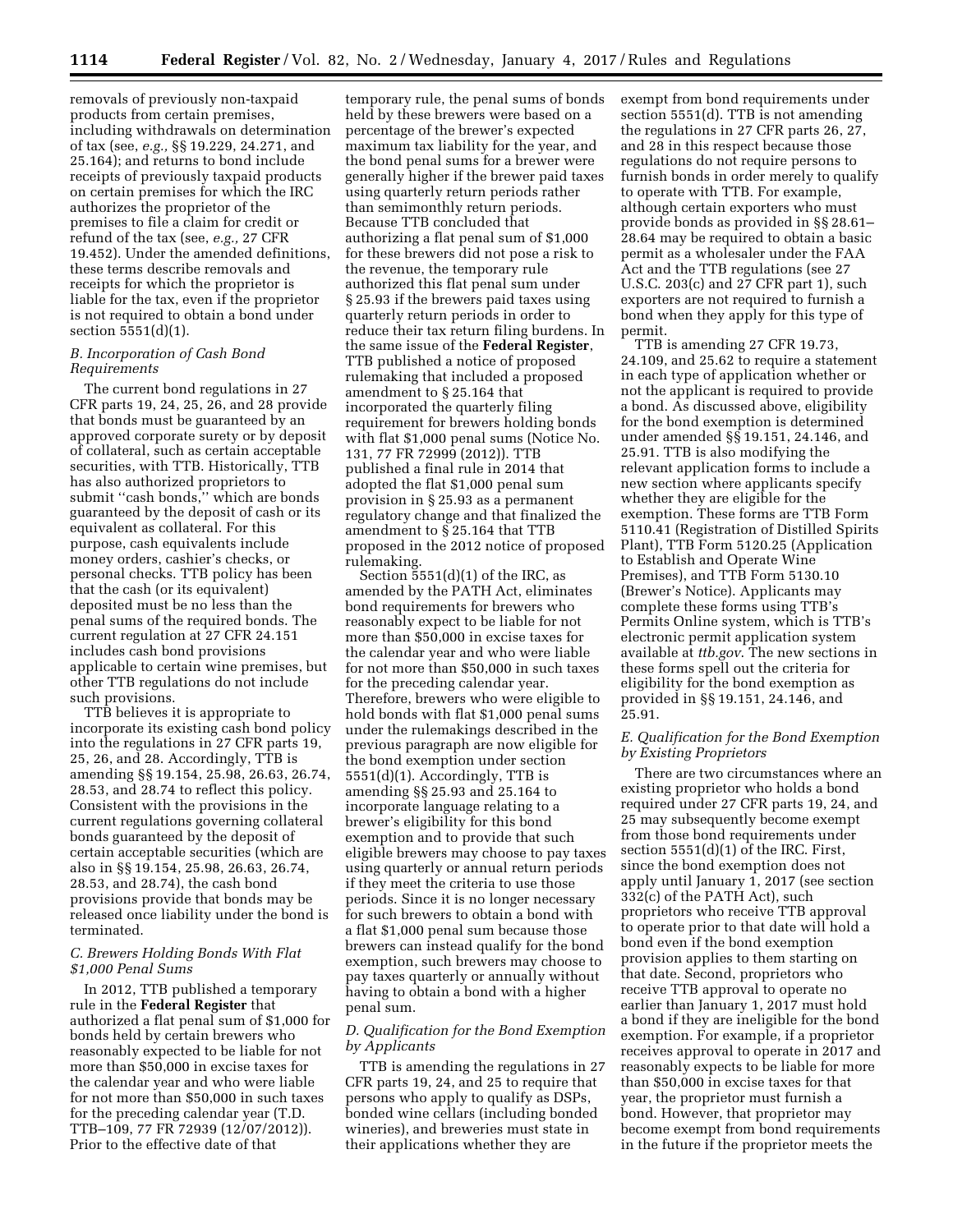requirements for the exemption under section 5551(d)(1). This may occur if the proprietor, in addition to meeting any other applicable requirements under section 5551(d)(1) (see "Bond Exemption Eligibility'' section above), reasonably expects to be liable for not more than \$50,000 in excise taxes for a calendar year and is liable for not more than \$50,000 in the preceding calendar year.

TTB is amending the regulations to provide procedures for such proprietors to terminate their bonds when they become exempt from these requirements. This temporary rule adds new regulations at 27 CFR 19.136, 24.132, and 25.79 to provide that, in order to terminate their bonds, proprietors must file amendments to their TTB approvals to operate using the application forms described above (TTB Forms 5110.41, 5120.25, and 5130.10). Under the current regulations, these forms are used both for filing original applications and for filing amendments. Proprietors who apply to terminate their bonds using this process will complete the same new sections of the forms that applicants use to select whether they are eligible for the exemption when they originally seek TTB approval to operate. TTB is also amending the existing bond termination regulation at 27 CFR 19.170, and adding new regulations at 24.160 and 25.106, to provide that proprietors may apply to terminate their bonds when they become exempt under these circumstances.

# *F. New Bonds for Previously Exempt Proprietors*

TTB is also amending the regulations to provide new procedures for certain proprietors to furnish bonds if they were previously bond-exempt but later become required to furnish a bond. New §§ 19.136, 24.132, and 25.79 (which were first discussed in the previous section) provide that existing proprietors must file amendments to their TTB approvals to operate using the aforementioned application forms if they become required to furnish a bond after having been exempt from such requirements. These procedures apply to proprietors of DSPs, bonded wine cellars (including bonded wineries), and breweries, all of whom must provide a bond to operate unless they are exempt under section  $5551(d)(1)$ .

If any such proprietor is required to furnish a bond because the proprietor becomes liable for more than \$50,000 in taxes with respect to distilled spirits, wines, and beer in a calendar year, the proprietor must obtain a bond to continue operating. Under the IRC, the proprietor must furnish the bond

following the first date on which the aggregate amount of excise tax due during the calendar year exceeds \$50,000, which is the date identified in section  $5061(d)(4)(B)$  on which the proprietor must begin using semimonthly return periods to defer payment of tax. As discussed above, the bond exemption is linked to this requirement to use semimonthly periods for deferred payment of tax.

In these circumstances, TTB believes it is appropriate to provide a grace period for ''operations'' bonds during which the previously bond-exempt proprietor may continue to operate until TTB takes action on the bond application. Under amended 27 CFR 19.168, 24.154, and 25.95, such proprietors will be treated as having furnished the required bond to operate if the proprietor submits the bond application to TTB no later than 30 days following the first date on which the aggregate amount of excise tax due from the proprietor during the relevant calendar year exceeds \$50,000. If the proprietor submits the application for the bond no later than 30 days following the first date on which the aggregate amount of excise tax due from the proprietor during the relevant calendar year exceeds \$50,000, the proprietor will be treated as having furnished the required bond until TTB approves or disapproves it.

The grace period authorized in these regulations does not apply to ''withdrawal'' bonds required under 27 CFR parts 19, 24, and 25 that cover removals of distilled spirits, wines, or beer for deferred payment of tax. If a proprietor becomes required to furnish a bond covering such removals after having been exempt from such requirements, the proprietor may remove products on prepayment (rather than on deferred payment) of tax during the time TTB considers the bond application (see §§ 19.229(b), 24.275, and 25.175). Because bonds covering tax-deferred removals are not required for such proprietors to continue operations while TTB considers the bond application, TTB believes that it is not necessary to provide a grace period under these circumstances.

In the case of a proprietor of a bonded wine cellar using the grace period under § 24.154, the proprietor may remove wine on which the tax has been determined, but not paid, to the extent that the proprietor's liability for tax on those removals does not exceed \$1,000. As discussed above, TTB has historically authorized proprietors to allocate up to \$1,000 of the penal sum of the proprietor's wine bond to cover taxes on wine removed but not yet paid.

Since the regulations have not previously required such proprietors to pay taxes associated with these removals using one of the deferred payment periods specified in section 5061(d), TTB believes it is appropriate to extend the grace period provision to such removals if the proprietor's liability for payment does not exceed \$1,000.

Finally, TTB is not amending the regulations to provide grace periods for bonds required under 27 CFR parts 26 and 28 that cover, respectively, taxdeferred shipments from Puerto Rico and non-taxpaid exportations from the United States. In the case of shipments from Puerto Rico, the proprietor may ship the distilled spirits, wines, or beer to the United States upon prepayment of the tax during the time TTB considers the bond application (see 27 CFR 26.81, 26.96, and 26.105). In the case of bonds required under part 28, the exporter's transactions will be limited to taxpaid products while TTB considers the bond application. Because these bonds are not required for such proprietors to continue operations while TTB considers the bond application, TTB believes that it is not necessary to provide a grace period under these circumstances.

### **VIII. Miscellaneous and Technical Amendments**

## *A. Amendments to 27 CFR Parts 18 and 30*

This temporary rule amends several provisions in 27 CFR part 18 (''Production of Volatile Fruit-Flavor Concentrate'') and 27 CFR part 30 (''Gauging Manual'') to reflect the other regulatory amendments discussed above. TTB is amending 27 CFR 18.39(c) and 18.40(c) to provide that proprietors of DSPs and bonded wine cellars are not required to file bonds covering alternation of their premises for use as volatile fruit-flavor concentrate plants if the proprietors are not required to hold bonds under 27 CFR parts 19 and 24. Since 27 CFR part 18 does not impose bond requirements, no bond is required for the alternation if the proprietor is exempt under 27 CFR parts 19 and 24.

In 27 CFR part 30, which governs the gauging of distilled spirits at DSPs, TTB is adding a definition of ''bonded premises'' in 27 CFR 30.11. Consistent with the amended definition of this term in § 19.1 as discussed above, the new definition provides that the term includes the premises of a DSP even if the proprietor has not provided a bond as authorized under the exemption set forth in § 19.151(d). Related to this amendment, TTB is also modifying the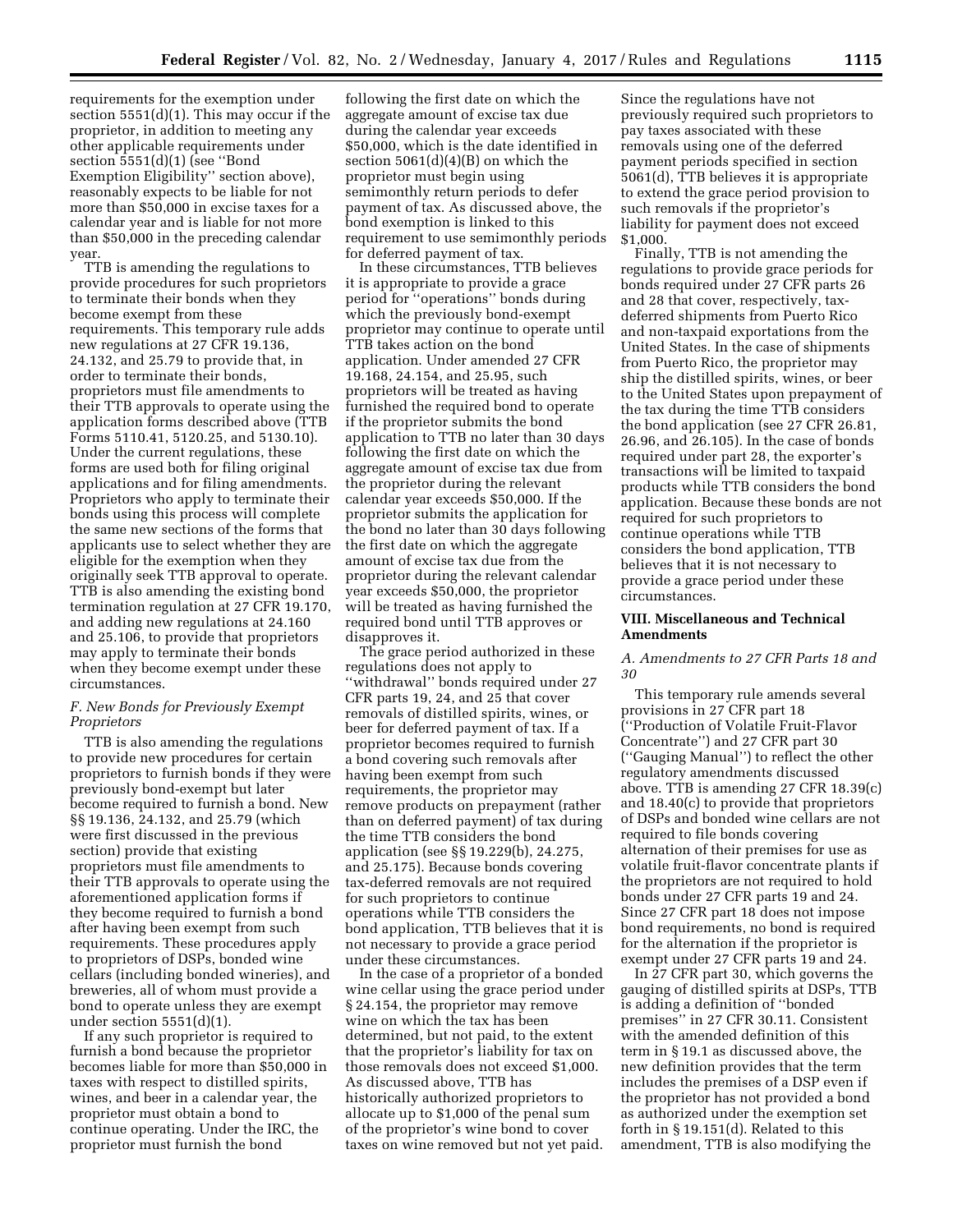phrase ''withdrawn from bond'' in 27 CFR 30.36 so that it instead reads ''from bonded premises'' in order to clarify that the regulation applies to distilled spirits withdrawn from the bonded premises of DSPs, including such premises of DSPs that are not required to provide a bond under § 19.151(d).

# *B. Technical Amendments Relating to Surety and Collateral Bonds*

TTB is amending regulations in 27 CFR parts 19, 24, 25, 26, and 28 to update information relating to surety and collateral bonds. First, TTB is amending 27 CFR 19.153, 19.168, 24.149, 25.98, 26.62, and 28.52 to update information on how to obtain copies of Treasury Department Circular 570, which contains a list of approved corporate sureties. TTB is also amending these regulations to update Web site address references for obtaining copies of this circular. Second, TTB is amending 27 CFR 19.154, 19.699, 24.4, 24.151, 25.4, and 26.63 to update information about obtaining collateral bonds guaranteed by acceptable securities. These amendments update the title of the agency currently responsible for publishing this information (the Treasury Department's Bureau of the Fiscal Service (BFS)), the Web site address references for certain BFS Web sites, and the title and citation for 31 CFR part 225 (which contains regulations governing such securities).

### *C. Updates to Form Numbers in 27 CFR Parts 26 and 28*

Certain regulations in 27 CFR parts 26 and 28 pertaining to tax payments and bonds impacted by this rulemaking contain references to outdated form numbers. TTB is amending these regulations so that they include the updated form numbers. The amended regulations are 27 CFR 24.152, 25.77, 25.92, 26.64, 26.67, 26.68, 26.68a, 26.75, 26.76, 28.54, 28.61, 28.62, 28.63, 28.64, 28.70, 28.71, 28.72, 28.73, 28.214, 28.215, 28.250, 28.303, 28.317, and 28.333. The updated form numbers are TTB Forms 5000.23 PR, 5100.12, 5000.18, 5100.21, 5100.25, 5100.30, 5110.67, 5120.20, 5120.24, 5120.25, 5120.32, 5130.6, 5130.16, 5170.7, and 5620.8.

## *D. Obsolete Regulations in 27 CFR Part 28 Relating to TTB Form 5110.68*

Current 27 CFR 28.65 requires a drawback claimant to file a bond on TTB Form 5110.68 where the claimant desires drawback of tax paid on exported distilled spirits or wines prior to TTB's receipt of a certified copy of TTB Form 5110.30 or 5120.24. These

latter two forms are drawback claim forms that include certifications that the product was exported. The statutory authority for this type of drawback is section 5062(b) of the IRC (26 U.S.C. 5062(b)). Historically, the purpose of the requirement in § 28.65 to file a bond on TTB Form 5110.68 was to protect the revenue associated with the drawback paid to the claimant until the distilled spirits or wines were certified to be exported.

TTB has determined that it is no longer necessary for revenue protection purposes to require bonds on TTB Form 5110.68 to cover drawback paid for exported distilled spirits and wine. TTB currently approves claims submitted on TTB Form 5110.30 or 5120.24 when it receives adequate evidence that the product was exported and that the industry member is otherwise entitled to drawback based on the exportation. Therefore, it is no longer necessary to require bonds on TTB Form 5110.68 to cover drawback paid prior to certification that the product was exported. For this reason, TTB no longer maintains active approval from the Office of Management and Budget under the Paperwork Reduction Act of 1995 to require the filing of bonds on TTB Form 5110.68. Accordingly, TTB is amending the regulations to remove § 28.65. TTB is also amending the regulations to remove 27 CFR 28.331 and 28.332, which apply solely to drawback claims supported by this type of bond. The regulations continue to include 27 CFR 28.333 governing such claims that are not supported by this type of bond. However, TTB is amending § 28.333 to remove outdated references to TTB Form 5110.68. Finally, TTB is also removing other references to this bond form in 27 CFR 28.71, 28.72, and 28.250.

### **IX. Public Participation**

To submit comments on the temporary regulations contained in this document, which TTB is proposing to make permanent, please refer to the related notice of proposed rulemaking, Notice No. 167, published in the Proposed Rules section of this issue of the **Federal Register**.

### **X. Regulatory Analyses and Notices**

### *A. Regulatory Flexibility Act*

In accordance with the Regulatory Flexibility Act (5 U.S.C. 601 *et seq.*), TTB certifies that this temporary rule will not have a significant economic impact on a substantial number of small entities. The temporary rule will not impose, or otherwise cause, a significant increase in reporting, recordkeeping, or

other compliance burdens on a substantial number of small entities. The temporary rule implements certain changes made to the Internal Revenue Code of 1986 by the Protecting Americans from Tax Hikes Act of 2015 (see Public Law 114–113, Division Q, section 332). These statutory changes eliminate bond requirements and reduce tax return filing frequency for certain eligible taxpayers. The regulatory amendments provide for taxpayers to use TTB's existing qualification procedures to establish that they are exempt from bond requirements, and any increased burden associated with establishing eligibility for the exemption flows directly from the statutory changes that prescribe the criteria for eligibility for the exemption. Pursuant to section 7805(f) of the IRC (26 U.S.C. 7805(f)), TTB will submit the temporary regulations to the Chief Counsel for Advocacy of the Small Business Administration for comment on the impact of the temporary regulations on small businesses.

### *B. Executive Order 12866*

Certain TTB regulations issued under the IRC, including this one, are exempt from the requirements of Executive Order 12866, as supplemented and reaffirmed by Executive Order 13563. Therefore, a regulatory impact assessment is not required.

## *C. Paperwork Reduction Act*

Regulations addressed in this temporary rule contain current collections of information that have been previously reviewed and approved by the Office of Management and Budget (OMB) in accordance with the Paperwork Reduction Act of 1995 (PRA) (44 U.S.C. 3507) and assigned control numbers 1513–0005, 1513–0009, 1513– 0015, 1513–0031, 1513–0037, 1513– 0038, 1513–0048, 1513–0050, 1513– 0083, 1513–0123, 1513–0125, and 1513– 0135. An agency may not conduct or sponsor, and a person is not required to respond to, a collection of information unless it displays a valid control number assigned by OMB.

The temporary rule implements certain changes made to the Internal Revenue Code of 1986 by the Protecting Americans from Tax Hikes Act of 2015 (see Public Law 114–113, Division Q, section 332). These statutory changes eliminate bond requirements and reduce tax return filing frequency for certain eligible taxpayers. As described further below, the temporary rule alters some of these information collections.

The regulations in this temporary rule do not include any alterations to control numbers 1513–0031, 1513–0050, and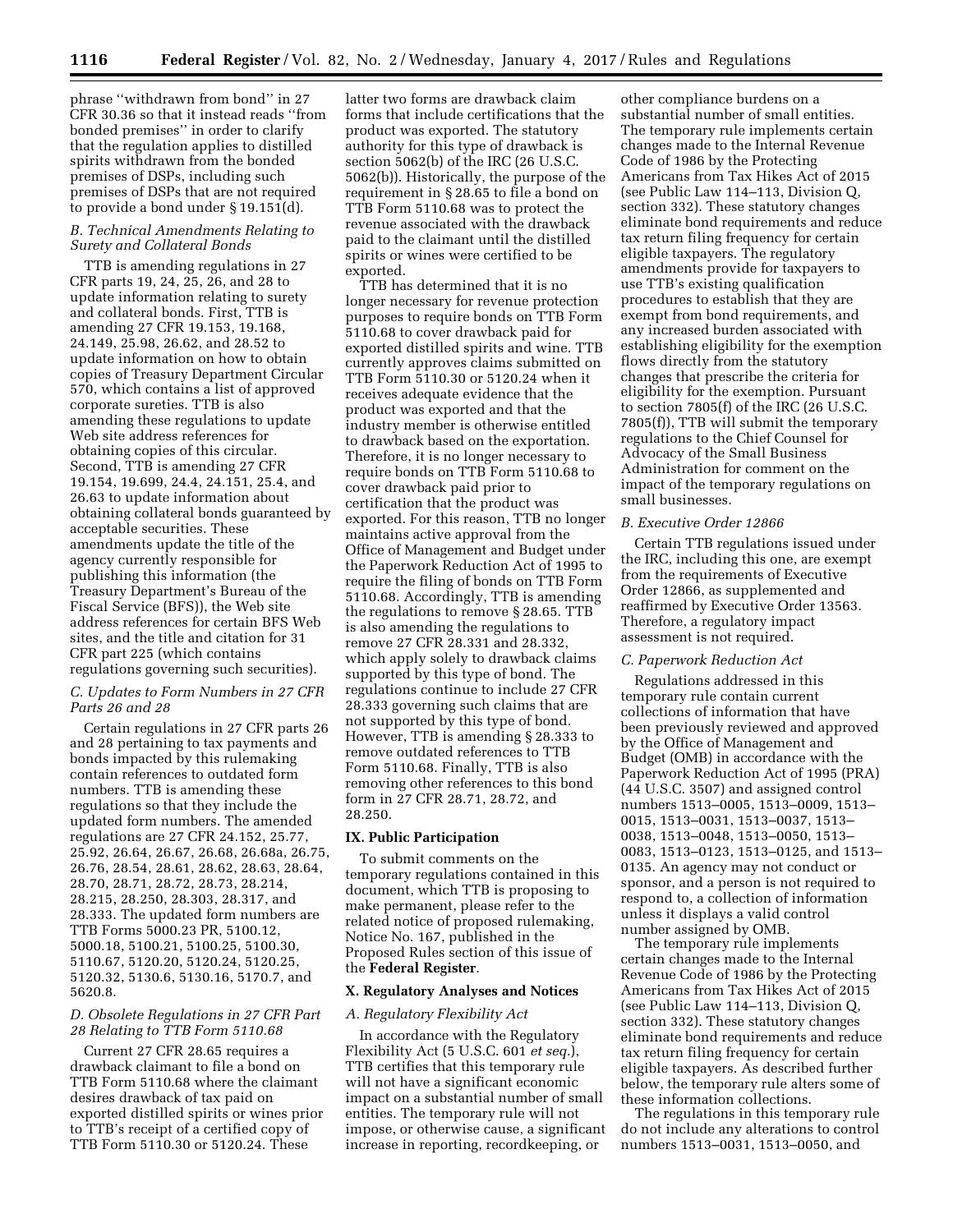1513–0135. These information collections cover TTB Form 5100.12 (Specific Transportation Bond— Distilled Spirits or Wines Withdrawn for Transportation to Manufacturing Bonded Warehouse—Class Six), TTB Form 5100.25 (Continuing Export Bond for Distilled Spirits and Wine), TTB Form 5110.50 (Tax Deferral Bond— Distilled Spirits (Puerto Rico), and TTB Form 5110.67 (Continuing Transportation Bond—Distilled Spirits and Wines Withdrawn for Transportation to Manufacturing Bonded Warehouse—Class Six). The temporary rule amends certain regulations that reference these forms (see 27 CFR 26.66, 26.80, 28.61, 28.63, 28.64, 28.70, 28.71, 28.72, and 28.73). However, TTB is not changing these bond forms as part of this regulatory action, and TTB does not estimate that this temporary rule will alter paperwork burdens associated with these forms.

This temporary rule involves a nonsubstantive change to control number 1513–0037, which covers TTB Form 5100.11 (Withdrawal of Spirits, Specially Denatured Spirits, or Wines for Exportation). The temporary rule amends regulations that reference this form (see 27 CFR 28.22, 28.70, 28.95, 28.96, 28.116, 28.117, 28.131, 28.132, and 28.250). TTB does not estimate that this temporary rule will alter the paperwork burdens associated with this form, but TTB is making a nonsubstantive change to the form by modifying some of the text on the form's first page. This change will provide guidance to users of the form about applicable bond requirements. TTB has submitted this change to OMB for review, and OMB has approved this non-substantive change.

The regulations in this temporary include substantive changes to control numbers 1513–0005, 1513–0009, 1513– 0015, 1513–0038, 1513–0048, 1513– 0083, 1513–0123, and 1513–0125. These changes are discussed further below. TTB has provided estimates to OMB regarding the burdens associated with the collections under this temporary rule, and OMB has reviewed and approved these estimates. Comments on the revisions should be sent to OMB at Office of Management and Budget, Attention: Desk Officer for the Department of the Treasury, Office of Information and Regulatory Affairs, Washington, DC 20503 or by email to *OIRA*\_*[submissions@omb.eop.gov.](mailto:OIRA_submissions@omb.eop.gov)* A  $\overline{copy}$  should also be sent to  $\overline{TT}B$  by any of the methods previously described. Comments on the information collections should be submitted no later than March 6, 2017. Comments are specifically requested concerning:

• Whether the collections of information submitted to OMB are necessary for the proper performance of the functions of the Alcohol and Tobacco Tax and Trade Bureau, including whether the information will have practical utility;

• The accuracy of the estimated burdens associated with the collections of information submitted to OMB;

• How to enhance the quality, utility, and clarity of the information to be collected;

• How to minimize the burden of complying with the proposed revisions of the collections of information, including the application of automated collection techniques or other forms of information technology; and

• Estimates of capital or start-up costs and costs of operation, maintenance, and purchase of services to provide information.

### 1513–0005

The regulations in the temporary rule contain alterations to the information collection currently approved under OMB control number 1513–0005 (see 27 CFR 19.143, 25.62, 25.73, 25.77, 25.79, 25.81, 25.91, 25.95, and 25.106). This control number covers TTB Form 5130.10 (Brewer's Notice). The temporary rule includes regulations requiring that brewers who wish to apply for the bond exemption must file this form. In the case of existing brewers who wish to apply for the exemption beginning in 2017, these changes will result in a one-time increase in the filing of the form. These regulations are necessary for revenue protection purposes to ensure that bond-exempt brewers meet the legal criteria for the exemption. This information collection also covers other submissions by brewers unrelated to this rulemaking. Taking into account the regulatory amendments and other existing regulatory requirements, TTB estimates the burden associated with this information collection as follows:

• *Estimated number of respondents:*  6,298.

• *Estimated annual frequency of responses:* 6.

• *Estimated average annual total burden hours:* 32,091.

### 1513–0009

The regulations in the temporary rule contain alterations to the information collection currently approved under OMB control number 1513–0009 (see 27 CFR 18.40, 19.143, 24.105, 24.109, 24.135, 24.146, 24.154, 25.81, 28.70, and 28.73). This control number covers TTB Form 5120.25 (Application to Establish and Operate Wine Premises) and TTB

Form 5120.36 (Wine Bond). The temporary rule includes regulations requiring that bonded wine cellars who wish to apply for the bond exemption must file this form to show they are eligible for the exemption. In the case of existing proprietors who wish to apply for the exemption beginning in 2017, these changes will result in a one-time increase in the filing of the form. These regulations are necessary for revenue protection purposes to ensure that bondexempt proprietors meet the legal criteria for the exemption. TTB also estimates that submissions of TTB Form 5120.36 will decrease as a result of the new bond exemption, since proprietors who are exempt will no longer be required to file the form. Taking into account the regulatory amendments and other existing regulatory requirements, TTB estimates the burden associated with this information collection as follows:

• *Estimated number of respondents:*  4,495.

• *Estimated annual frequency of responses:* 1.

• *Estimated average annual total burden hours:* 3,345.

## 1513–0015

The regulations in the temporary rule contain alterations to the information collection currently approved under OMB control number 1513–0015 (see 27 CFR 25.73, 25.77, 25.91, 25.95, 25.274, 28.60, and 28.141). This control number covers TTB Form 5130.22 (Brewer's Bond), TTB Form 5130.23 (Brewer's Bond Continuation Certificate), TTB Form 5130.25 (Brewer's Collateral Bond), and TTB Form 5130.27 (Brewer's Collateral Bond Continuation Certificate). TTB estimates that submissions of these forms will decrease as a result of the new bond exemption, since brewers who are exempt will no longer be required to file the forms. Taking into account the regulatory amendments and other existing regulatory requirements, TTB estimates the burden associated with this information collection as follows:

• *Estimated number of respondents:*  1,657.

• *Estimated annual frequency of responses:* 652.

• *Estimated average annual total burden hours:* 363.5.

### 1513–0038

The regulations in the temporary rule contain alterations to the information collection currently approved under OMB control number 1513–0038 (see 27 CFR 19.403). This control number covers TTB Form 5100.16 (Application to Receive Spirits and/or Denatured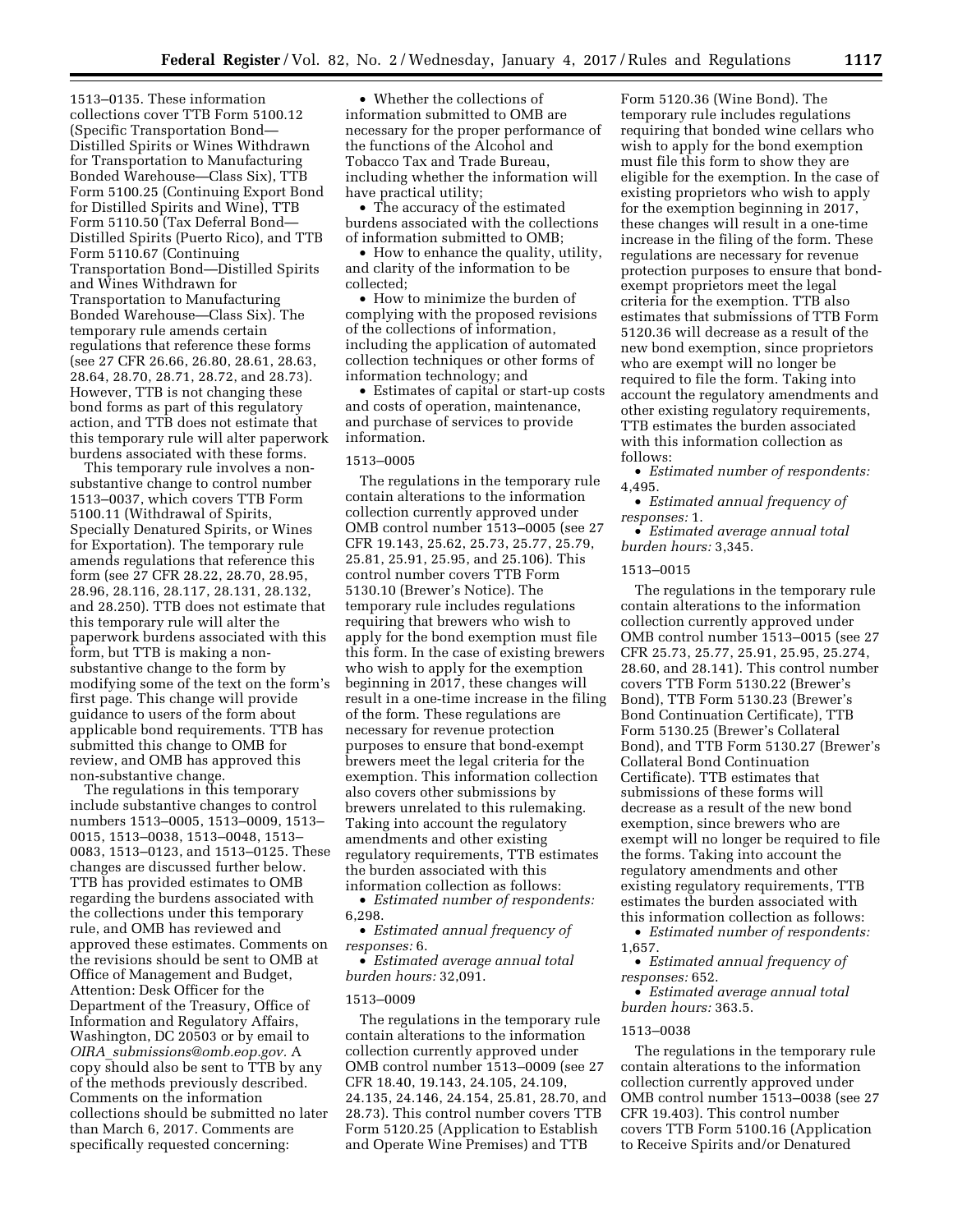Spirits by Transfer in Bond). TTB does not estimate that this temporary rule will alter the paperwork burdens associated with this form, but TTB is amending the section of the form where the DSP proprietor describes the proprietor's bond coverage. These form amendments are necessary to reflect changes relating to the bond exemption for DSPs. TTB is also making a minor related change to one of the instructions on the form. Taking into account the regulatory amendments and other existing regulatory requirements, TTB estimates the burden associated with this information collection as follows:

• *Estimated number of respondents:*  250.

• *Estimated annual frequency of responses:* 6.

• *Estimated average annual total burden hours:* 228.

#### 1513–0048

The regulations in the temporary rule contain alterations to the information collection currently approved under OMB control number 1513–0048 (see 27 CFR 18.39, 19.73, 19.116, 19.118, 19.136, 19.143, 19.168, and 19.170). This control number covers TTB Form 5110.41 (Registration of Distilled Spirits Plant). The temporary rule includes regulations requiring that DSP proprietors who wish to apply for the bond exemption must file this form to show they are eligible for the exemption. In the case of existing proprietors who wish to apply for the exemption beginning in 2017, these changes will result in a one-time increase in the filing of the form. These regulations are necessary for revenue protection purposes to ensure that bondexempt proprietors meet the legal criteria for the exemption. Taking into account the regulatory amendments and other existing regulatory requirements, TTB estimates the burden associated with this information collection as follows:

• *Estimated number of respondents:*  1,515.

• *Estimated annual frequency of responses:* 1.84.

• *Estimated average annual total burden hours:* 5,932.

#### 1513–0083

The regulations in the temporary rule contain alterations to the information collection currently approved under OMB control number 1513–0083. This control number covers TTB Form 5000.24 (Excise Tax Return). TTB estimates that the paperwork burden associated with this collection will decrease under the temporary rule due to the establishment of a new annual tax return period for deferred payment of taxes on distilled spirits, wines, and beer. The burden reduction will result from eligible taxpayers paying taxes annually rather than quarterly or semimonthly. TTB also expects that additional taxpayers who are eligible to use quarterly or annual return periods will begin using those periods in lieu of semimonthly or quarterly return periods, respectively, which will also result in a reduction in paperwork burden. Once these taxpayers establish their eligibility for the bond exemption, such taxpayers paying taxes less frequently will not have the disincentive of being required to hold withdrawal bonds of higher penal sums to cover tax liability associated with withdrawals of tax-determined product on which taxes have not yet been paid. This information collection also covers other submissions of TTB Form 5000.24 that are unrelated to this rulemaking. Taking into account the regulatory amendments and other existing regulatory requirements, TTB estimates the burden associated with this information collection as follows:

• *Estimated number of respondents:*  18,479.

• *Estimated annual frequency of responses:* 6.2.

• *Estimated average annual total burden hours:* 85,888.

## 1513–0123

The regulations in this temporary rule contain alterations to the information collection currently approved under OMB control number 1513–0123 (see 27 CFR 26.80, 26.95, and 26.104). This control number covers TTB Form 5100.21 (Application, Permit, and Report—Wine and Beer (Puerto Rico)) and TTB Form 5110.51 (Application, Permit, and Report—Distilled Spirits Products (Puerto Rico)). TTB does not estimate that this temporary rule will alter the paperwork burdens associated with these forms, but TTB is amending several sections of the forms to reflect changes relating to the new bond exemption. Taking into account the regulatory amendments and other existing regulatory requirements, TTB estimates the burden associated with this information collection as follows:

• *Estimated number of respondents:*  35.

• *Estimated annual frequency of responses:* 1.

• *Estimated average annual total burden hours:* 35.

## 1513–0125

The regulations in the temporary rule contain alterations to the information collection currently approved under

OMB control number 1513–0125. This control number covers TTB Form 5110.56 (Distilled Spirits Bond). TTB estimates that submissions of this form will decrease as a result of the new bond exemption, since DSP proprietors who are exempt will no longer be required to file the form. Taking into account the regulatory amendments and other existing regulatory requirements, TTB estimates the burden associated with this information collection as follows:

• *Estimated number of respondents:*  358.

• *Estimated annual frequency of responses:* 2.

• *Estimated average annual total burden hours:* 716.

## *D. Inapplicability of Prior Notice and Comment and Delayed Effective Date Procedures*

TTB is issuing this temporary final rule without prior notice and comment pursuant to authority under 5 U.S.C. 553(b). This provision authorizes an agency to issue a rule without prior notice and comment when the agency for good cause finds that those procedures are ''impracticable, unnecessary, or contrary to the public interest.'' Because this document implements provisions of a law that are effective on January 1, 2017, and because immediate guidance is necessary to implement these statutory provisions, it is found to be impracticable to issue this temporary rule with prior notice and comment. The temporary rule implements statutory changes that eliminate bond requirements and reduce tax return filing frequency for certain eligible taxpayers. These statutory changes reduce regulatory burdens on affected industry members, and the regulations in this temporary rule will allow such industry members to benefit from such changes.

Pursuant to the provisions of 5 U.S.C.  $553(d)(1)$  and  $(d)(3)$ , TTB is issuing this temporary rule without a delayed effective date. As provided for in section 553(d)(1), the regulatory amendments recognize a statutory exemption from bond requirements and authorize a new voluntary annual tax return period. TTB has also determined that good cause exists under section 553(d)(3) to provide industry members with immediate guidance on procedures to apply for and obtain the bond exemption authorized under provisions of a law that are effective on January 1, 2017.

#### **XI. Drafting Information**

Ben Birkhill of the Regulations and Rulings Division drafted this document with the assistance of other Alcohol and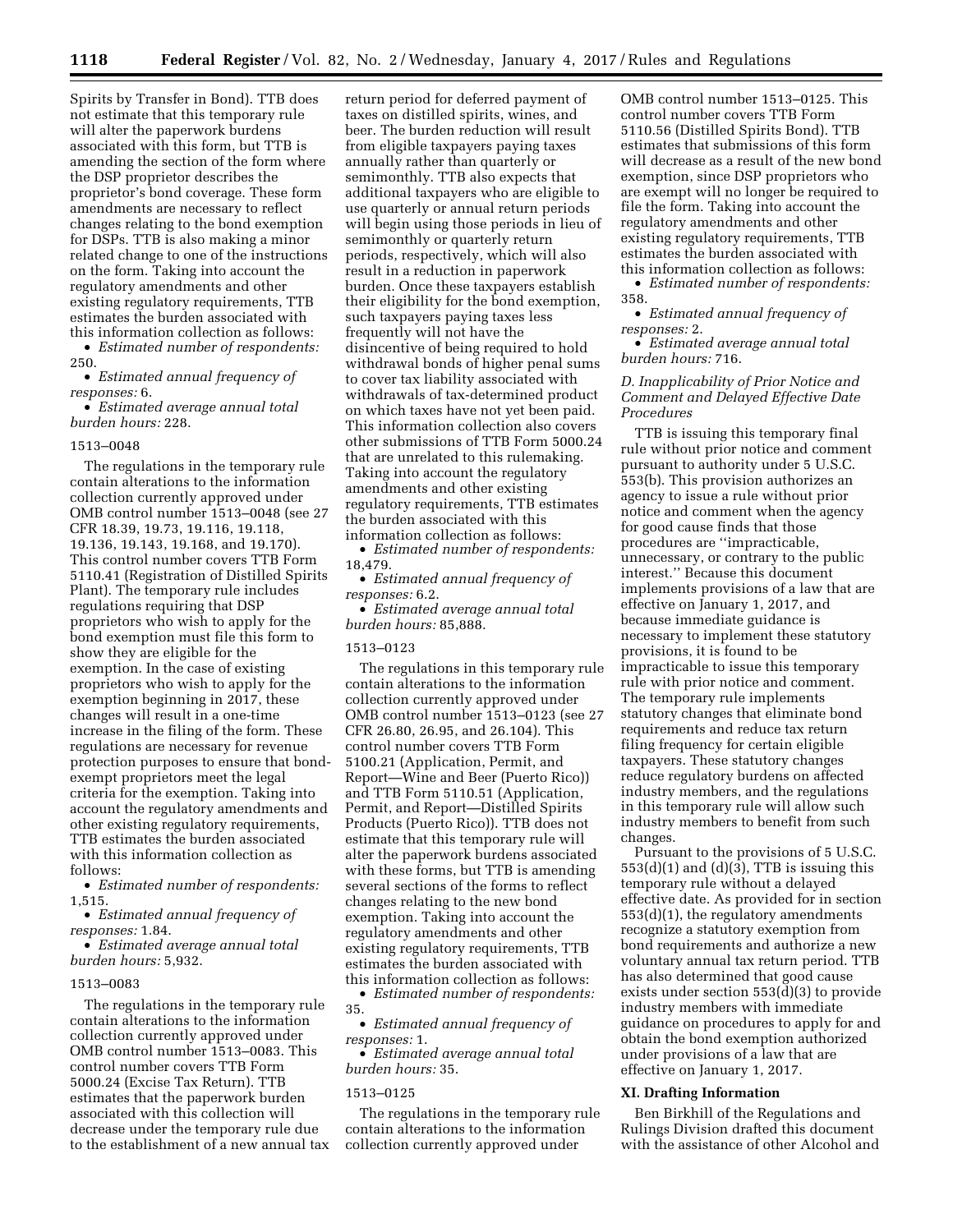Tobacco Tax and Trade Bureau personnel.

## **List of Subjects**

*27 CFR Part 18* 

Alcohol and alcoholic beverages, Fruits, Reporting and recordkeeping requirements, Spices and flavorings.

### *27 CFR Part 19*

Administrative practice and procedure, Alcohol and alcoholic beverages, Authority delegations (Government agencies), Caribbean Basin initiative, Chemicals, Claims, Customs duties and inspection, Electronic funds transfers, Excise taxes, Exports, Gasohol, Imports, Labeling, Liquors, Packaging and containers, Puerto Rico, Reporting and recordkeeping requirements, Research, Security measures, Spices and flavorings, Stills, Surety bonds, Transportation, Vinegar, Virgin Islands, Warehouses, Wine.

### *27 CFR Part 24*

Administrative practice and procedure, Claims, Electronic funds transfers, Excise taxes, Exports, Food additives, Fruit juices, Labeling, Liquors, Packaging and containers, Reporting and recordkeeping requirements, Research, Scientific equipment, Spices and flavorings, Surety bonds, Vinegar, Warehouses, Wine.

### *27 CFR Part 25*

Beer, Claims, Electronic funds transfers, Excise taxes, Exports, Labeling, Packaging and containers, Reporting and recordkeeping requirements, Research, Surety bonds.

### *27 CFR Part 26*

Alcohol and alcoholic beverages, Caribbean Basin initiative, Claims, Customs duties and inspection, Electronic funds transfers, Excise taxes, Packaging and containers, Puerto Rico, Reporting and recordkeeping requirements, Surety bonds, Virgin Islands, Warehouses.

### *27 CFR Part 27*

Alcohol and alcoholic beverages, Beer, Cosmetics, Customs duties and inspection, Electronic funds transfers, Excise taxes, Imports, Labeling, Liquors, Packaging and containers, Reporting and recordkeeping requirements, Wine.

### *27 CFR Part 28*

Aircraft, Alcohol and alcoholic beverages, Armed forces, Beer, Claims, Excise taxes, Exports, Foreign trade zones, Labeling, Liquors, Packaging and containers, Reporting and recordkeeping requirements, Surety bonds, Vessels, Warehouses, Wine.

*27 CFR Part 30* 

Liquors, Scientific equipment.

#### **Amendments to the Regulations**

For the reasons discussed in the preamble, TTB amends 27 CFR chapter I as follows:

## **PART 18—PRODUCTION OF VOLATILE FRUIT-FLAVOR CONCENTRATE**

■ 1. The authority citation for part 18 is revised to read as follows:

**Authority:** 26 U.S.C. 5001, 5171–5173, 5178, 5179, 5203, 5351, 5354, 5356, 5511, 5552, 6065, 6109, 7805.

#### **§ 18.39 [Amended]**

■ 2. Section 18.39 is amended as follows:

 $\blacksquare$  a. In paragraph (c), by adding the words ''if the proprietor is required to hold a bond under § 19.151 of this chapter to cover the distilled spirits plant premises subject to alternation'' before the period; and

■ b. By revising the Office of Management and Budget control number reference to read ''(Approved by the Office of Management and Budget under control number 1513–0006)''.

## **§ 18.40 [Amended]**

■ 3. Section 18.40 is amended as follows:

■ a. In paragraph (c), by adding the words ''if the proprietor is required to hold a bond under § 24.146 of this chapter to cover the bonded wine cellar premises subject to alternation'' after the words ''alternation of premises''; and

■ b. By revising the Office of Management and Budget control number reference to read ''(Approved by the Office of Management and Budget under control number 1513–0006)''.

## **PART 19—DISTILLED SPIRITS PLANTS**

■ 4. The authority citation for part 19 continues to read as follows:

**Authority:** 19 U.S.C. 81c, 1311; 26 U.S.C. 5001, 5002, 5004–5006, 5008, 5010, 5041, 5061, 5062, 5066, 5081, 5101, 5111–5114, 5121–5124, 5142, 5143, 5146, 5148, 5171– 5173, 5175, 5176, 5178–5181, 5201–5204, 5206, 5207, 5211–5215, 5221–5223, 5231, 5232, 5235, 5236, 5241–5243, 5271, 5273, 5301, 5311–5313, 5362, 5370, 5373, 5501– 5505, 5551–5555, 5559, 5561, 5562, 5601, 5612, 5682, 6001, 6065, 6109, 6302, 6311, 6676, 6806, 7011, 7510, 7805; 31 U.S.C. 9301, 9303, 9304, 9306.

■ 5. Section 19.1 is amended as follows: ■ a. In the definition of "Bonded premises'', by adding a second sentence; ■ b. By adding, in alphabetical order, a definition of ''From bond'';

■ c. In the definition of "In bond", by

- adding a second sentence;
- d. By adding, in alphabetical order, a
- definition of ''To bond''; and ■ e. By removing the definition of "TTB
- bond''.

The additions read as follows:

## **§ 19.1 Definitions.**

\* \* \* \* \* *Bonded premises.* \* \* \* This term includes premises described in the preceding sentence even if the proprietor, as authorized under the exemption set forth in § 19.151(d), has not provided a bond for the premises. \* \* \* \* \*

*From bond.* When used with reference to withdrawals of distilled spirits, this phrase includes withdrawals from the premises of a distilled spirits plant even if the proprietor, as authorized under the exemption set forth in § 19.151(d), has not provided a bond for the premises.

\* \* \* \* \* *In bond.* \* \* \* Spirits, denatured spirits, articles, or wine are considered to be held under bond if they are held by a proprietor who is liable for the tax, even if the proprietor is not required to provide a bond under this chapter. \* \* \*

\* \* \* \* \*

*To bond.* When used with reference to returns of distilled spirits, this phrase includes returns to the premises of a distilled spirits plant even if the proprietor, as authorized under the exemption set forth in § 19.151(d), has not provided a bond for the premises.

■ 6. Section 19.73 is amended as follows:

\* \* \* \* \*

■ a. In paragraph (a)(14)(ii), by removing the word ''and'';

 $\blacksquare$  b. In paragraph (a)(15)(ii), by removing the period at the end of the text and adding in its place the word ''; and''; and

 $\blacksquare$  c. By adding paragraph (a)(16). The addition reads as follows:

## **§ 19.73 Information required in application for registration.**

 $(a) * * * *$ 

(16) A statement whether the applicant is required to furnish a bond under § 19.151.

## **§ 19.116 [Amended]**

\* \* \* \* \*

 $\blacksquare$  7. In § 19.116, paragraph (a)(2)(ii) is amended by adding the words '', subject to the exemption provided in § 19.151(d)'' before the semicolon.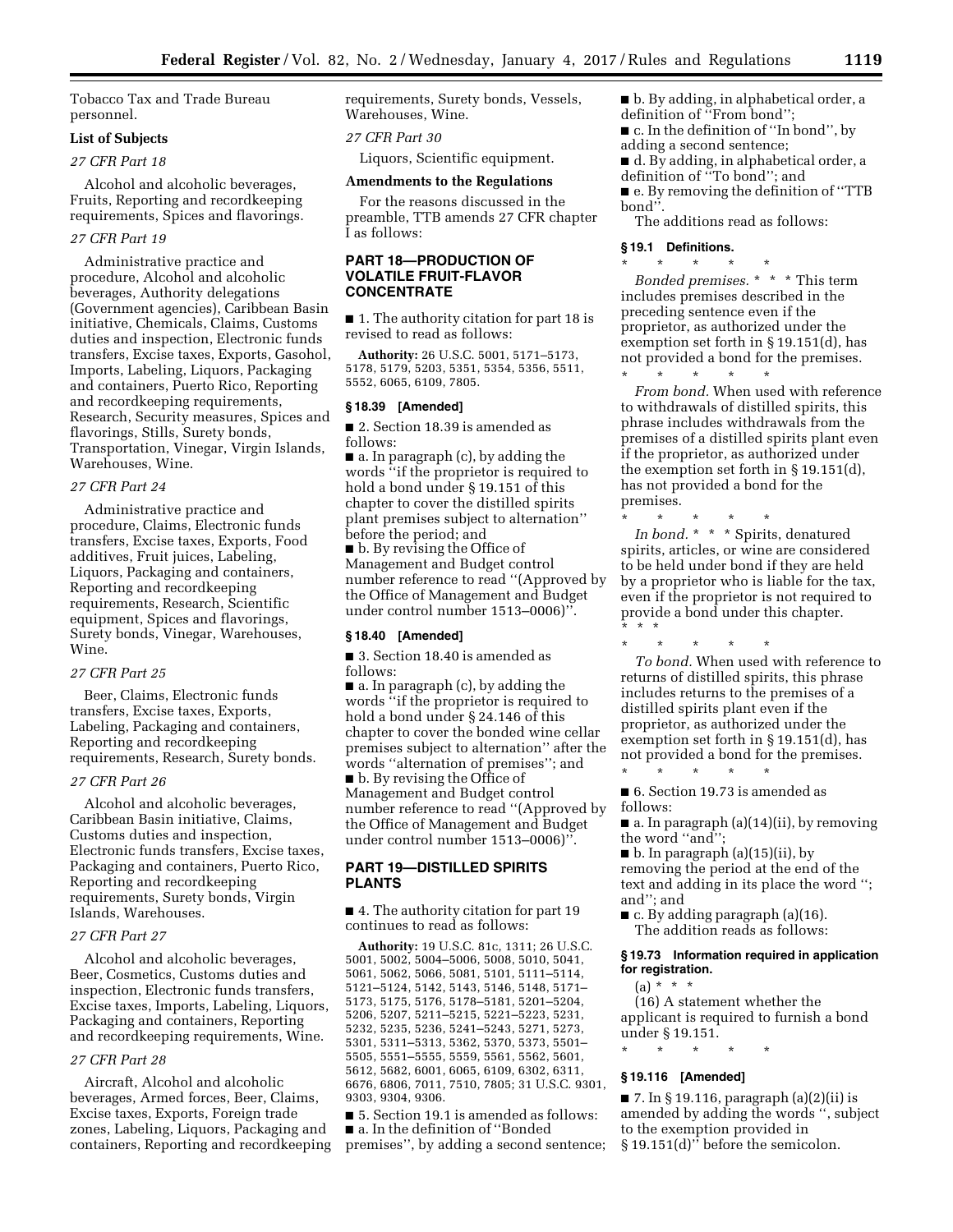## **§ 19.118 [Amended]**

■ 8. In § 19.118, paragraph (a)(2) is amended by adding the words '', subject to the exemption provided in § 19.151(d)'' after the words ''TTB F 5000.18''.

## **§ 19.132 [Amended]**

 $\blacksquare$  9. In § 19.132, paragraph (a)(2)(ii) is amended by adding the words '', subject to the exemption provided in § 19.151(d)'' after the words ''the required bonds''.

#### **§ 19.134 [Amended]**

■ 10. In § 19.134, paragraph (b) is amended by adding the words '', subject to the exemption provided in § 19.151(d)'' after the words ''TTB F 5000.18''.

■ 11. Section 19.136 is added immediately after § 19.135 and before the undesignated center heading to read as follows:

### **§ 19.136 Change in bond status.**

A proprietor must file TTB F 5110.41, Registration of Distilled Spirits Plant, to amend the registration relating to the proprietor's bond status if either of the following occurs:

(a) A proprietor who has not furnished any bond becomes required to furnish a bond as provided under § 19.168(b); or

(b) A proprietor who has furnished a bond becomes exempt from bond requirements under § 19.151(d) and chooses to terminate all bond coverage as provided under § 19.170(e).

## **§ 19.141 [Amended]**

■ 12. Section 19.141 is amended as follows:

■ a. In paragraph (d)(2), by removing the word ''Execute'' and adding, in its place, the words ''Except where no bond is required under § 19.151(d), execute''; and

■ b. In paragraph (e)(2), by removing the words ''Must execute'' and adding, in their place, the words ''Except where no bond is required under § 19.151(d), must execute''.

## **§ 19.142 [Amended]**

 $\blacksquare$  13. In § 19.142, paragraph (e) is amended by removing the words ''TTB bond'' and adding, in their place, the words ''bonded premises''.

■ 14. In § 19.143, paragraph (b)(3) is amended by adding a second sentence to read as follows:

### **§ 19.143 Alternation for other purposes.**

\* \* \* \* \*

(b) \* \* \*

 $(3) * * *$  This requirement does not apply if no bond is required under this chapter to cover the proposed alternation.

\* \* \* \* \* ■ 15. Section 19.151 is amended as follows:

■ a. In the first sentence of paragraph (a), by removing the words ''Any person'' and adding, in their place, ''Except as provided in paragraph (d) of this section, any person''; and

■ b. By adding paragraph (d). The addition reads as follows:

#### **§ 19.151 General.**

\* \* \* \* \* (d) *Bonds covering distilled spirits for nonindustrial use and industrial use*— (1) *Nonindustrial use.* A proprietor who pays tax on a deferred basis under § 19.235 is not required to provide a bond or bonds to cover operations and withdrawals of distilled spirits for nonindustrial use during any portion of a calendar year for which the proprietor is eligible to use an annual or quarterly return period under § 19.235(b) or (c). For purposes of the preceding sentence, a proprietor is considered to be paying tax on a deferred basis even if the proprietor does not pay tax during every return period as long as the proprietor intends to pay tax in a future period. See §§ 19.73 and 19.136 for rules governing applying for this bond exemption. See § 19.168(b) for rules governing when an existing proprietor who has not provided a bond under this paragraph must obtain bond coverage.

(2) *Industrial use.* A proprietor is required to provide one or more bonds to cover operations and withdrawals of distilled spirits for industrial use even if the proprietor pays tax on a deferred basis under § 19.235 and is eligible to use an annual or quarterly return period under § 19.235(b) or (c). In the case of a proprietor whose operations involve distilled spirits for both nonindustrial and industrial use, distilled spirits are considered to be for industrial use for purposes of this paragraph unless the proprietor designates the spirits as being solely for nonindustrial use either upon taking the production gauge (see § 19.304) or upon receiving the spirits and, in either case, does not thereafter mix the spirits with any spirits for industrial use.

(3) *Nonindustrial use and industrial use defined.* See § 19.472 for the provisions defining the nonindustrial and industrial uses of distilled spirits.

■ 16. In § 19.153, paragraph (b) is revised to read as follows:

### **§ 19.153 Bonds guaranteed by a corporate surety.**

\* \* \* \* \*

(b) *How to find an approved surety.*  The Department of the Treasury publishes a list of approved corporate surety companies in Treasury Department Circular 570, Companies Holding Certificates of Authority as Acceptable Sureties on Federal Bonds and as Acceptable Reinsuring Companies. Treasury Department Circular 570 is published in the **Federal Register** annually on the first business day in July, and supplemental changes are published periodically thereafter. The most recent circular and any supplemental changes to it may be viewed on the Bureau of the Fiscal Service Web site at *[https://](https://www.fiscal.treasury.gov/fsreports/ref/suretyBnd/c570.htm) [www.fiscal.treasury.gov/fsreports/ref/](https://www.fiscal.treasury.gov/fsreports/ref/suretyBnd/c570.htm)  [suretyBnd/c570.htm.](https://www.fiscal.treasury.gov/fsreports/ref/suretyBnd/c570.htm)* 

■ 17. Section 19.154 is revised to read as follows:

\* \* \* \* \*

### **§ 19.154 Bond guaranteed by deposit of securities or cash (including cash equivalents).**

(a) *Bond guaranteed by deposit of securities—*(1) *General.* As an alternative to the corporate surety bond under § 19.153, a person can file a bond that guarantees payment of the liability by pledging one or more acceptable negotiable securities. These securities must have a par value (face amount) equal to or greater than the penal sums of the required bonds. The pledged securities are held in the Federal Reserve Bank in a safekeeping account with TTB as the pledgee. Should the proprietor fail to pay one or more of the guaranteed liabilities, TTB can take action to sell the deposited securities to satisfy the debt. Pledged securities will be released if there are no outstanding liabilities when the bond is terminated. (See § 19.170.)

(2) *Acceptable securities.* Only public debt obligations of the United States, the principal and interest of which are unconditionally guaranteed by the United States Government, are acceptable for the purpose described in paragraph (a)(1) of this section. The Department of the Treasury and certain other United States Government agencies issue debt instruments that are acceptable as collateral, such as Treasury notes and Treasury bills. Savings bonds, certificates of deposit and letters of credit are not acceptable. A list of securities acceptable as collateral in lieu of surety bonds is available from the Bureau of the Fiscal Service. Current information and guidance from the Bureau of the Fiscal Service Web site may be found at *[https://www.fiscal.treasury.gov.](https://www.fiscal.treasury.gov)*  (b) *Bond guaranteed by deposit of* 

*cash or cash equivalent.* As an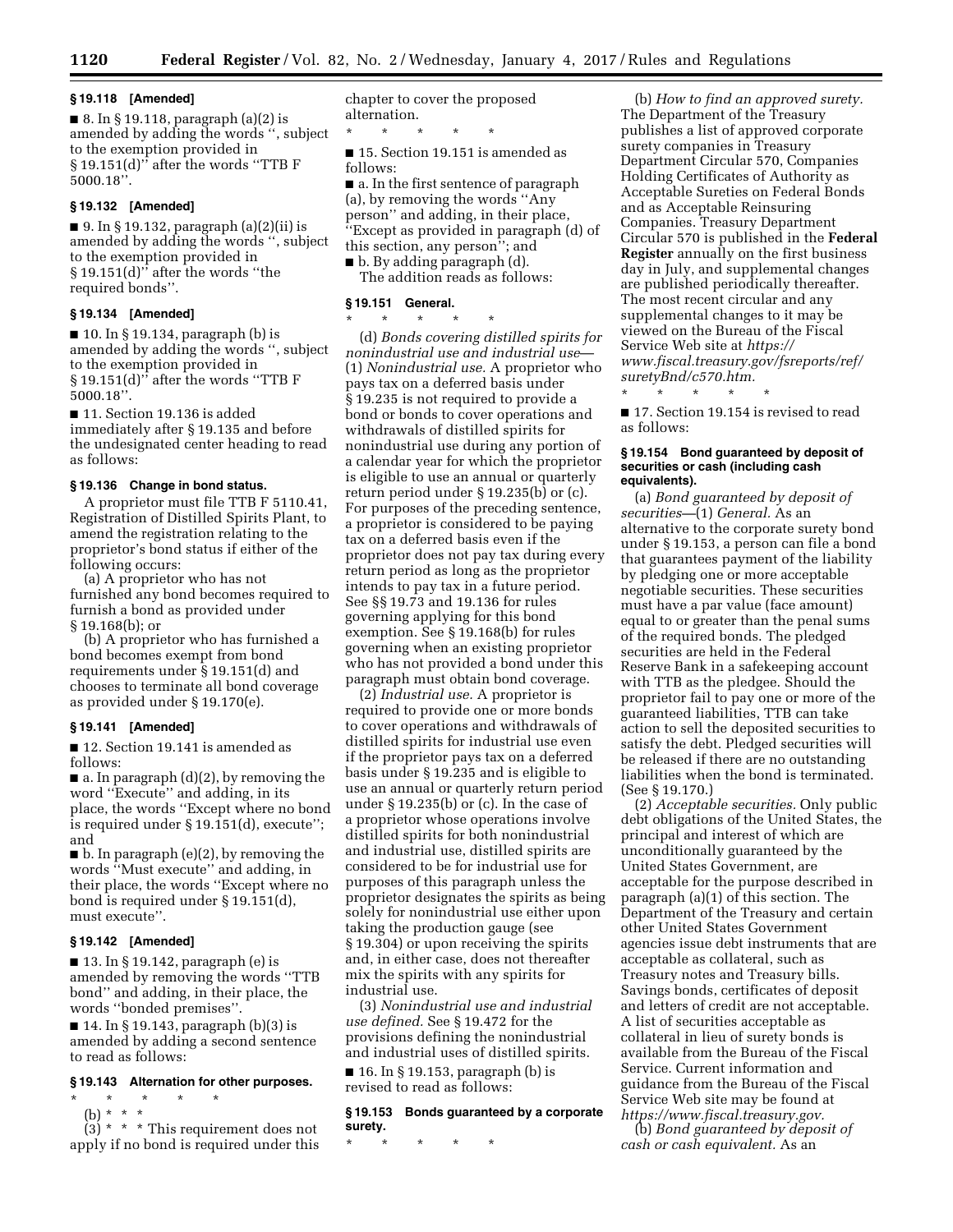alternative to the corporate surety bond under § 19.153, a person can file a bond that guarantees payment of the liability by submitting cash or its equivalent (including a money order, cashier's check, or personal check). Cash or its equivalent must be no less than the penal sums of the required bond. Cash equivalents must be payable to the Alcohol and Tobacco Tax and Trade Bureau. A bond described in this paragraph will be released if there are no outstanding liabilities when the bond is terminated. (See § 19.170.)

(31 U.S.C. 9301, 9303; 31 CFR part 380)

#### **§ 19.161 [Amended]**

■ 18. In § 19.161, paragraph (a) is amended by removing the words ''Any person'' and adding, in their place, ''Except as provided in § 19.151(d), any person''.

■ 19. In § 19.164, the first sentence of paragraph (a) is revised to read as follows:

### **§ 19.164 Withdrawal bond.**

(a) \* \* \* Except as provided in § 19.151(d), a person must provide TTB with a withdrawal bond for a distilled spirits plant if the person intends to withdraw spirits from the distilled spirits plant upon determination of the taxes due on the spirits but before payment of the tax. \* \* \*

\* \* \* \* \*

■ 20. Section 19.168 is amended as follows:

■ a. By revising the section heading;

■ b. By revising paragraph (a);

■ c. By redesignating paragraphs (b), (c), and (d) as paragraphs (a)(1), (a)(2), and  $(a)(3)$ ;

■ d. In the first sentence of redesignated paragraph (a)(1), by removing the words ''Circular 570'' and adding, in their place, the words ''Department Circular 570 (see § 19.153)''; and

■ e. By adding a new paragraph (b). The revisions and addition read as follows:

### **§ 19.168 Superseding bonds and new bonds for existing proprietors.**

(a) *Superseding bonds.* A new bond that replaces another bond is called a superseding bond. The proprietor must replace an existing bond with a superseding bond in any of the following circumstances:

\* \* \* \* \*

(b) *New bonds for existing proprietors*—(1) *General.* Subject to paragraph (b)(2) of this section, if an existing proprietor has not furnished a bond or bonds covering operations and withdrawals of distilled spirits for nonindustrial use because the proprietor

was exempt from bond requirements under § 19.151(d), the proprietor must furnish a bond or bonds as provided in this subpart beginning in any portion of a calendar year following the first date on which the aggregate amount of tax due from the proprietor during the calendar year exceeds \$50,000. When furnishing the bond or bonds, the proprietor must also file an amendment to TTB F 5110.41, Registration of Distilled Spirits Plant, as provided in § 19.136 to change the proprietor's bond status.

(2) *Grace period for bonds covering operations.* An existing proprietor who must furnish an operations bond as provided in paragraph (b)(1) of this section will be treated as having furnished the required bond if the proprietor submits the bond on TTB F 5110.56 no later than 30 days following the first date on which the aggregate amount of tax due from the proprietor during the relevant calendar year exceeds \$50,000. The proprietor will be treated as having furnished the required operations bond for purposes of this paragraph until TTB approves or disapproves the bond.

(3) *Bonds covering withdrawals.*  Paragraph (b)(2) of this section does not apply to withdrawal bonds. If an existing proprietor must furnish a withdrawal bond as provided in paragraph (b)(1) of this section, the proprietor may not withdraw distilled spirits from the bonded premises on a tax deferred basis until TTB approves the withdrawal bond.

\* \* \* \* \*  $\blacksquare$  21. In § 19.169, the section heading and paragraphs (a) and (b) are revised to read as follows:

### **§ 19.169 Effect of failure to furnish a superseding bond or a new bond.**

(a) *Operations bond.* Except as provided in § 19.151(d), a person may not operate a distilled spirits plant without an operations bond. A person who does not submit an acceptable superseding operations bond when required to do so under § 19.168(a) must immediately discontinue the activities to which the lapsed bond coverage relates upon lapse of the existing bond coverage. If a proprietor must furnish an operations bond under § 19.168(b)(1) and does not submit an operations bond within the time prescribed in § 19.168(b)(2), the proprietor must immediately discontinue the activities required to be covered by the operations bond.

(b) *Withdrawal bond.* Except as provided in § 19.151(d), a person may not defer payment of taxes on spirits withdrawn from a distilled spirits plant

upon determination of tax without a withdrawal bond. If a person is required to submit a new or superseding withdrawal bond under § 19.168, the person must submit the bond in accordance with that section. A person who does not submit and receive approval of an acceptable withdrawal bond when required to do so under § 19.168 may not withdraw distilled spirits from the bonded premises on a deferred basis. Upon lapse of the existing bond coverage, or upon the date a new bond is required under § 19.168(b), the person must pay the tax at the time of withdrawal, except in the case of distilled spirits withdrawn free of tax or withdrawn without payment of tax under 26 U.S.C. 5214 or withdrawn exempt from tax under 26 U.S.C. 7510.

■ 22. Section 19.170 is amended as follows:

\* \* \* \* \*

■ a. In paragraph (c), by removing the word ''or'' at the end of the text; ■ b. In paragraph (d), by removing the period at the end of the text and adding in its place the word ''; and''; and ■ c. By adding paragraph (e).

The addition reads as follows:

## **§ 19.170 Termination of bonds.**

\* \* \* \* \*

(e) *On application by an existing proprietor who becomes exempt from bond requirements.* If a proprietor has held a bond or bonds covering operations or withdrawals of distilled spirits for nonindustrial use and becomes exempt from those bond requirements as provided under § 19.151(d), the proprietor may apply to TTB to terminate the bond or bonds covering such operations or withdrawals. To apply, the proprietor must file an amendment to TTB F 5110.41, Registration of Distilled Spirits Plant, as provided in § 19.136. The proprietor must accurately state in the submission that the proprietor:

(1) Will withdraw distilled spirits for deferred payment of tax as provided in § 19.235;

(2) Reasonably expects to be liable for not more than \$50,000 in taxes with respect to distilled spirits imposed by 26 U.S.C. 5001 and 7652 for the current calendar year (see definition of ''Reasonably expects'' in § 19.235(e)); and

(3) Was liable for not more than \$50,000 in such taxes in the preceding calendar year.

\* \* \* \* \*

### **§ 19.229 [Amended]**

■ 23. In § 19.229, the third sentence of paragraph (a) is amended by adding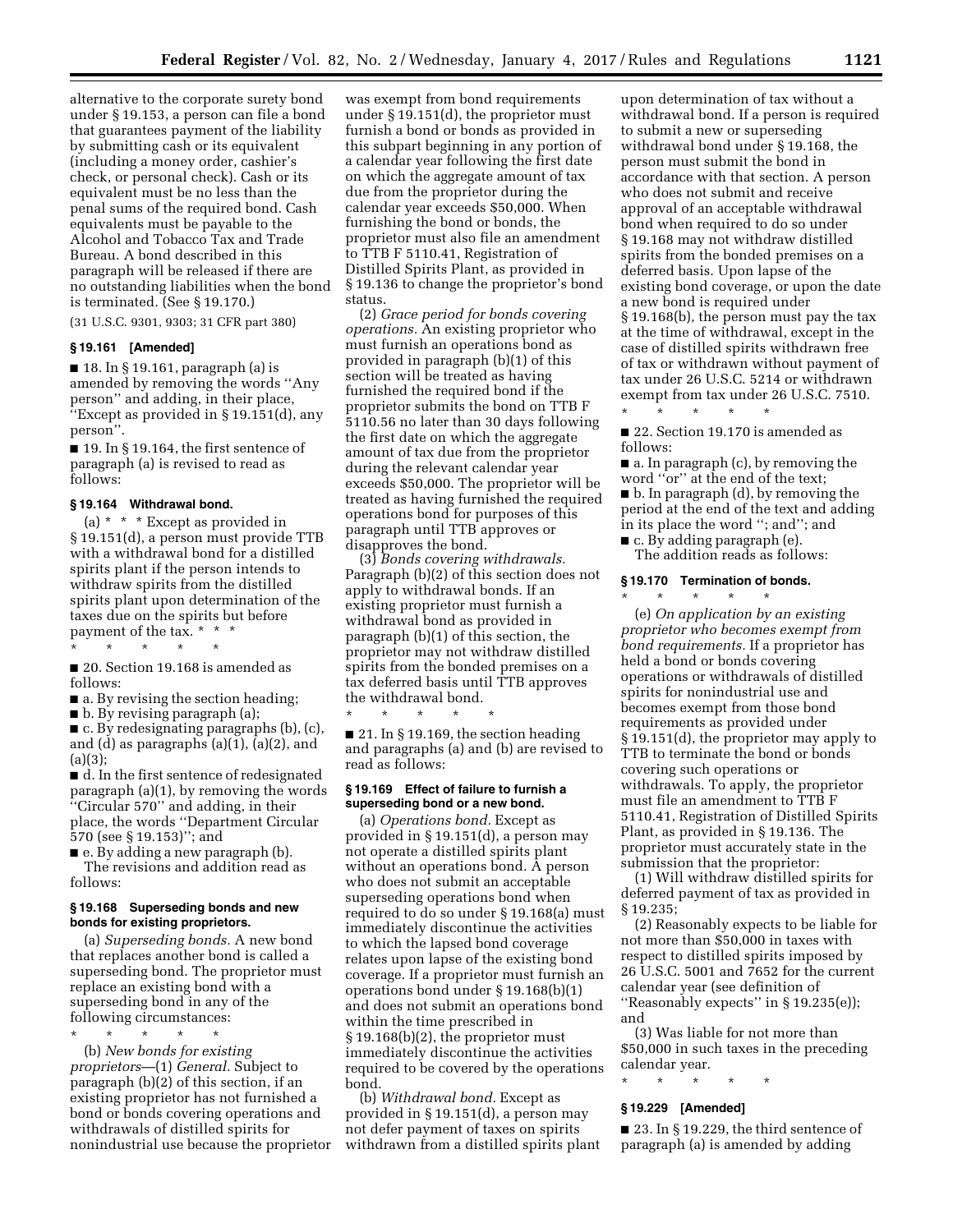after the words ''unit bond'' the words ''unless the proprietor is exempt from furnishing such bond under § 19.151(d)''.

### **§ 19.230 [Amended]**

■ 24. Section 19.230 is amended as follows:

■ a. Paragraph (a) is amended by adding after the words ''unit bond'' the words ''and the proprietor is not exempt from furnishing such bond under

 $§ 19.151(\bar{d})$ "; and

■ b. In paragraph (d), a new second sentence is added.

The addition reads as follows:

## **§ 19.230 Conditions requiring prepayment of taxes.**

\* \* \* \* \* (d) \* \* \* This condition does not apply to a proprietor who is exempt from furnishing a bond under  $§ 19.151(d).$  \*

#### **§ 19.231 [Amended]**

\* \* \* \* \*

 $\blacksquare$  25. In § 19.231, the first sentence is amended by removing the words ''When a proprietor furnishes'' and adding, in their place, the words ''In cases where a proprietor must furnish''.

■ 26. Section 19.235 is revised to read as follows:

#### **§ 19.235 Deferred payment return periods—annual, quarterly, and semimonthly.**

(a) *Three types of return periods.* The IRC provides for three different return periods for those taxpayers who pay their taxes on a deferred basis: Annual, quarterly, and semimonthly. Taxpayers who meet certain criteria are eligible to use annual or quarterly return periods and pay their taxes on an annual or quarterly basis as provided in paragraphs (b) and (c) of this section, respectively. Other taxpayers must use semimonthly return periods and pay their taxes on a semimonthly basis as provided in paragraph (e) of this section.

(b) *Annual return period.* Subject to paragraph (d) of this section, a taxpayer who reasonably expects to be liable for not more than \$1,000 in taxes with respect to distilled spirits imposed by 26 U.S.C. 5001 and 7652 for the current calendar year, and that was liable for not more than \$1,000 in such taxes in the preceding calendar year, may choose to use an annual return period. However, the taxpayer may not use the annual return period procedure for any portion of the calendar year following the first date on which the aggregate amount of tax due from the taxpayer during the calendar year exceeds

\$1,000, and any tax which has not been paid on that date will be due on the 14th day after the last day of the quarterly or semimonthly period in which that date occurs. A taxpayer may choose to use either quarterly or semimonthly return periods as authorized under paragraph (c) or (e) of this section.

(c) *Quarterly return period.* Except as provided in paragraph (b) of this section and subject to paragraph (d) of this section, a taxpayer who reasonably expects to be liable for not more than \$50,000 in taxes with respect to distilled spirits imposed by 26 U.S.C. 5001 and 7652 for the current calendar year, and that was liable for not more than \$50,000 in such taxes in the preceding calendar year, may choose to use a quarterly return period. However, the taxpayer may not use the quarterly return period procedure for any portion of the calendar year following the first date on which the aggregate amount of tax due from the taxpayer during the calendar year exceeds \$50,000, and any tax which has not been paid on that date will be due on the 14th day after the last day of the semimonthly period in which that date occurs.

(d) *Additional rules for annual and quarterly return periods.* The following additional rules apply to the annual and quarterly return period procedures under paragraphs (b) and (c) of this section:

(1) A taxpayer with multiple locations must combine the distilled spirits tax liability for all locations to determine eligibility for the return procedures;

(2) A taxpayer who has both domestic operations and import transactions must combine the distilled spirits tax liability on the domestic operations and the imports to determine eligibility for the return procedures;

(3) The controlled group rules of 26 U.S.C. 5061(e), which concern treatment of controlled groups as one taxpayer, do not apply for purposes of determining eligibility for the return procedures. However, a taxpayer who is eligible for the return procedures, and that is a member of a controlled group that owes \$5 million or more in distilled spirits excise taxes per year, is required to pay taxes by electronic fund transfer (EFT). Quarterly payments via EFT must be transmitted in accordance with section 5061(e);

(4) A new taxpayer is eligible to use the return procedures the first year of business simply if the taxpayer reasonably expects to be liable for not more than \$1,000, in the case of the annual return procedure, or \$50,000, in the case of the quarterly return

procedure, in distilled spirits taxes during that calendar year; and

(5) If a taxpayer becomes ineligible to use a return procedure described in paragraph (b) or (c) of this section because the taxpayer's liability exceeds \$1,000 or \$50,000, respectively, during a taxable year, that taxpayer may resume using that return procedure only after a full calendar year has passed during which the taxpayer's liability did not exceed \$1,000 or \$50,000 as the case may be. A taxpayer may not use an annual or quarterly return procedure during any calendar year in which the taxpayer reasonably expects to be liable for more than \$1,000, in the case of the annual return procedure, or \$50,000, in the case of the quarterly return procedure, in distilled spirits taxes.

(e) *Semimonthly return period.* Except in the case of a taxpayer who qualifies for, and chooses to use, annual or quarterly return periods as provided in paragraphs (b) or (c) of this section, all other taxpayers must use semimonthly return periods for deferred payment of tax. The semimonthly return periods will run from the 1st day through the 15th day of each month, and from the 16th day through the last day of each month, except as otherwise provided in § 19.237.

(f) *Definitions.* For purposes of this section, the following terms have the meanings indicated:

*Reasonably expects.* When used with reference to a taxpayer, *reasonably expects* means that there is no existing or anticipated circumstances known to the taxpayer (such as an increase in production capacity) that would cause the taxpayer's tax liability to exceed the prescribed limit.

*Taxpayer.* A *taxpayer* is an individual, corporation, partnership, or other entity that is assigned a single Employer Identification Number (EIN) as defined in 26 CFR 301.7702.12.

#### (26 U.S.C. 5061)

■ 27. Section 19.236 is amended as follows:

■ a. In paragraph (a), by removing the words ''a quarterly return as provided in paragraph (b)'' and adding, in their place, the words ''an annual or quarterly return as provided in paragraph (b) or  $(c)$ ":

■ b. In paragraph (b), by removing the citation ''§ 19.235(b)'' and adding, in its place, the citation ''§ 19.235(c)''; and  $\blacksquare$  c. By adding paragraph (c).

The addition reads as follows:

### **§ 19.236 Due dates for returns.**

\* \* \* \* \* (c) *Annual returns.* Where the proprietor of bonded premises has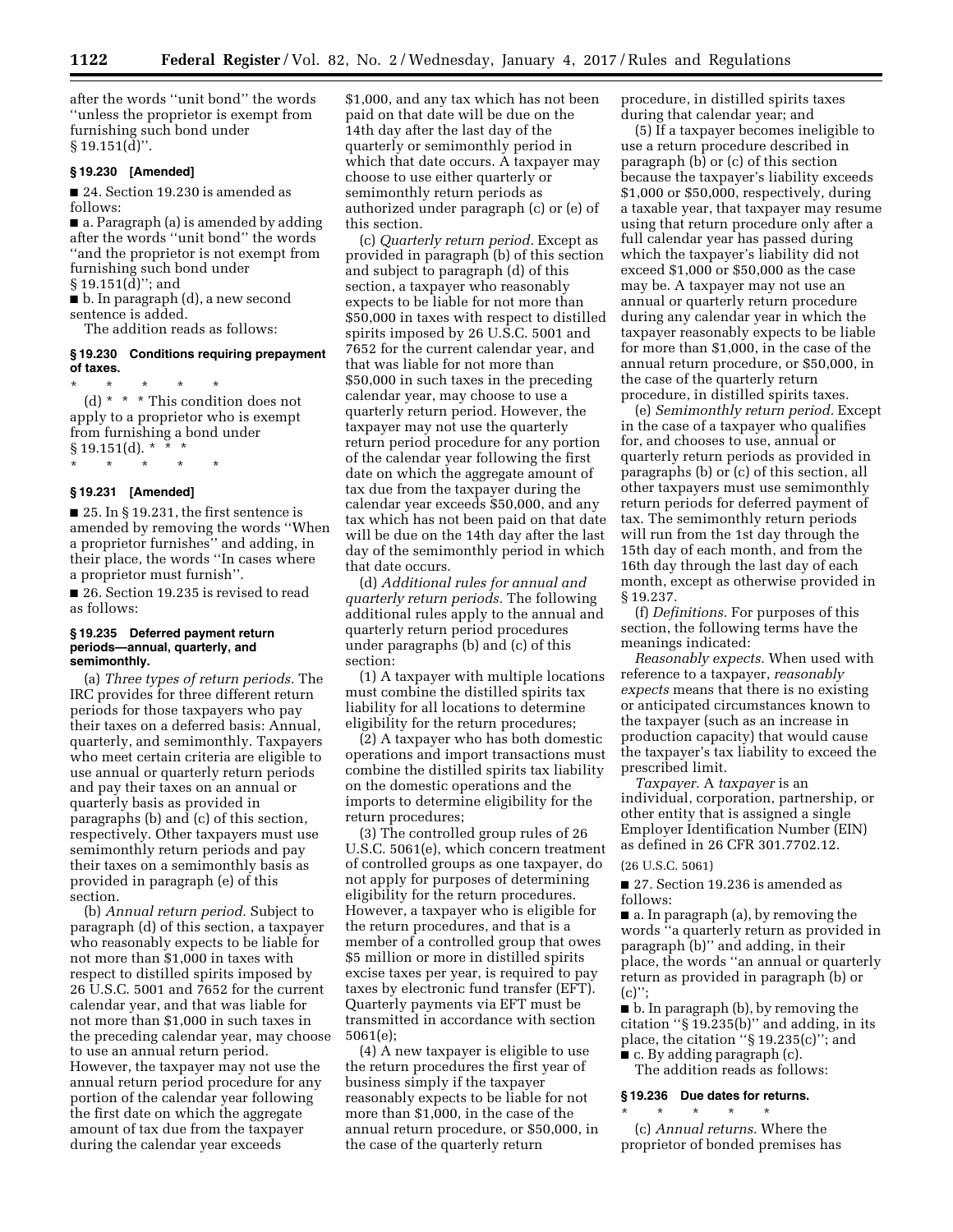withdrawn spirits from such premises on determination and before payment of tax, and the proprietor uses annual return periods as provided in § 19.235(b), the proprietor must file an annual return covering such spirits on TTB F 5000.24, and remittance, as required by § 19.238, § 19.239, or § 19.240, not later than the 14th day after the last day of the annual return period. If the due date falls on a Saturday, Sunday, or legal holiday, the return and remittance will be due on the immediately preceding day which is not a Saturday, Sunday, or legal holiday.

\* \* \* \* \*

## **§ 19.263 [Amended]**

■ 28. In § 19.263, paragraph (a)(4) is amended by removing the words ''TTB bond'' and adding, in their place, the words ''bonded premises''.

#### **§ 19.269 [Amended]**

■ 29. In § 19.269, paragraph (a)(1) is amended by removing the word ''TTB''.

#### **§ 19.305 [Amended]**

 $\blacksquare$  30. In § 19.305, the second sentence is amended by removing the words ''bonded storage'' and adding, in their place, the words ''storage on bonded premises''.

#### **§ 19.403 [Amended]**

■ 31. In § 19.403, the first sentence of paragraph (b) is amended by removing words ''TTB will'' and adding, in their place, the words ''Except to the extent the proprietor is not required to provide a bond under § 19.151(d), TTB will''.

## **§ 19.415 [Amended]**

■ 32. In § 19.415, the first sentence of paragraph (c) is amended by removing the words ''premises bonded under this part'' and adding, in their place, the words ''bonded premises''.

■ 33. Section 19.699 is amended as follows:

■ a. In the second sentence of paragraph (a), by removing the duplicate words ''fails to'' immediately after the words "fails to";

■ b. By revising paragraph (b); and

■ c. In paragraph (c), by revising the last two sentences.

The revisions read as follows:

### **§ 19.699 General bond requirements.**

\* \* \* \* \* (b) *Corporate surety.* A company that issues bonds is called a ''corporate surety.'' Proprietors must obtain the surety bonds required by this subpart from a corporate surety approved by the Secretary of the Treasury. The Department of the Treasury publishes a

list of approved corporate surety companies in Treasury Department Circular 570, Companies Holding Certificates of Authority as Acceptable Sureties on Federal Bonds and as Acceptable Reinsuring Companies. Treasury Department Circular 570 is published in the **Federal Register**  annually on the first business day in July, and supplemental changes are published periodically thereafter. The most recent circular and any supplemental changes to it may be viewed on the Bureau of the Fiscal Service Web site at *[https://](https://www.fiscal.treasury.gov/fsreports/ref/suretyBnd/c570.htm) [www.fiscal.treasury.gov/fsreports/ref/](https://www.fiscal.treasury.gov/fsreports/ref/suretyBnd/c570.htm)  [suretyBnd/c570.htm](https://www.fiscal.treasury.gov/fsreports/ref/suretyBnd/c570.htm)*.

(c)  $*$   $*$   $*$  A list of securities acceptable as collateral in lieu of surety bonds is available from the Bureau of the Fiscal Service. Current information and guidance from the Bureau of the Fiscal Service Web site may be found at *<https://www.fiscal.treasury.gov>*.

**PART 24—WINE** 

\* \* \* \* \*

■ 34. The authority citation for part 24 continues to read as follows:

**Authority:** 5 U.S.C. 552(a); 26 U.S.C. 5001, 5008, 5041, 5042, 5044, 5061, 5062, 5121, 5122–5124, 5173, 5206, 5214, 5215, 5351, 5353, 5354, 5356, 5357, 5361, 5362, 5364– 5373, 5381–5388, 5391, 5392, 5511, 5551, 5552, 5661, 5662, 5684, 6065, 6091, 6109, 6301, 6302, 6311, 6651, 6676, 7302, 7342, 7502, 7503, 7606, 7805, 7851; 31 U.S.C. 9301, 9303, 9304, 9306.

#### **§ 24.4 [Amended]**

■ 35. Section 24.4 is amended by removing the words ''31 CFR Part 225— Acceptance of Bonds, Notes, or Other Obligations Issued or Guaranteed by the United States as Security in Lieu of Surety or Sureties on Penal Bonds.'' and adding, in their place, the words ''31 CFR Part 225—Acceptance of Bonds Secured by Government Obligations in Lieu of Bonds with Sureties.''.

■ 36. Section 24.10 is amended as follows:

■ a. In the definition of "Bonded wine cellar'', by adding a third sentence; ■ b. In the definition of ''Bonded wine premises'', by adding a second sentence; ■ c. In the definition of ''Bonded wine warehouse'', by adding a second sentence;

■ d. In the definition of ''Bonded winery'', by adding a second sentence; ■ e. By adding, in alphabetical order, a definition of ''From bond'';

■ f. In the definition of "In bond", by adding a new second sentence; and ■ g. By adding, in alphabetical order, a definition of ''To bond''.

The additions read as follows:

#### **§ 24.10 Meaning of terms.**

# \* \* \* \* \*

*Bonded wine cellar.* \* \* \* This term includes premises described in the preceding sentence even if the proprietor, as authorized under the exemption set forth in § 24.146(d), has not provided a bond for the premises.

*Bonded wine premises.* \* \* \* This term includes premises described in the preceding sentence even if the proprietor, as authorized under the exemption set forth in § 24.146(d), has not provided a bond for the premises.

*Bonded wine warehouse.* \* \* \* This term includes facilities described in the preceding sentence even if the warehouse company or other person, as authorized under the exemption set forth in § 24.146(d), has not provided a bond for the facility.

*Bonded winery.* \* \* \* This term includes premises described in the preceding sentence even if the proprietor, as authorized under the exemption set forth in § 24.146(d), has not provided a bond for the premises.

\* \* \* \* \*

\* \* \* \* \*

*From bond.* When used with reference to withdrawals of wine, this phrase includes withdrawals from the premises established under the provisions of this part on which operations in untaxpaid wine are authorized to be conducted, even if the proprietor, as authorized under the exemption set forth in § 24.146(d), has not provided a bond for the premises.

*In bond.* \* \* \* Wine or spirits are considered to be possessed under bond if they are possessed by a proprietor who is liable for the tax, even if the proprietor is not required to provide a bond under this chapter. \* \* \* \* \* \* \*

*To bond.* When used with reference to returns of wine, this phrase includes returns to premises established under the provisions of this part on which operations in untaxpaid wine are authorized to be conducted, even if the proprietor, as authorized under the exemption set forth in § 24.146(d), has not provided a bond for the premises.

### \* \* \* \* \*

## **§ 24.100 [Amended]**

■ 37. In § 24.100, the first sentence is amended by removing the words ''file bond'' and adding, in their place, the words ''file any required bond''.

### **§ 24.101 [Amended]**

■ 38. In § 24.101, paragraph (a) is amended as follows: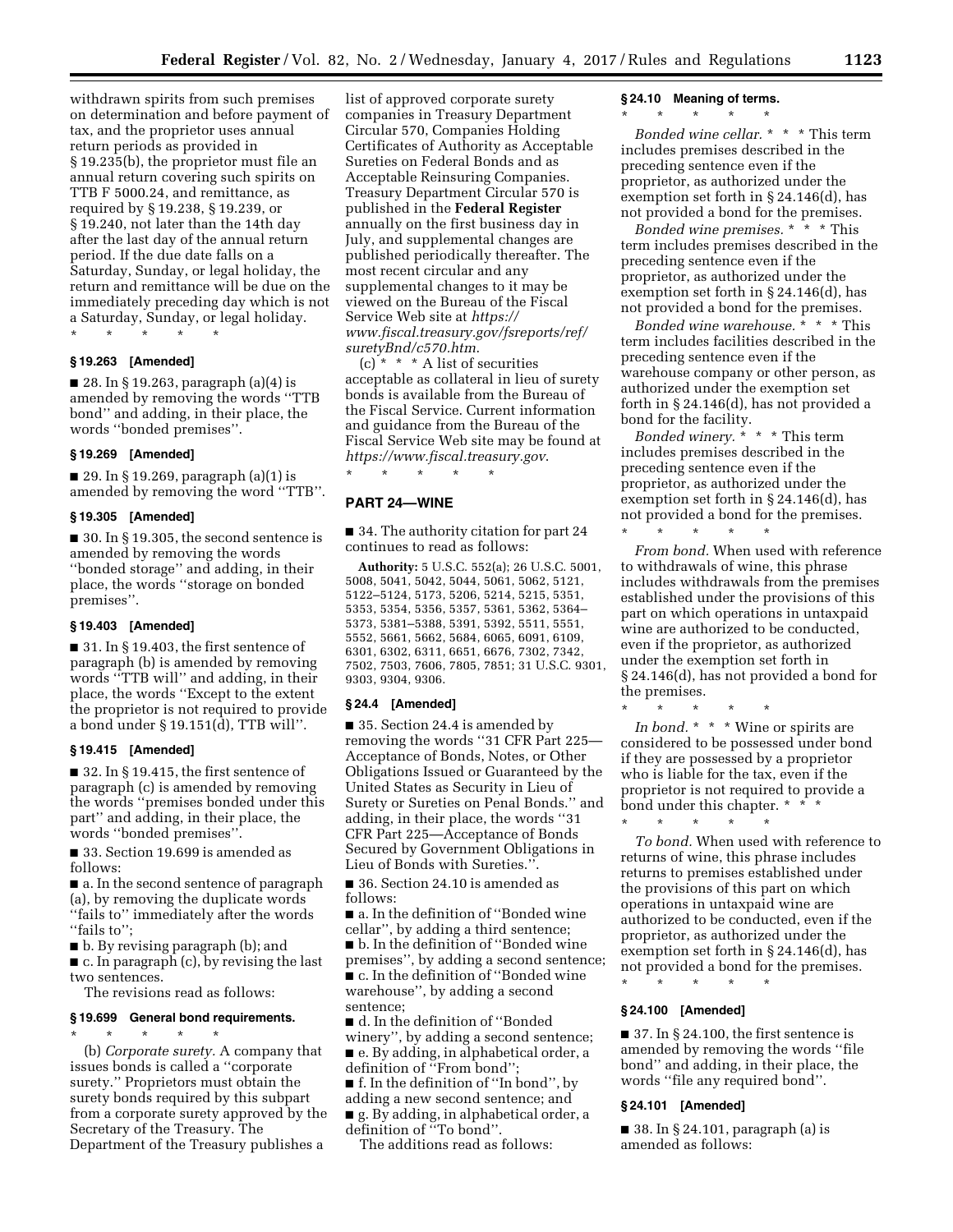■ a. In the first sentence, by adding the words ''any required'' before the word ''bond''; and

■ b. In the second sentence, by adding after the words ''the surety on the bond'' the words ''(if a bond is required)''.

#### **§ 24.105 [Amended]**

 $\blacksquare$  39. In § 24.105, the fifth sentence is amended by adding after the words ''In any instance where a bond is required to be given'' the words ''under § 24.146''.

■ 40. Section 24.109 is amended as follows:

■ a. In paragraph (j), by removing the word ''and'';

■ b. In paragraph (k), by removing the period at the end of the text and adding in its place the word ''; and''; and

■ c. By adding paragraph (1).

The addition reads as follows:

# **§ 24.109 Data for application.**

\* \* \* \* \* (l) A statement whether the applicant is required to furnish a bond under § 24.146.

\* \* \* \* \*

### **§ 24.126 [Amended]**

■ 41. Section 24.126 is amended by adding after the words ''sufficient bond coverage'' the words '', except where § 24.146(d) does not require bond coverage''.

■ 42. Section 24.132 is added immediately after § 24.131 and before the undesignated center heading to read as follows:

### **§ 24.132 Change in bond status.**

A proprietor must file an amended application if the proprietor's bond status changes in either of the following ways:

(a) A proprietor who has not furnished any bond becomes required to furnish a bond as provided under § 24.154(b); or

(b) A proprietor who has furnished a bond becomes exempt from bond requirements under § 24.146(d) and chooses to terminate all bond coverage as provided under § 24.160.

### **§ 24.135 [Amended]**

■ 43. In § 24.135, paragraph (b)(2) is amended by adding after the words ''covering the alternation'' the words '', except in cases where § 24.146(d) does not require a bond or bonds''.

#### **§ 24.136 [Amended]**

■ 44. In § 24.136, paragraph (c) is amended as follows: ■ a. In the first sentence, by adding after the words ''filed bond'' the words ''as required under § 24.146''; and ■ b. In the second sentence, by removing the words ''the outgoing

proprietor'' and adding, in their place, the words ''an outgoing proprietor who has filed bond as required under § 24.146''.

■ 45. Section 24.146 is amended as follows:

■ a. In the first sentence of paragraph (a), by removing the words ''The proprietor shall give bond'' and adding, in their place, ''Except as provided in paragraph (d) of this section, the proprietor must give bond'';

■ b. In paragraph (b), by revising the first sentence; and

 $\blacksquare$  c. By adding paragraph (d).

The revision and addition read as follows:

#### **§ 24.146 Bonds.**

\* \* \* \* \* (b) \* \* \* Except as provided in paragraph (d) of this section, where the proprietor removes wine from bonded wine premises for consumption or sale, after determination and before payment of tax, the proprietor must, in addition to any other bond required by this part, furnish a tax deferral bond on TTB F 5120.36, Wine Bond, to ensure payment % of the tax on the wine. \* \* \* \* \*

\* \* \* \* \* (d) *Bonds covering wine for nonindustrial use and industrial use*— (1) *Nonindustrial use.* A proprietor who pays tax on a deferred basis under § 24.271 is not required to provide a bond or bonds to cover operations and withdrawals of wine for nonindustrial use during any portion of a calendar year for which the proprietor is eligible to use an annual or quarterly return period under § 24.271(b)(1)(ii) or (b)(1)(iii). For purposes of the preceding sentence, a proprietor is considered to be paying tax on a deferred basis even if the proprietor does not pay tax during every return period as long as the proprietor intends to pay tax in a future period. See §§ 24.109 and 24.132 for rules governing applying for this bond exemption. See § 24.154(b) for rules governing when an existing proprietor who has not provided a bond under this paragraph must obtain bond coverage.

(2) *Industrial use.* A proprietor is required to provide a bond or bonds to cover operations and withdrawals of wine for industrial use even if the proprietor pays tax on a deferred basis under § 24.271 and is eligible to use an annual or quarterly return period under § 24.271(b)(1)(ii) or (b)(1)(iii). In the case of a proprietor whose operations or withdrawals involve wine for both nonindustrial and industrial use, wine is considered to be for industrial use for purposes of this paragraph unless the proprietor designates the wine as solely for nonindustrial use upon production

of the wine by fermentation or upon receiving the wine and, in either case, does not thereafter mix the wine with any wine for industrial use.

(3) *Nonindustrial use and industrial use defined.* The nonindustrial and industrial uses of wine are defined in subpart D of part 1 of this chapter. Nonindustrial uses of wine include, but are not limited to, uses of wine for beverage purposes. Industrial uses of wine include the manufacture of wine or wine products not for beverage use as set forth in § 24.215.

\* \* \* \* \*

■ 46. In § 24.147, a second sentence is added to read as follows:

## **§ 24.147 Operations bond or unit bond.**

\* \* \* See § 19.151(d) of this chapter for circumstances under which a bond is not required with respect to operations and withdrawals of distilled spirits.

\* \* \* \* \* ■ 47. Section 24.149 is amended as follows:

■ a. In paragraph (a), by removing the words ''Treasury Department Circular No. 570 (Companies Holding Certificates of Authority as Acceptable Sureties on Federal bonds and as Acceptable Reinsuring Companies)'' and adding, in their place, the words ''Treasury Department Circular 570, Companies Holding Certificates of Authority as Acceptable Sureties on Federal Bonds and as Acceptable Reinsuring Companies''; and

■ b. By revising paragraph (b). The revision reads as follows:

#### **§ 24.149 Corporate surety.**  \* \* \* \* \*

(b) Department of the Treasury Circular 570 is published in the **Federal Register** annually on the first business day in July, and supplemental changes are published periodically thereafter. The most recent circular and any supplemental changes to it may be viewed on the Bureau of the Fiscal Service Web site at *[https://](https://www.fiscal.treasury.gov/fsreports/ref/suretyBnd/c570.htm) [www.fiscal.treasury.gov/fsreports/ref/](https://www.fiscal.treasury.gov/fsreports/ref/suretyBnd/c570.htm)  [suretyBnd/c570.htm.](https://www.fiscal.treasury.gov/fsreports/ref/suretyBnd/c570.htm)* 

\* \* \* \* \*

■ 48. Section 24.151 is revised to read as follows:

## **§ 24.151 Deposit of collateral security.**

Bonds or notes of the United States, or other obligations which are unconditionally guaranteed as to both interest and principal by the United States, may be pledged and deposited as collateral security in lieu of corporate sureties in accordance with the provisions of the Treasury Department regulations in 31 CFR part 225,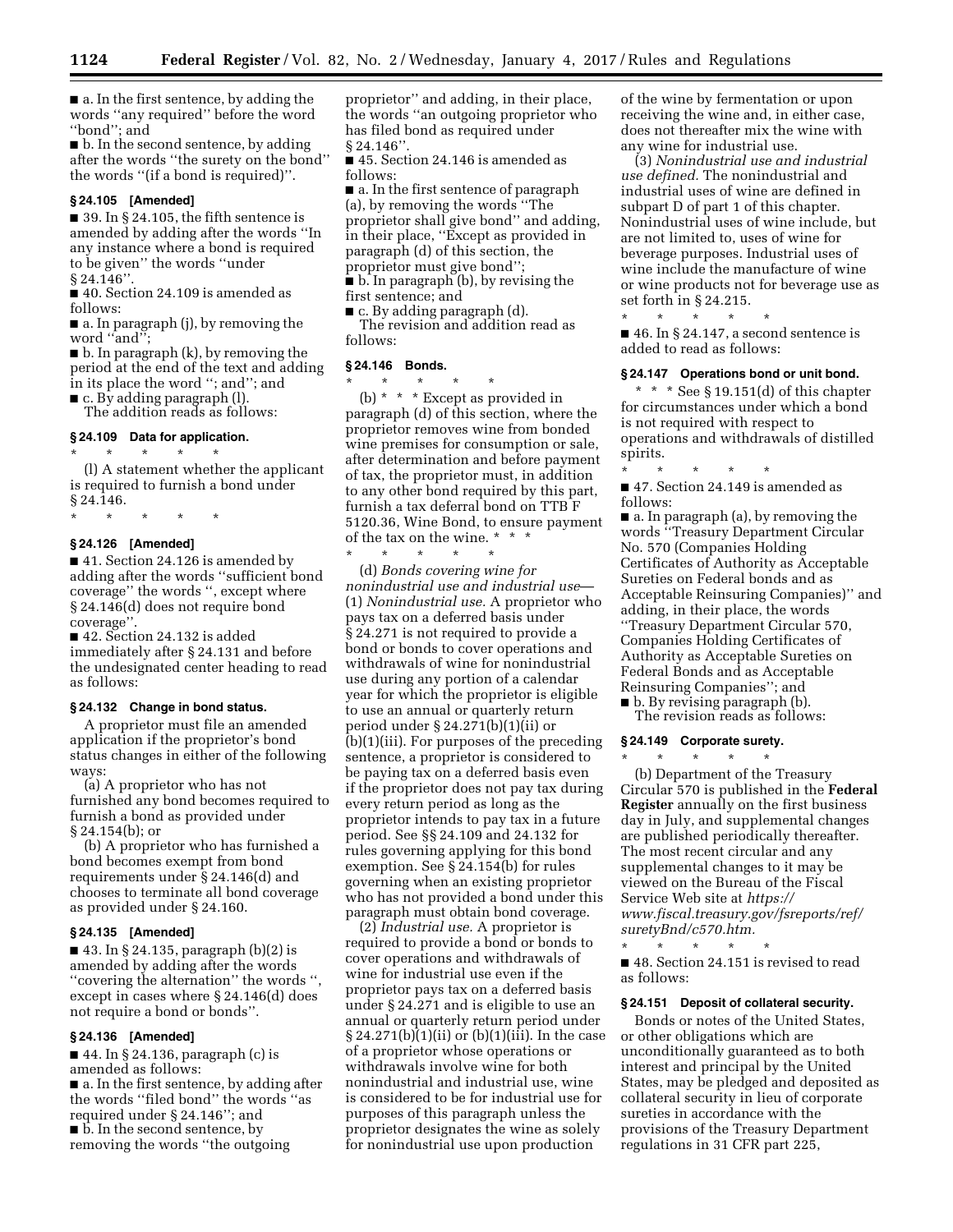Acceptance of Bonds Secured by Government Obligations in Lieu of Bonds with Sureties. Cash, postal money orders, certified checks, cashiers' checks, or treasurers' checks may also be furnished as collateral security in lieu of corporate sureties.

(July 30, 1947, Ch. 390, 61 Stat. 650 (6 U.S.C. 15); August 16, 1954, Ch. 736, 68A Stat. 847, as amended (26 U.S.C. 7101))

#### **§ 24.152 [Amended]**

■ 49. Section 24.152 is amended by removing the words ''Form 1533'' and adding, in their place, the words ''TTB Form 5000.18''.

■ 50. Section 24.154 is revised to read as follows:

### **§ 24.154 Superseding bonds and new bonds for existing proprietors.**

(a) *Superseding bonds.* When, in the opinion of the appropriate TTB officer, the interests of the Government demand it, or in any case where the validity of the bond becomes impaired in whole or in part for any reason, the principal must give a new bond that supersedes the existing bond. A superseding bond will be required immediately in the case of the insolvency of a corporate surety. Executors, administrators, assignees, receivers, trustees, or other persons acting in a fiduciary capacity, to continue or to liquidate the business of the principal, must execute and file a superseding bond or obtain the consent of the surety or sureties on the existing bond or bonds. When under the provisions of § 24.157 the surety has filed an application to be relieved of liability under any bond given under this part and the principal desires or intends to continue business or operations to which the bond relates, the principal must file a valid superseding bond to be effective on or before the date specified in the surety's notice. Superseding bonds will show the current date of execution and the effective date.

(b) *New bonds for existing proprietors*—(1) *General.* Subject to paragraph (b)(2) of this section, if an existing proprietor has not furnished a bond or bonds covering operations and withdrawals of wine for nonindustrial use because the proprietor was exempt from bond requirements under § 24.146(d), the proprietor must furnish a bond or bonds as provided in this subpart beginning in any portion of a calendar year following the first date on which the aggregate amount of tax due from the proprietor during the calendar year exceeds \$50,000. When furnishing the bond or bonds, the proprietor must also file an amended application as

provided in § 24.132 to change the proprietor's bond status.

(2) *Grace period for wine bonds under § 24.146(a).* An existing proprietor who must furnish a wine bond under § 24.146(a) as provided in paragraph (b)(1) of this section will be treated as having furnished the required bond if the proprietor submits the bond on TTB F 5120.36 no later than 30 days following the first date on which the aggregate amount of tax due from the proprietor during the relevant calendar year exceeds \$50,000. The proprietor will be treated as having furnished the required wine bond for purposes of this paragraph until TTB approves or disapproves the bond. Until TTB takes action on a bond submission, a proprietor who complies with the requirements of this paragraph may remove wine on which the tax has been determined, but not paid, to the extent that the proprietor's liability for tax on those removals does not exceed \$1,000.

(3) *Tax deferral bonds under § 24.146(b).* The grace period specified in paragraph (b)(2) of this section does not apply to tax deferral bonds under § 24.146(b). Except to the extent authorized under paragraph (b)(2) of this section, a proprietor who must furnish a tax deferral bond under paragraph (b)(1) of this section may not withdraw wine from the bonded premises on which the tax has been determined, but not paid, until TTB approves the tax deferral bond.

(Sec. 201, Pub. L. 85–859, 72 Stat. 1379, as amended, 1380, as amended, 1394, as amended (26 U.S.C. 5354, 5362, 5551))

(Approved by the Office of Management and Budget under control number 1513–0009)

#### **§ 24.156 [Amended]**

■ 51. Section 24.156 is amended by adding after the words ''as provided in § 24.140(b);'' the words ''pursuant to an application by an existing proprietor who becomes exempt from bond requirements as provided in § 24.160;''. ■ 52. Section 24.160 is added to subpart D to read as follows:

#### **§ 24.160 Application to terminate bond by existing proprietor who becomes exempt from bond requirements.**

If a proprietor has held a bond or bonds covering operations or withdrawals of wine for nonindustrial use and becomes exempt from those bond requirements as provided under § 24.146(d), the proprietor may apply to TTB to terminate the bond or bonds covering such operations or withdrawals. To apply, the proprietor must file an amended application as

provided in § 24.132. The proprietor must accurately state in the submission that the proprietor:

(a) Will withdraw wine for deferred payment of tax under § 24.271;

(b) Reasonably expects to be liable for not more than \$50,000 in taxes with respect to wine imposed by 26 U.S.C. 5041 and 7652 for the current calendar year (see definition of ''Reasonably expects'' in  $\S 24.271(b)(1)(iv)(B)$ ; and

(c) Was liable for not more than \$50,000 in such taxes in the preceding calendar year.

 $\blacksquare$  53. In § 24.271, the section heading and paragraphs (a) and (b) are revised to read as follows:

#### **§ 24.271 Deferred payment return periods—annual, quarterly, and semimonthly.**

(a) *General.* This section governs payment of tax on a deferred basis. The tax on wine is paid by an Excise Tax Return, TTB F 5000.24, which is filled with a remittance (check, cash, or money order) of the full amount of tax due. Prepayments of tax on wine during the period covered by the return are shown separately on the Excise Tax Return form. If no tax is due for the return period, the filing of a return is not required.

(b) *Return periods and due dates*—(1) *Return periods.* (i) *Semimonthly return period.* Except in the case of a taxpayer who qualifies for, and chooses to use, an annual or quarterly return period as provided in paragraph (b)(1)(ii) or (b)(1)(iii) of this section, all taxpayers who defer payment of taxes must use semimonthly return periods. The semimonthly return periods run from the 1st day through the 15th day of each month, and from the 16th day through the last day of each month, except as otherwise provided in paragraph (c) of this section.

(ii) *Annual return period.* Subject to paragraph (b)(1)(iv) of this section, a taxpayer may choose to use an annual return period if the taxpayer was not liable for more than \$1,000 in taxes with respect to wine imposed by 26 U.S.C. 5041 and 7652 in the preceding calendar year and if that taxpayer reasonably expects to be liable for not more than \$1,000 in such taxes during the current calendar year. Except as provided in paragraph (b)(2), the last day for paying the tax and filing the return will be the 14th day after the last day of the calendar year. However, the taxpayer may not use the annual return period procedure for any portion of the calendar year following the first date on which the aggregate amount of tax due from the taxpayer during the calendar year exceeds \$1,000, and any tax that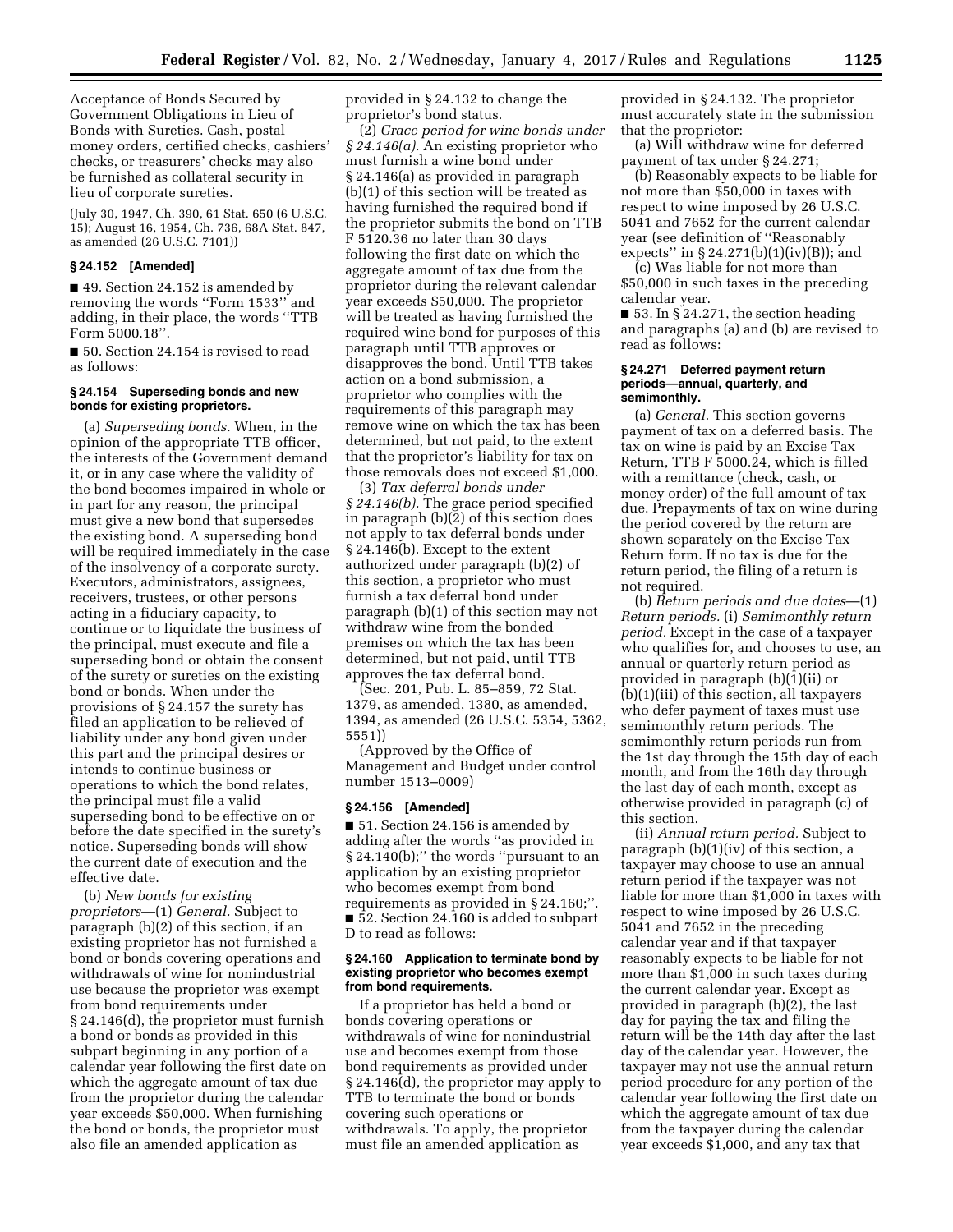has not been paid on that date will be due on the 14th day after the last day of the quarterly or semimonthly period in which that date occurs.

(iii) *Quarterly return period.* Except as provided in paragraph (b)(1)(ii) of this section and subject to paragraph  $(b)(1)(iv)$  of this section, a taxpayer may choose to use a quarterly return period if the taxpayer was not liable for more than \$50,000 in taxes with respect to wine imposed by 26 U.S.C. 5041 and 7652 in the preceding calendar year and if that taxpayer reasonably expects to be liable for not more than \$50,000 in such taxes during the current calendar year. In such a case the last day for paying the tax and filing the return will be the 14th day after the last day of the calendar quarter. However, the taxpayer may not use the quarterly return period procedure for any portion of the calendar year following the first date on which the aggregate amount of tax due from the taxpayer during the calendar year exceeds \$50,000, and any tax that has not been paid on that date will be due on the 14th day after the last day of the semimonthly period in which that date occurs.

(iv) *Additional rules for annual and quarterly return periods.* The following additional rules apply to the annual and quarterly return period procedures under this section:

(A) A ''taxpayer'' is an individual, corporation, partnership, or other entity that is assigned a single Employer Identification Number as defined in 26 CFR 301.7701–12;

(B) ''Reasonably expects'' means that there is no existing or anticipated circumstance known to the taxpayer (such as an increase in production capacity) that would cause the taxpayer's tax liability to exceed the prescribed limit;

(C) A taxpayer with multiple locations must combine the wine tax liability for all locations to determine eligibility for the return procedures;

(D) A taxpayer who has both domestic operations and import transactions must combine the wine tax liability on the domestic operations and the imports to determine eligibility for the return procedures;

(E) The controlled group rules of 26 U.S.C. 5061(e), which concern treatment of controlled groups as one taxpayer, do not apply for purposes of determining eligibility for the return procedures. However, a taxpayer who is eligible for the return procedures, and who is a member of a controlled group that owes \$5 million or more in wine excise taxes per year, is required to pay taxes by electronic fund transfer (EFT). Payments

via EFT must be transmitted in accordance with section 5061(e);

(F) A new taxpayer is eligible to use the return procedures the first year of business simply if the taxpayer reasonably expects to be liable for not more than \$1,000 (in the case of the annual return procedure) or \$50,000 (in the case of the quarterly return procedure) in wine taxes during that calendar year; and

(G) If a taxpayer becomes ineligible to use a return procedure described in paragraph (b)(1)(ii) or (iii) of this section because the taxpayer's liability exceeds \$1,000 or \$50,000, respectively, in tax liability during a taxable year, that taxpayer may resume using that return procedure only after a full calendar year has passed during which the taxpayer's liability did not exceed \$1,000 or \$50,000 as the case may be. A taxpayer may not use an annual or quarterly return procedure during any calendar year in which the taxpayer reasonably expects to be liable for more than \$1,000, in the case of the annual return procedure, or \$50,000, in the case of the quarterly return procedure, in wine taxes.

(2) *Semimonthly, quarterly, and annual tax return due dates.* (i) *General.*  Except as provided in paragraph (b)(2)(ii), the taxpayer must file the semimonthly, quarterly, or annual return, with remittance, for each return period not later than the 14th day after the last day of the return period. If the due date falls on a Saturday, Sunday, or legal holiday, the return and remittance are due on the immediately preceding day that is not a Saturday, Sunday, or legal holiday, except as otherwise provided in paragraph (c)(3) of this section.

(ii) *Due dates for 2016 annual returns.*  In the case of a taxpayer filing an annual return covering the 2016 calendar year, the taxpayer must file the return, with remittance, not later than January 30, 2017.

\* \* \* \* \*

### **§ 24.273 [Removed and Reserved]**

■ 54. Section 24.273 is removed and reserved.

■ 55. In § 24.275, paragraph (a) is revised to read as follows:

### **§ 24.275 Prepayment of tax.**

(a) *General*—(1) *Circumstances where prepayment required.* The proprietor must, before removal of wine for consumption or sale, file Excise Tax Return, TTB F 5000.24, with remittance, where:

(i) The proprietor is required to prepay tax under § 24.276; or

(ii) The proprietor is required to obtain a tax deferral bond, the bond is not in the maximum penal sum, and the tax determined and unpaid at any one time exceeds the coverage of the wine bond.

(2) *Forwarding the return with remittance.* The proprietor must forward the return with remittance pursuant to the instructions printed on the return. For the purpose of complying with this section, the term "forwarding" means the deposit in the United States mail properly addressed to TTB.

\* \* \* \* \* ■ 56. In § 24.283, the second sentence is revised to read as follows;

## **§ 24.283 Reconsignment.**

\* \* \* The proprietor to whom the wine is reconsigned will be liable for the tax on the wine while it is in transit after reconsignment. \* \* \*

\* \* \* \* \*

### **§ 24.300 [Amended]**

■ 57. Section 24.300 is amended as follows:

■ a. In paragraph (g)(2)(ii), by removing the citation " $\S$  24.271" and adding, in its place, the citation ''§ 24.271(b)(1)(iii)''; and

 $\blacksquare$  b. In paragraph (g)(2)(iii), by removing the citation ''§ 24.273'' and adding, in its place, the citation ''§ 24.271(b)(1)(ii)''.

### **§ 24.323 [Amended]**

 $\blacksquare$  58. In § 24.323, the first sentence is amended by removing the words " unless exempted under the provisions of § 24.273''.

#### **PART 25—BEER**

■ 59. The authority citation for part 25 continues to read as follows:

**Authority:** 19 U.S.C. 81c; 26 U.S.C. 5002, 5051–5054, 5056, 5061, 5121, 5122–5124, 5222, 5401–5403, 5411–5417, 5551, 5552, 5555, 5556, 5671, 5673, 5684, 6011, 6061, 6065, 6091, 6109, 6151, 6301, 6302, 6311, 6313, 6402, 6651, 6656, 6676, 6806, 7342, 7606, 7805; 31 U.S.C. 9301, 9303–9308.

#### **§ 25.4 [Amended]**

 $\blacksquare$  60. In § 25.4, the list of related regulations is amended by removing the entry ''31 CFR Part 225—Acceptance of Bonds, Notes, or Other Obligations Issued or Guaranteed by the United States as Security in Lieu of Surety or Sureties on Penal Bonds'' and adding, in its place, the entry ''31 CFR Part 225— Acceptance of Bonds Secured by Government Obligations in Lieu of Bonds with Sureties''.

■ 61. Section 25.11 is amended by adding, in alphabetical order, definitions of ''Bonded premises of a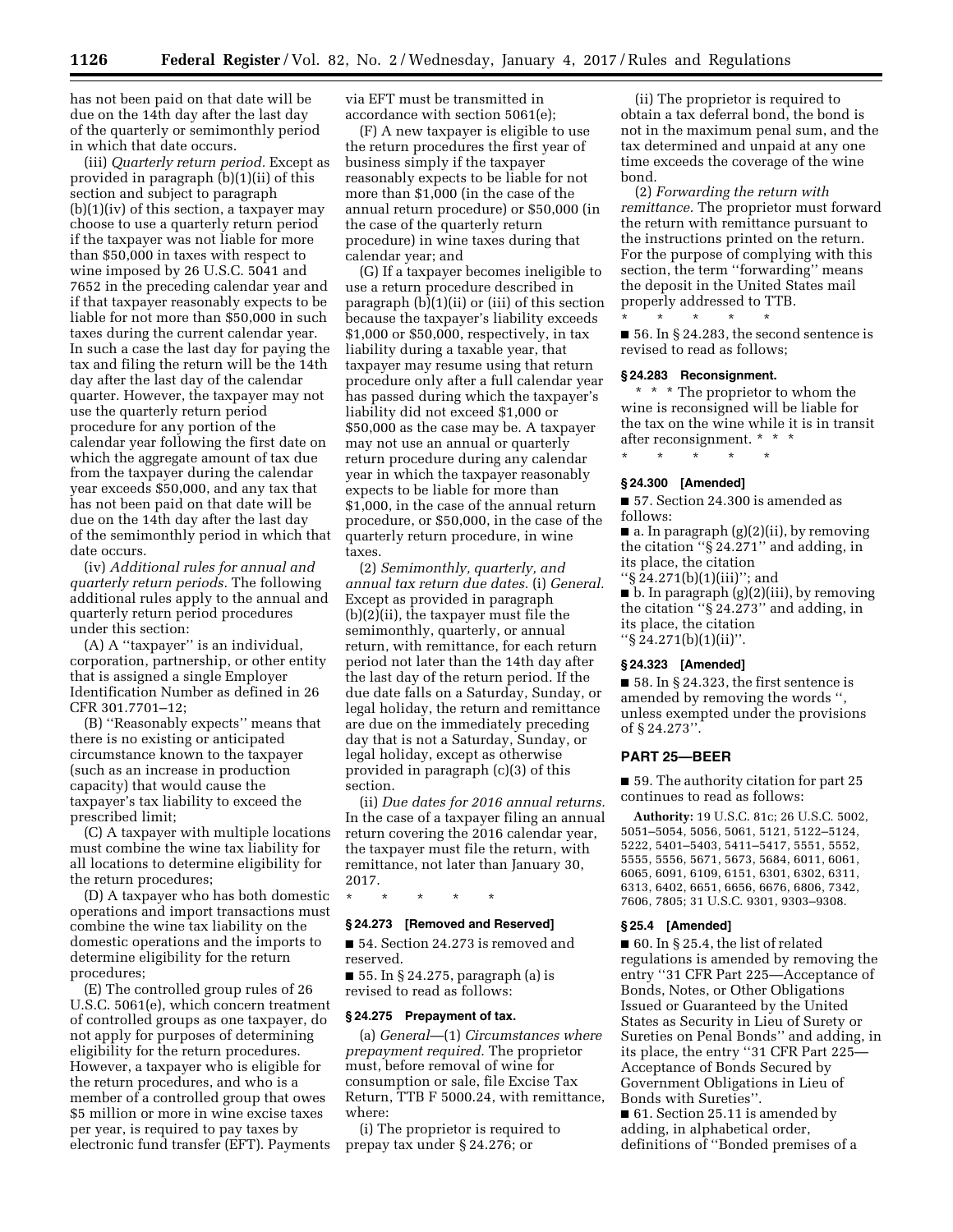distilled spirits plant'', ''Bonded wine premises'', and ''Bonded winery'' to read as follows:

### **§ 25.11 Meaning of terms.**

\* \* \* \* \* *Bonded premises of a distilled spirits plant.* The bonded premises of a distilled spirits plant as described in part 19 of this chapter. This term includes premises described in the preceding sentence even if the distilled spirits plant proprietor, as authorized under the exemption set forth in § 19.151(d) of this chapter, has not provided a bond for the premises.

*Bonded wine premises.* Bonded wine premises established under part 24 of this chapter. This term includes premises described in the preceding sentence even if the proprietor, as authorized under the exemption set forth in § 24.146(d) of this chapter, has not provided a bond for the premises.

*Bonded winery.* The premises of a bonded winery as described in part 24 of this chapter. This term includes premises described in the preceding sentence even if the proprietor, as authorized under § 24.146(d) of this chapter, has not provided a bond for the premises.

\* \* \* \* \* ■ 62. Section 25.62 is amended by adding paragraph (a)(13) to read as follows:

## **§ 25.62 Data for notice.**

(a) \* \* \*

(13) A statement whether the brewer is required to furnish a bond under § 25.91.

\* \* \* \* \* ■ 63. Section 25.72 is amended as follows:

■ a. In the third sentence of paragraph (a), by adding after the words ''own name'' the words '', except that the successor brewer is not required to file a bond if the brewer is exempt from bond requirements under § 25.91(e)''; and

■ b. In paragraph (b)(1), by adding a second sentence.

The addition reads as follows:

### **§ 25.72 Change in proprietorship.**

\* \* \* \* \* (b) \* \* \*

 $(1)$  \* \* \* A fiduciary is not required to furnish a consent of surety under this paragraph if the brewer is exempt from bond requirements under § 25.91(e).

\* \* \* \* \* ■ 64. Section 25.73 is amended as follows:

■ a. In paragraph (b)(3), by removing the words ''A consent'' and adding, in their place, the words ''If the brewer has filed a bond, a consent''; and

■ b. By revising paragraph (c).

The revision reads as follows:

## **§ 25.73 Change in partnership.**

\* \* \* \* \* (c) *Settlement of partnership.* If the surviving partner(s) acquires the business on completion of the settlement of the partnership, that partner(s) must qualify in his or her own name from the date of acquisition. The partner(s) must give a new brewer's notice on Form 5130.10 and a new bond on Form 5130.22, except that the partner(s) is not required to file a bond if the brewer is exempt from bond requirements under § 25.91(e). \* \* \* \* \*

■ 65. Section 25.77 is amended as follows:

■ a. In the first sentence, by removing the words ''Form 1533 (5000.18) in accordance with'' and adding, in their place, the words ''Form 5000.18, as required under''; and

■ **b**. By adding a new second sentence. The addition reads as follows:

#### **§ 25.77 Change in location.**

\* \* \* The brewer is not required to file a new bond or consent of surety if the brewer is exempt from bond requirements under § 25.91(e). \* \* \* \* \* \* \* \*

■ 66. Section 25.79 is added immediately after § 25.78 and before the undesignated center heading to read as follows:

## **§ 25.79 Change in bond status.**

A brewer must file an amended Brewer's Notice, Form 5130.10, if the brewer's bond status changes because either:

(a) A brewer has not furnished any bond and has become required to furnish a bond as provided under § 25.95(b); or

(b) A brewer has furnished a bond, has become exempt from bond requirements under § 25.91(e), and chooses to terminate all bond coverage as provided under § 25.106.

#### **§ 25.81 [Amended]**

 $\blacksquare$  67. In § 25.81, paragraph (b)(3) is amended by adding after the words ''alternation of premises'' the words '', except to the extent no bond is required under § 24.146 of this chapter or  $§ 25.91(e)$ ".

■ 68. Section 25.91 is amended as follows:

■ a. In the first sentence of paragraph (a), by removing the words ''Every person'' and adding, in their place, ''Except as provided in paragraph (e) of this section, every person''; and

■ b. By adding paragraph (e). The addition reads as follows:

## **§ 25.91 Requirement for bond.**

\* \* \* \* \*

(e) *Bond exemption.* A brewer who pays tax on a deferred basis under § 25.164 is not required to provide a bond to cover operations and withdrawals of beer during any portion of a calendar year for which the brewer is eligible to use an annual or quarterly return period under § 25.164(c)(2) or (c)(3). A brewer is considered to be paying tax on a deferred basis for purposes of the preceding sentence even if the brewer does not pay tax during every return period as long as the brewer intends to pay tax in a future period. See §§ 25.62 and 25.79 for rules governing applying for this bond exemption. See § 25.95 for rules governing when an existing brewer who has not provided a bond under this paragraph must obtain bond coverage. \* \* \* \* \*

### **§ 25.92 [Amended]**

■ 69. Section 25.92 is amended by removing the words ''Form 1533 (5000.18)'' and adding, in their place, the words ''Form 5000.18''. ■ 70. In § 25.93, paragraph (a) is revised to read as follows:

#### **§ 25.93 Penal sum of bond.**

(a) *General.* Except as provided in paragraph (a)(3) of this section, a brewer must furnish a bond of a penal sum as prescribed in this section.

(1) *Brewers who pay taxes using semimonthly periods.* In the case of a brewer who pays taxes using semimonthly return periods under § 25.164(c)(1), the penal sum of the brewers bond must be equal to 10 percent of the maximum amount of tax calculated at the rates prescribed by law which the brewer will become liable to pay during a calendar year during the period of the bond on beer:

(i) Removed for transfer to the brewery from other breweries owned by the same brewer;

(ii) Removed without payment of tax for export or for use as supplies on vessels and aircraft;

(iii) Removed without payment of tax for use in research, development, or testing; and

(iv) Removed for consumption or sale.

(2) *Brewers who pay taxes using quarterly or annual return periods.* In the case of a brewer who pays taxes using annual or quarterly return periods under  $\S 25.164(c)(2)$  or (c)(3), the penal sum of the brewers bond is \$1,000 and covers the beer described in paragraph  $(a)(1)(i)$ – $(iv)$  of this section.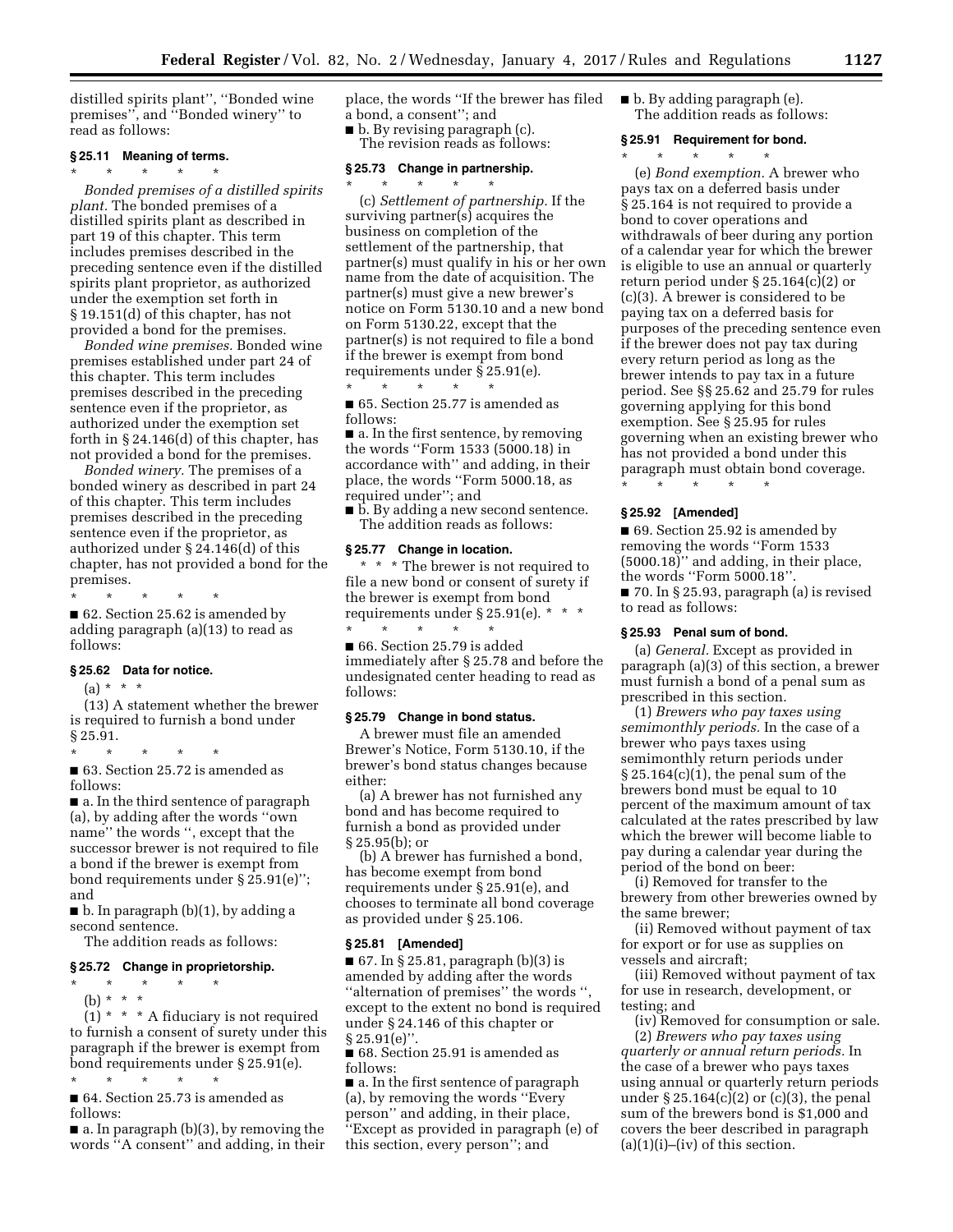(3) *Brewers who are exempt from bond requirements.* This section does not apply to a brewer who is exempt from bond requirements under  $\frac{6}{2}$  25.91(e).

\* \* \* \* \* ■ 71. Section 25.95 is revised to read as follows:

### **§ 25.95 Superseding bonds and new bonds for existing brewers.**

(a) *Superseding bonds.* The appropriate TTB officer may at any time, at his or her discretion, require a new bond that supersedes the existing bond. A superseding bond is required immediately in the case of insolvency of a surety. Executors, administrators, assignees, receivers, trustees, or other persons acting in a fiduciary capacity must execute a superseding bond or obtain a consent of surety on all bonds in effect. When the interests of the Government so demand, or in any case when the security of the bond becomes impaired for any reason, the principal will be required to give a superseding bond. When a bond is found to be not acceptable by the appropriate TTB officer, the principal will be required immediately to obtain a satisfactory superseding bond or discontinue business.

(b) *New bonds for existing brewers*— (1) *General.* Subject to paragraph (b)(2) of this section, if an existing brewer has not furnished a bond covering operations and withdrawals of beer because the brewer was exempt from bond requirements under § 25.91(e), the brewer must furnish a bond as provided in this subpart beginning in any portion of a calendar year following the first date on which the aggregate amount of tax due from the brewer during the calendar year exceeds \$50,000. When furnishing the bond, the brewer must also file an amended Brewer's Notice, Form 5130.10, as provided in § 25.79 to change the brewer's bond status.

(2) *Grace period for new bonds for existing brewers*—(i) *Bonds covering operations.* Except as provided in paragraph (b)(2)(ii) of this section, an existing brewer who must furnish a bond as provided in paragraph (b)(1) of this section will be treated as having furnished the required bond if the brewer submits the bond on Form 5130.22 no later than 30 days following the first date on which the aggregate amount of tax due from the brewer during the relevant calendar year exceeds \$50,000. Except as provided in paragraph (b)(2)(ii) of this section, the brewer will be treated as having furnished the required bond for the purposes of this paragraph until TTB approves or disapproves the bond.

(ii) *Bonds covering tax-deferred removals.* The grace period specified in paragraph (b)(2)(i) of this section does not apply to beer removed for consumption or sale on deferred payment of tax. A brewer that must furnish a bond under paragraph (b)(1) of this section may not remove beer for consumption or sale on deferred payment of tax until TTB approves the bond.

(Sec. 201, Pub. L. 85–859, 72 Stat. 1388, as amended (26 U.S.C. 5401))

■ 72. Section 25.98 is amended as follows:

■ a. In paragraph (b), by removing the words ''Circular No. 570, Companies Holding Certificates of Authority as Acceptable Reinsuring Companies'' and adding, in their place, the words ''Circular 570, Companies Holding Certificates of Authority as Acceptable Sureties on Federal Bonds and as Acceptable Reinsuring Companies'';

■ b. By revising paragraph (c);

■ c. In paragraph (e), by removing the citation ''Part 225'' and adding, in its place, the citation ''part 225''; and ■ d. By adding paragraph (f).

The revision and addition read as follows:

# **§ 25.98 Surety or security.**

\* \* \* \* \*

(c) *Availability of Circular 570.*  Department of the Treasury Circular 570 is published in the **Federal Register**  annually on the first business day in July, and supplemental changes are published periodically thereafter. The most recent circular and any supplemental changes to it may be viewed on the Bureau of the Fiscal Service Web site at *[https://](https://www.fiscal.treasury.gov/fsreports/ref/suretyBnd/c570.htm) [www.fiscal.treasury.gov/fsreports/ref/](https://www.fiscal.treasury.gov/fsreports/ref/suretyBnd/c570.htm)  [suretyBnd/c570.htm.](https://www.fiscal.treasury.gov/fsreports/ref/suretyBnd/c570.htm)* 

\* \* \* \* \* (f) *Bond guaranteed by deposit of cash or cash equivalent.* As an alternative to the corporate surety bond under paragraph (b) of this section, a person can file a bond that guarantees payment of the liability by submitting cash or its equivalent (including a money order, cashier's check, or personal check). Cash or its equivalent must be no less than the penal sums of the required bonds. Bonds described in this paragraph will be released if there are no outstanding liabilities when the bond is terminated. Cash equivalents must be payable to the Alcohol and Tobacco Tax and Trade Bureau.

■ 73. Section 25.102 is revised to read as follows:

\* \* \* \* \*

## **§ 25.102 Termination of surety's liability.**

The liability of a surety on a bond required by this part will be terminated only as to liability arising on or after:

(a) The effective date of a superseding bond;

(b) The date of approval of the discontinuance of business of the brewer;

(c) Following the giving of notice by the surety; or

(d) In the case of a brewer who applies to terminate a surety bond under § 25.106, the date that TTB approves the brewer's application under that section. (Sec. 201, Pub. L. 85–859, 72 Stat. 1388, as amended (26 U.S.C. 5401))

■ 74. Section 25.104 is revised to read as follows:

## **§ 25.104 Termination of bonds.**

(a) *General.* Brewer's bonds may be terminated as to liability for future removals or receipts under the following circumstances:

(1) Pursuant to application of the surety as provided in § 25.103;

(2) On approval of a superseding bond as provided in § 25.95;

(3) When a brewer discontinues business as provided in § 25.85; or

(4) When an existing brewer who becomes exempt from bond requirements terminates the bond as provided in § 25.106.

(b) *Notification.* On termination of the surety's liability under a bond, the appropriate TTB officer will notify the principal and sureties.

(31 U.S.C. 9301, 9303)

### **§ 25.105 [Amended]**

■ 75. In § 25.105, the first sentence is amended by removing the citation ''31 CFR Part 225'' and adding, in their place, the citation ''31 CFR part 225''. ■ 76. Section 25.106 is added to subpart H to read as follows:

### **§ 25.106 Application to terminate bond by existing brewer who becomes exempt from bond requirements.**

If a brewer has held a bond and becomes exempt from bond requirements under § 24.91(e), the brewer may apply to TTB to terminate the bond. To apply, the brewer must file an amendment to the Brewer's Notice, Form 5130.10, as provided in § 25.79. The brewer must accurately state in the submission to TTB that the brewer:

(a) Will withdraw beer for deferred payment of tax under § 25.164;

(b) Reasonably expects to be liable for not more than \$50,000 in taxes with respect to beer imposed by 26 U.S.C. 5051 and 7652 for the current calendar year (see definition of ''Reasonably expects" in  $\S 25.164(c)(4)(ii)$ ; and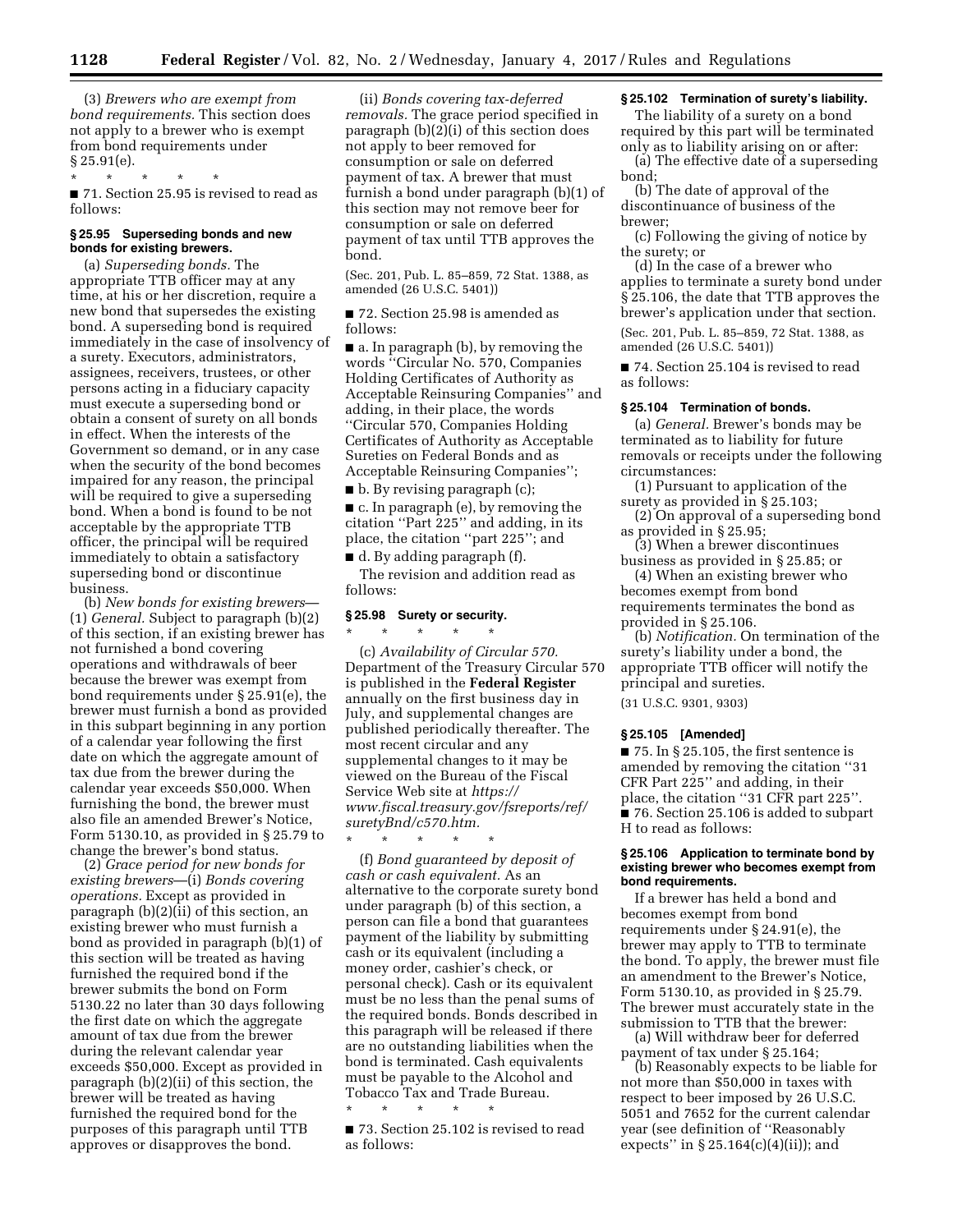(c) Was liable for not more than \$50,000 in such taxes in the preceding calendar year.

■ 77. Section 25.164 is revised to read as follows:

### **§ 25.164 Deferred payment return periods—annual, quarterly, and semimonthly.**

(a) *Requirement for filing.* This section governs payment of tax on a deferred basis. Each brewer must pay the tax on beer (unless prepaid) by return on Form 5000.24. The brewer must file Form 5000.24 as a return regardless of whether tax has been prepaid as provided in § 25.175 during the return period. The brewer must file a return on Form 5000.24 for each return period even though no beer was removed for consumption or sale.

(b) *Payment of tax.* The brewer must include for payment with the return the full amount of tax required to be determined (and which has not been prepaid) on all beer removed for consumption or sale during the period covered by the return.

(c) *Return periods*—(1) *Semimonthly return period.* Except in the case of a taxpayer who qualifies for annual or quarterly return periods as provided in paragraphs (c)(2) or (c)(3) of this section, all taxpayers must use semimonthly return periods for deferred payment of tax. The semimonthly return periods run from the brewer's business day beginning on the first day of each month through the brewer's business day beginning on the 15th day of that month, and from the brewer's business day beginning on the 16th day of the month through the brewer's business day beginning on the last day of the month, except as otherwise provided in § 25.164a.

(2) *Annual return period.* Subject to paragraph (b)(4) of this section, a taxpayer who reasonably expects to be liable for not more than \$1,000 in taxes with respect to beer imposed by 26 U.S.C. 5051 and 7652 in the current calendar year, and that was liable for not more than \$1,000 in such taxes in the preceding calendar year, may choose to use an annual return period. However, the taxpayer may not use the annual return period procedure for any portion of the calendar year following the first date on which the aggregate amount of tax due from the taxpayer during the calendar year exceeds \$1,000, and any tax which has not been paid on that date will be due on the 14th day after the last day of the quarterly or semimonthly period in which that date occurs.

(3) *Quarterly return period.* A taxpayer may choose to use a quarterly

return period if the taxpayer was not liable for more than \$50,000 in taxes with respect to beer imposed by 26 U.S.C. 5051 and 7652 in the preceding calendar year and if that taxpayer reasonably expects to be liable for not more than \$50,000 in such taxes during the current calendar year. In such a case the last day for paying the tax and filing the return will be the 14th day after the last day of the calendar quarter. However, the taxpayer may not use the quarterly return period procedure for any portion of the calendar year following the first date on which the aggregate amount of tax due from the taxpayer during the calendar year exceeds \$50,000, and any tax that has not been paid on that date will be due on the 14th day after the last day of the semimonthly period in which that date occurs.

(4) *Additional rules for annual and quarterly return periods.* The following additional rules apply to the annual and quarterly return period procedure under this section:

(i) A ''taxpayer'' is an individual, corporation, partnership, or other entity that is assigned a single Employer Identification Number as defined in 26 CFR 301.7701–12;

(ii) ''Reasonably expects'' means that there is no existing or anticipated circumstance known to the taxpayer (such as an increase in production capacity) that would cause the taxpayer's tax liability to exceed the prescribed limit;

(iii) A taxpayer with multiple locations must combine the beer tax liability for all locations to determine eligibility for the return procedures;

(iv) A taxpayer who has both domestic operations and import transactions must combine the beer tax liability on the domestic operations and the imports to determine eligibility for the return procedures;

(v) The controlled group rules of 26 U.S.C. 5061(e), which concern treatment of controlled groups as one taxpayer, do not apply for purposes of determining eligibility for the return procedures. However, a taxpayer who is eligible for the return procedures, and who is a member of a controlled group that owes \$5 million or more in beer excise taxes per year, is required to pay taxes by electronic fund transfer (EFT). Payments via EFT must be transmitted in accordance with section 5061(e);

(vi) A new taxpayer is eligible to use the return procedures in the first year of business simply if the taxpayer reasonably expects to be liable for not more than \$1,000 (in the case of the annual return procedure) or \$50,000 (in the case of the quarterly return

procedure) in beer taxes during that calendar year; and

(vii) If a taxpayer becomes ineligible to use a return procedure prescribed in paragraph (c)(2) or (c)(3) of this section because the taxpayer's liability exceeds \$1,000 or \$50,000, respectively, during a taxable year, that taxpayer may resume using that return procedure only after a full calendar year has passed during which the taxpayer's liability did not exceed \$1,000 or \$50,000, as the case may be. A taxpayer may not use an annual or quarterly return procedure during any calendar year in which the taxpayer reasonably expects to be liable for more than \$1,000, in the case of the annual return procedure, or \$50,000, in the case of the quarterly return procedure, in beer taxes.

(d) *Time for filing returns and paying tax.* Except as otherwise provided in § 25.164a for semimonthly tax returns, the brewer must file the tax return, TTB F 5000.24, for each return period, and make remittance as required by this section, not later than the 14th day after the last day of the return period. If the due date falls on a Saturday, Sunday, or legal holiday, the return and remittance are due on the immediately preceding day that is not a Saturday, Sunday, or legal holiday, except as otherwise provided in § 25.164a(c).

(e) *Timely filing.* (1) When the brewer sends the semimonthly, quarterly, or annual tax return, Form 5000.24, by U.S. mail, in accordance with the instructions on the form, as required by this section, with remittance as provided for in this section, or without remittance as provided for in § 25.165, the date of the official postmark of the United States Postal Service stamped on the cover in which the return and remittance were mailed is considered the date of delivery of the return and the date of delivery of the remittance, if enclosed with the return. When the postmark on the cover is illegible, the burden is on the brewer to prove when the postmark was made.

(2) When the brewer sends the semimonthly, quarterly, or annual return with or without remittance by registered mail or by certified mail, the date of registry or the date of the postmark on the sender's receipt of certified mail will be treated as the date of delivery of the return and of the remittance, if enclosed with the return.

(Approved by the Office of Management and Budget under control number 1513–0083)

(Aug. 16, 1954, ch. 736, 68A Stat. 775, as amended (26 U.S.C. 6302); sec. 201, Pub. L. 85–859, 72 Stat. 1335, as amended (26 U.S.C. 5061))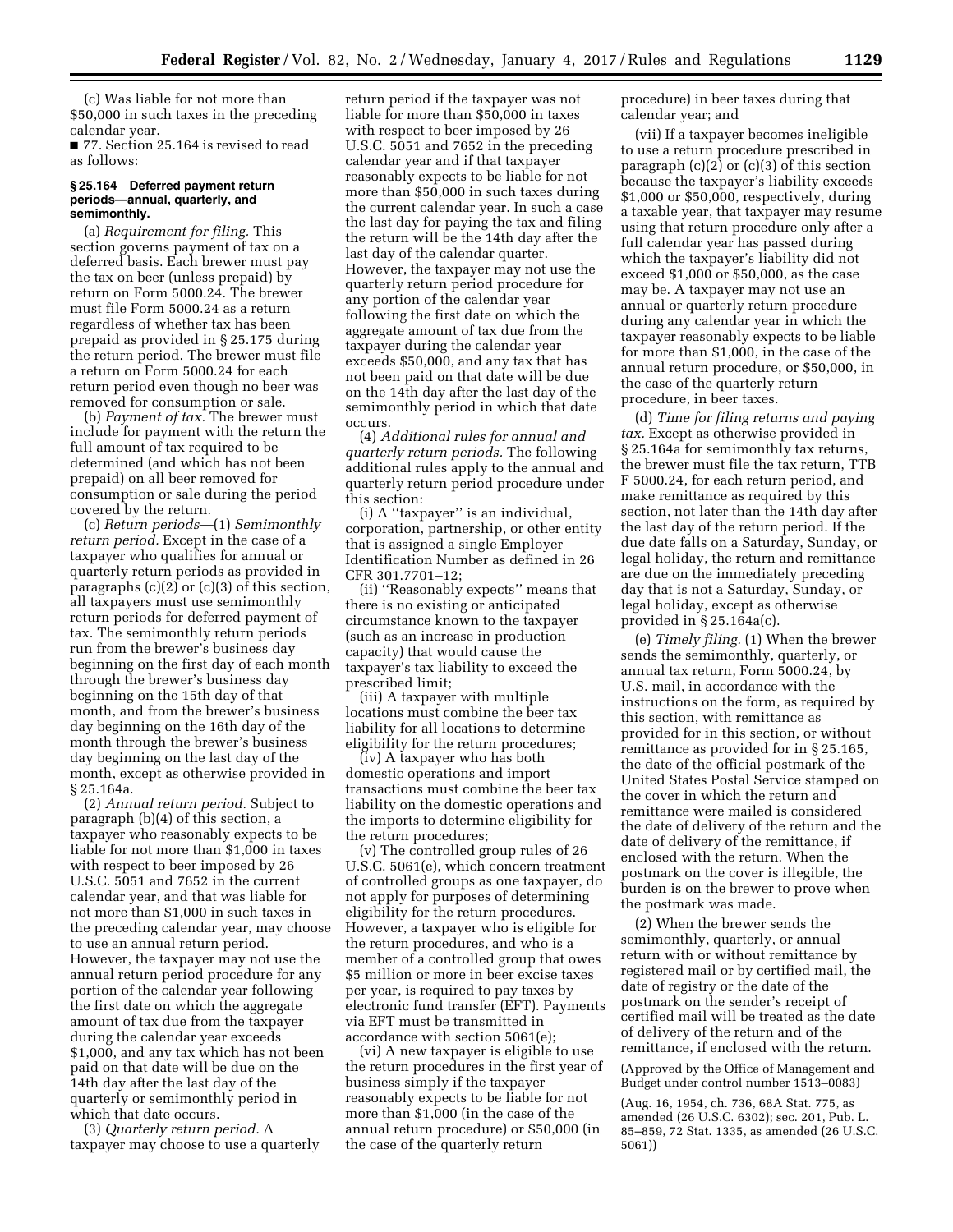#### **§ 25.174 [Amended]**

■ 78. In § 25.174, the first sentence of paragraph (a) is amended by adding after the word ''When'' the words ''a brewer has filed a bond and''. ■ 79. In § 25.184, paragraph (a) is revised to read as follows:

#### **§ 25.184 Losses in transit.**

(a) *Liability for losses.* The brewery to which beer is transferred is liable for the tax on beer lost in transit. If beer is reconsigned while in transit or returned to the shipping brewery, the brewery to which the beer is reconsigned or returned is liable for the tax on beer lost in transit.

\* \* \* \* \* ■ 80. Section 25.274 is amended as follows:

■ a. In the first sentence of paragraph (a), by removing the words ''Any person'' and adding, in their place, ''Except as provided in paragraph (d) of this section, any person''; and

■ b. By adding paragraph (d).

The addition reads as follows:

### **§ 25.274 Bond.**

\* \* \* \* \*

(d) *Bond exemption.* A person is not required to provide a bond under this section if the person is a brewer qualified under this part and if, under § 25.91(e), the person is exempt from bond requirements applicable to brewers.

\* \* \* \* \*

### **§ 25.276 [Amended]**

■ 81. In § 25.276, paragraph (a) is amended by adding the words ''any required'' before the word ''bond''.

## **PART 26—LIQUORS AND ARTICLES FROM PUERTO RICO AND THE VIRGIN ISLANDS**

■ 82. The authority citation for part 26 is revised to read as follows:

**Authority:** 19 U.S.C. 81c; 26 U.S.C. 5001, 5007, 5008, 5010, 5041, 5051, 5061, 5111– 5114, 5121, 5122–5124, 5131–5132, 5207, 5232, 5271, 5275, 5301, 5314, 5555, 6001, 6109, 6301, 6302, 6804, 7101, 7102, 7651, 7652, 7805; 27 U.S.C. 203, 205; 31 U.S.C. 9301, 9303, 9304, 9306.

■ 83. Section 26.11 is amended by adding, in alphabetical order, the definition of ''Bonded premises of a distilled spirits plant'' to read as follows:

## **§ 26.11 Meaning of terms.**  \* \* \* \* \*

*Bonded premises of a distilled spirits plant.* The bonded premises of a distilled spirits plant as described in part 19 of this chapter. This term

includes premises described in the preceding sentence even if the distilled spirits plant proprietor, as authorized under the exemption set forth in § 19.151(d) of this chapter, has not provided a bond for the premises.

\* \* \* \* \* ■ 84. Section 26.62 is amended as follows:

■ a. In paragraph (a), by removing the words ''Circular No. 570'' and adding, in their place, the words "Circular 570"; and

■ b. By revising paragraph (b). The revision reads as follows:

#### **§ 26.62 Corporate surety.**

\* \* \* \* \* (b) Department of the Treasury Circular 570 is published in the **Federal Register** annually on the first business day in July, and supplemental changes are published periodically thereafter. The most recent circular and any supplemental changes to it may be viewed on the Bureau of the Fiscal Service Web site at *[https://](https://www.fiscal.treasury.gov/fsreports/ref/suretyBnd/c570.htm) [www.fiscal.treasury.gov/fsreports/ref/](https://www.fiscal.treasury.gov/fsreports/ref/suretyBnd/c570.htm)  [suretyBnd/c570.htm.](https://www.fiscal.treasury.gov/fsreports/ref/suretyBnd/c570.htm)* 

\* \* \* \* \* ■ 85. Section 26.63 is amended as follows:

 $\blacksquare$  a. By revising the section heading; ■ b. By redesignating the existing text as paragraph (a) and adding a paragraph heading;

■ c. In redesignated paragraph (a), by removing the words ''Acceptance of Bonds, Notes or Other Obligations Issued or Guaranteed by the United States as Security in Lieu of Surety or Sureties on Penal Bonds'' and adding, in their place, the words ''Acceptance of Bonds Secured by Government Obligations in Lieu of Bonds with Sureties''; and

■ d. By adding paragraph (b). The revision and additions read as follows:

### **§ 26.63 Deposit of securities or cash (including cash equivalents) in lieu of corporate surety.**

(a) *Deposit of securities.* \* \* \* (b) *Deposit of cash or cash equivalent.*  In lieu of corporate surety, a person can file a bond that guarantees payment of the liability by submitting cash or its equivalent (including a money order, cashier's check, or personal check). Cash or its equivalent must be no less than the penal sums of the required bonds. Cash equivalents must be payable to the Alcohol and Tobacco Tax and Trade Bureau.

\* \* \* \* \*

### **§ 26.64 [Amended]**

■ 86. Section 26.64 is amended by removing the words ''Form 1533'' and adding, in their place, the words ''TTB Form 5000.18''.

■ 87. Section 26.66 is amended as follows:

■ a. By revising paragraph (a); and ■ b. By adding paragraph (c).

The revision and addition read as follows:

### **§ 26.66 Bond, TTB Form 5110.50—Distilled spirits.**

(a) *General.* Except as provided in paragraph (c) of this section, if any person intends to ship to the United States, distilled spirits products of Puerto Rican manufacture from bonded storage in Puerto Rico on computation, but before payment, of the tax imposed by 26 U.S.C. 7652(a), equal to the tax imposed in the United States by 26 U.S.C. 5001(a)(1), the person must, before making any such shipment, furnish a bond. The person must furnish a bond on TTB Form 5110.50 for each premises from which shipment will be made, to secure payment of such tax, at the time and in the manner prescribed in this subpart, on all distilled spirits products shipped. The bond must be executed in a penal sum not less than the amount of unpaid tax which, at any one time, is chargeable against the bond. The penal sum of such bond must not exceed \$1,000,000, but in no case will the penal sum be less than \$1,000. \* \* \* \* \*

(c) *Bonds covering spirits for nonindustrial use and industrial use*— (1) *Nonindustrial use.* A person who pays tax on a deferred basis under § 26.112 is not required to furnish a bond under this section to cover shipments of distilled spirits for nonindustrial use during any portion of a calendar year for which the person is eligible to use an annual or quarterly return period under § 26.112(b)(2) or (b)(3). For purposes of the preceding sentence, a person is considered to be paying tax on a deferred basis even if the person does not pay tax during every return period as long as the person intends to pay tax in a future period. TTB may require a person who has defaulted on any payment to prepay tax as provided in § 26.112(e).

(2) *Industrial use.* A person is required to furnish a bond under this section to cover shipments of distilled spirits for industrial use even if the person pays tax on a deferred basis under § 26.112 and is eligible to use an annual or quarterly return period under § 26.112(b)(2) or (b)(3). For bond requirements governing industrial spirits and other products brought into the United States without incurring tax liability, see § 26.36.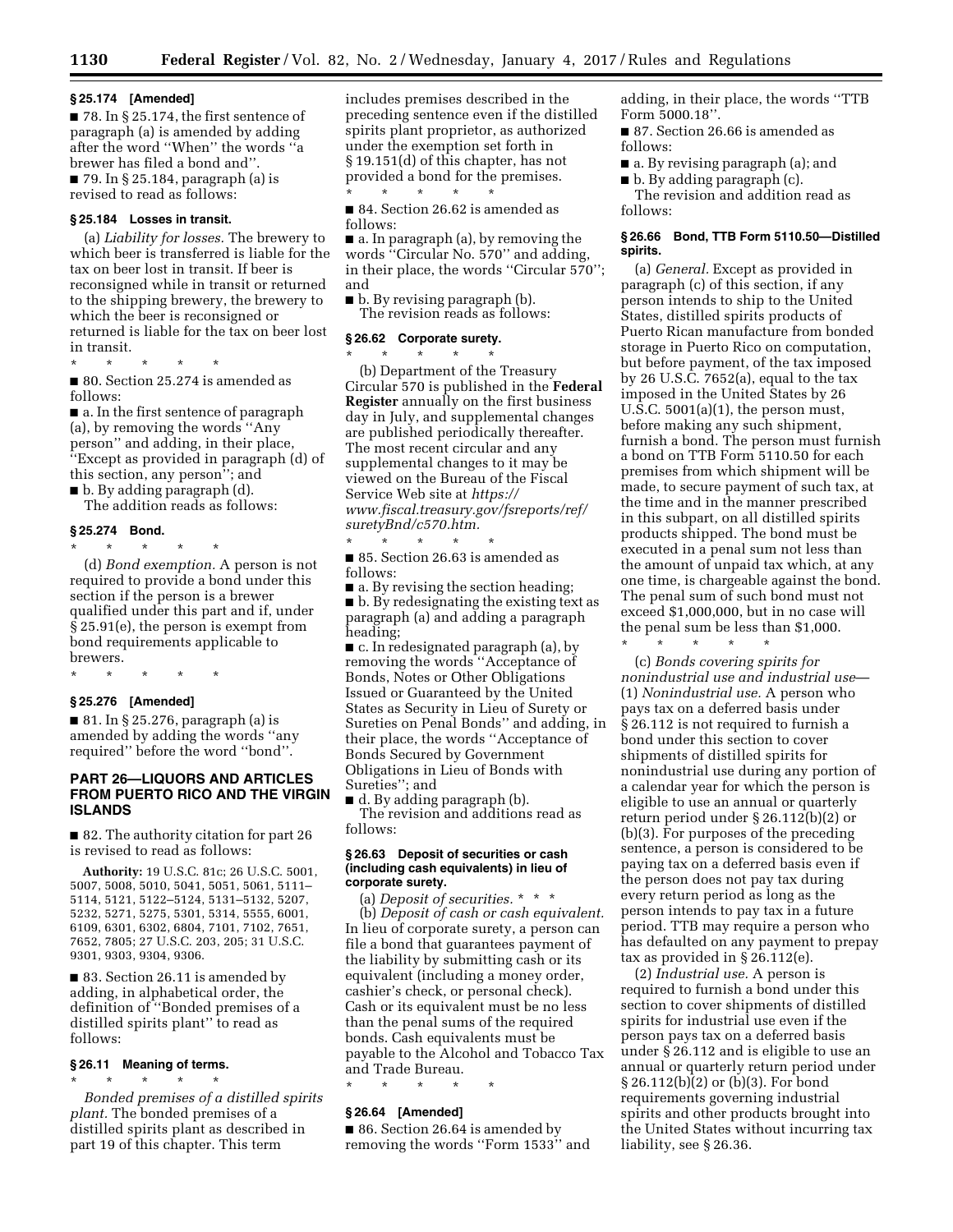(3) *Nonindustrial use and industrial use defined.* The nonindustrial and industrial uses of distilled spirits are defined in subpart D of part 1 of this chapter.

\* \* \* \* \* ■ 88. Section 26.67 is revised to read as follows:

### **§ 26.67 Bond, TTB Form 5120.32—Wine.**

(a) *General.* Except as provided in paragraph (b) of this section, where a proprietor intends to withdraw, for purpose of shipment to the United States, wine of Puerto Rican manufacture from bonded storage in Puerto Rico on computation, but before payment, of the tax imposed by 26 U.S.C. 7652(a), equal to the tax imposed in the United States by 26 U.S.C. 5041, the proprietor must, before making any such withdrawal, furnish a bond. The proprietor must furnish the bond on TTB Form 5120.32, to secure payment of such tax, at the time and in the manner prescribed in this subpart, on all wine so withdrawn. The bond must be executed in a penal sum not less than the amount of unpaid tax which, at any one time, is chargeable against the bond. The penal sum of such bond must not exceed \$250,000, but in no case will the penal sum be less than \$500.

(b) *Bonds covering wine for nonindustrial use and industrial use*— (1) *Nonindustrial use.* A proprietor who pays tax on a deferred basis under § 26.112 is not required to furnish a bond under this section to cover shipments of wine for nonindustrial use during any portion of a calendar year for which the proprietor is eligible to use an annual or quarterly return period under § 26.112(b)(2) or (b)(3). For purposes of the preceding sentence, the proprietor is considered to be paying tax on a deferred basis even if the proprietor does not pay tax during every return period as long as the proprietor intends to pay tax in a future period. TTB may require a proprietor who has defaulted on any payment to prepay tax as provided in § 26.112(e).

(2) *Industrial use.* A proprietor is required to furnish a bond under this section to cover shipments of wine for industrial use even if the proprietor pays tax on a deferred basis under § 26.112 and is eligible to use an annual or quarterly return period under  $§ 26.112(b)(2)$  or  $(b)(3)$ .

(3) *Nonindustrial use and industrial use defined.* The nonindustrial and industrial uses of wine are defined in subpart D of part 1 of this chapter.

(Aug. 16, 1954, Chapter 736, 68A Stat. 775, as amended, 847, as amended, 906, 907, as amended (26 U.S.C. 6302, 7101, 7102, 7651(2)(B), 7652(a)))

■ 89. Section 26.68 is revised to read as follows:

## **§ 26.68 Bond, TTB Form 5130.16—Beer.**

(a) *General.* Except as provided in paragraph (b) of this section, where a brewer intends to withdraw, for purpose of shipment to the United States, beer of Puerto Rican manufacture from bonded storage in Puerto Rico on computation, but before payment, of the tax imposed by 26 U.S.C. 7652(a), equal to the tax imposed in the United States by 26 U.S.C. 5051, the brewer must, before making any such withdrawal, furnish a bond. The brewer must furnish the bond on TTB Form 5130.16, to secure payment of such tax, at the time and in the manner prescribed in this subpart, on all beer so withdrawn. The bond must be executed in a penal sum not less than the amount of unpaid tax which, at any one time, is chargeable against the bond. The penal sum of such bond must not exceed \$500,000, but in no case will the penal sum be less than \$1,000.

(b) *Bond exemption for certain brewers based on tax liability.* A brewer who pays tax on a deferred basis under § 26.112 is not required to furnish a bond under this section to cover shipments of beer during any portion of a calendar year for which the brewer is eligible to use an annual or quarterly return period under § 26.112(b)(2) or (b)(3). For purposes of the preceding sentence, the brewer is considered to be paying tax on a deferred basis even if the brewer does not pay tax during every relevant period as long as the brewer intends to pay tax in a future period. TTB may require a brewer who has defaulted on any payment to prepay tax as provided in § 26.112(e).

(Aug. 16, 1954, Chapter 736, 68A Stat. 775, as amended, 847, as amended, 906, 907, as amended (26 U.S.C. 6302, 7101, 7102, 7651(2)(B), 7652(a)))

### **§ 26.68a [Amended]**

■ 90. In § 26.68a, the second sentence is amended as follows:

■ a. By removing the words ''TTB Form 5110.51 or 2900'' and adding, in their place, the words ''TTB Form 5110.51 or 5100.21''; and

■ b. By removing the words ", TTB Form 5110.32, 2927, or 2929,''. ■ 91. Section 26.70 is revised to read as

follows:

## **§ 26.70 Superseding bonds and new bonds for previously exempt persons.**

(a) *Superseding bonds.* Superseding bonds will be required in case of insolvency or removal of any surety, and may, at the discretion of the appropriate TTB officer, be required in any other contingency affecting the validity or impairing the efficiency of an existing bond. Executors, administrators, assignees, receivers, trustees, or other persons acting in a fiduciary capacity, continuing or liquidating the business of the principal, must execute and file a superseding bond or obtain the consent of the surety or sureties on the existing bond or bonds. Where, under the provisions of § 26.72, the surety on any bond given under this subpart has filed an application to be relieved of liability under said bond and the principal desires or intends to continue the operations to which such bond relates, he must file a valid superseding bond to be effective on or before the date specified in the surety's notice. Superseding bonds must show the current date of execution and the effective date.

(b) *New bonds for previously exempt persons.* If a person has not furnished a bond as provided in this subpart because the person was exempt from bond requirements under §§ 26.66(c), 26.67(b), or 26.68(b), the person must furnish a bond to cover shipments following the first date on which the aggregate amount of tax due from the person during the calendar year exceeds \$50,000. If a person has not furnished the required bond for shipments under this subpart, the person must prepay tax on those shipments as provided in § 26.112(e).

## **§ 26.71 [Amended]**

 $\blacksquare$  92. In § 26.71, paragraph (c) is amended by adding after the words ''under the bond'' the words ''(including for the reason that the principal is exempt from bond requirements under §§ 26.66(c), 26.67(b), or 26.68(b))''. ■ 93. Section 26.74 is revised to read as follows:

### **§ 26.74 Release of pledged securities or cash (including cash equivalents).**

Securities of the United States pledged and deposited as provided in § 26.63(a), will be released only in accordance with the provisions of 31 CFR part 225. Securities and cash (including cash equivalents) will not be released by the appropriate TTB officer until the liability under the bond for which they were pledged has been terminated. When the appropriate TTB officer is satisfied that they may be released, the appropriate TTB officer will fix the date or dates on which a part or all of such securities and cash (including cash equivalents) may be released. At any time prior to the release, the appropriate TTB officer may extend the date of release for such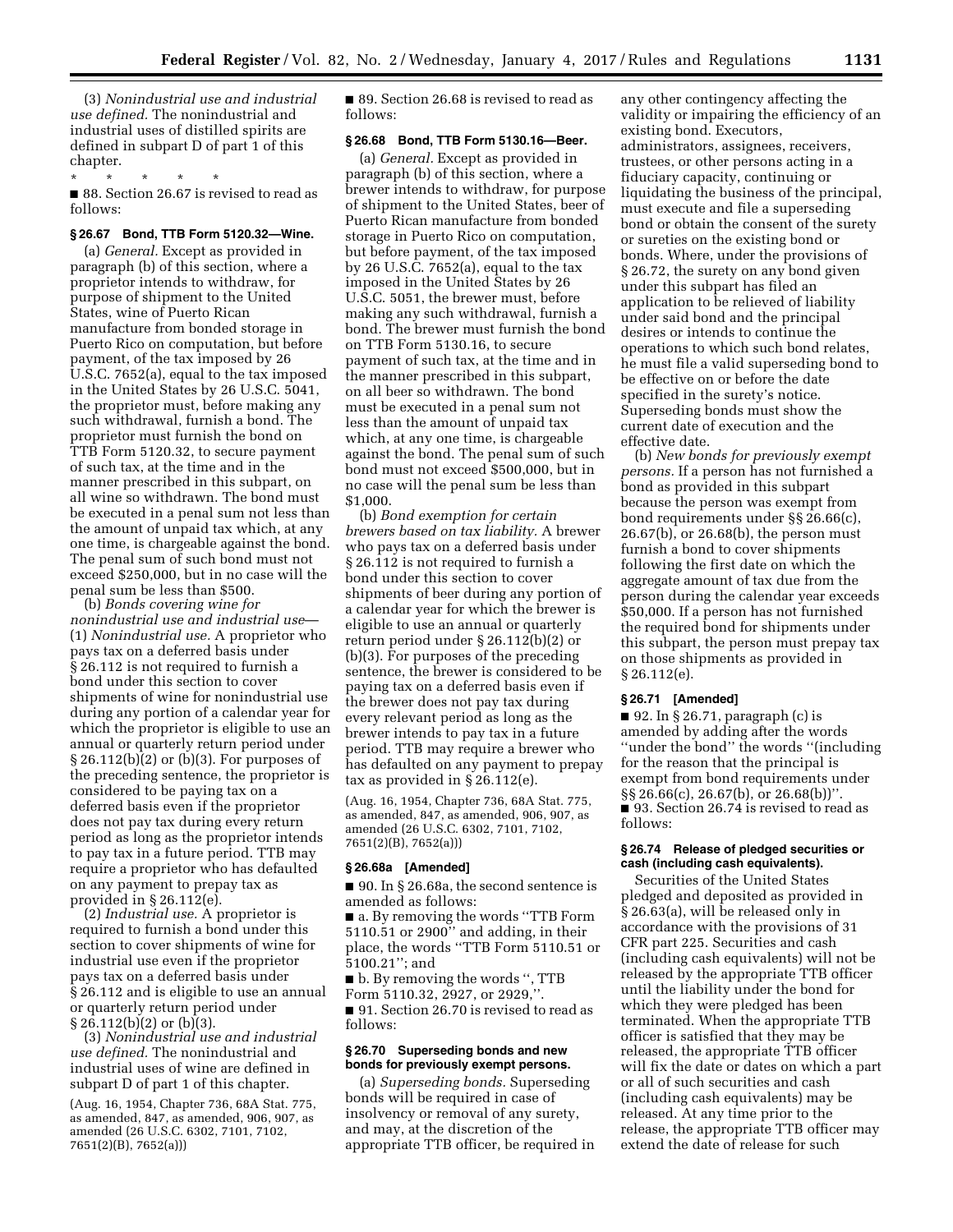additional length of time as the appropriate TTB officer deems necessary.

(61 Stat. 650; 6 U.S.C. 15)

■ 94. Section 26.75 is amended as follows:

■ a. By revising the section heading; and ■ b. By removing the words "Form 1490'' and adding, in their place, the words ''TTB Form 5000.23 PR''. The revision reads as follows:

**§ 26.75 TTB Form 5000.23 PR, Notice of Termination of Bond.** 

\* \* \* \* \*

## **§ 26.76 [Amended]**

■ 95. Section 26.76 is amended as follows:

■ a. By removing the words "Form 2900'' and adding, in their place, the words ''TTB Form 5100.21''; and ■ b. By removing the words "Form 487B'' and adding, in their place, the

words ''TTB Form 5170.7''. ■ 96. Section 26.80 is amended as

follows:

■ a. By revising paragraph (a); and ■ b. By revising the Office of

Management and Budget control number reference at the end of the section.

The revisions read as follows:

#### **§ 26.80 Deferred payment of tax—release of spirits.**

(a) *Action by proprietor.* Where the proprietor wishes to defer payment of tax, he must execute an agreement on TTB Form 5110.51 to pay the amount of tax which has been computed and entered on the form. If a bond is required under § 26.66, he must certify, under the penalties of perjury, that he is not in default of any payment of tax chargeable against his bond, and that his bond is in the maximum penal sum, or that it is sufficient to cover the amount of tax on the distilled spirits described on the form in addition to all other amounts chargeable against this bond. If the proprietor deferring payment of tax is not required to provide a bond under § 26.66, the proprietor must certify under the penalties of perjury that the proprietor was liable for not more than \$50,000 in taxes in the preceding calendar year, reasonably expects to be liable for not more than \$50,000 during the current calendar year, and is not using the TTB Form 5100.21 for any shipment of distilled spirits for industrial use. The proprietor must deliver all copies of TTB Form 5110.51 and any package gauge record as provided in § 26.164a to the revenue agent.

\* \* \* \* \*

(Approved by the Office of Management and Budget under control number 1513–0056)

### **§ 26.87 [Amended]**

■ 97. Section 26.87 is amended by removing the words ''Form 487B'' and adding, in their place, the words ''TTB Form 5170.7''.

■ 98. Section 26.93 is amended as follows:

■ a. By revising the section heading; and ■ b. By removing the words "Form 2900'' and adding, in their place, the words ''TTB Form 5100.21''. The revision reads as follows:

### **§ 26.93 Application and permit, TTB Form 5100.21.**

\* \* \* \* \*

■ 99. Section 26.95 is amended as follows:

■ a. By revising paragraph (a); ■ b. In paragraph (b), by removing the words ''Form 2900'' each place they appear and adding, in their place, the words ''TTB Form 5100.21''; and ■ c. In paragraph (b), by removing the words ''Form 2897'' and adding, in their place, the words ''TTB Form 5120.32''. The revision reads as follows:

### **§ 26.95 Deferred payment of tax—release of wine.**

(a) *Action by proprietor.* Where the proprietor wishes to defer payment of tax, he must execute the agreement on TTB Form 5100.21 to pay the amount of tax which has been computed and entered on the form. If a bond is required under § 26.67, he must certify under the penalties of perjury that he is not in default of any payment of tax chargeable against his bond, and that his bond is in the maximum penal sum, or that it is sufficient to cover the amount of tax on the wine described on the form in addition to all other amounts chargeable against his bond. If the proprietor deferring payment of tax is not required to provide a bond under § 26.67, the proprietor must certify under the penalties of perjury that the proprietor was liable for not more than \$50,000 in taxes in the preceding calendar year, reasonably expects to be liable for not more than \$50,000 during the current calendar year, and is not using the TTB Form 5100.21 for any shipment of wine for industrial use. The proprietor must deliver all copies of TTB Form 5100.21 to the revenue agent.

\* \* \* \* \*

## **§ 26.97 [Amended]**

■ 100. Section 26.97 is amended as follows:

■ a. By removing the words ''Form 487B'' and adding, in their place, the words ''TTB Form 5170.7''; and

■ b. By removing the word "487B–61– 3'' and adding, in its place, the words ''5170.7–17–1''.

■ 101. Section 26.102 is amended as follows:

■ a. By revising the section heading; and ■ b. By removing the words "Form 2900'' each place they appear and adding, in their place, the words ''TTB

Form 5100.21''.

The revision reads as follows:

**§ 26.102 Application and permit, TTB Form 5100.21.** 

\* \* \* \* \*

#### **§ 26.103 [Amended]**

■ 102. Section 26.103 is amended by removing the words ''Form 2900'' and adding, in their place, the words ''TTB Form 5100.21''.

■ 103. Section 26.104 is amended as follows:

■ a. By revising paragraph (a);

■ b. In paragraph (b), by removing the words ''Form 2900'' each place they appear and adding, in their place, the words ''TTB Form 5100.21''; and

■ c. In paragraph (b), by removing the words ''Form 2898'' and adding, in their place, the words ''TTB Form 5130.16''.

The revision reads as follows:

### **§ 26.104 Deferred payment of tax—release of beer.**

(a) *Action by brewer.* Where the brewer will defer payment of tax, he must execute the agreement on TTB Form 5100.21 to pay the amount of tax which has been computed and entered on the form. If a bond is required under § 26.68, he must certify under the penalties of perjury that he is not in default of any payment of tax chargeable against his bond, and that his bond is in the maximum penal sum, or that it is sufficient to cover the amount of tax on the beer described on the form in addition to all other amounts chargeable against his bond. If the brewer deferring payment of tax is not required to provide a bond under § 26.68, the brewer must certify under the penalties of perjury that the brewer was liable for not more than \$50,000 in taxes in the preceding calendar year and reasonably expects to be liable for not more than \$50,000 during the current calendar year. The brewer must deliver all copies of Form 5100.21 to the revenue agent.

#### **§ 26.106 [Amended]**

\* \* \* \* \*

■ 104. Section 26.106 is amended as follows:

■ a. By removing the words "Form 487B'' and adding, in their place, the words ''TTB Form 5170.7''; and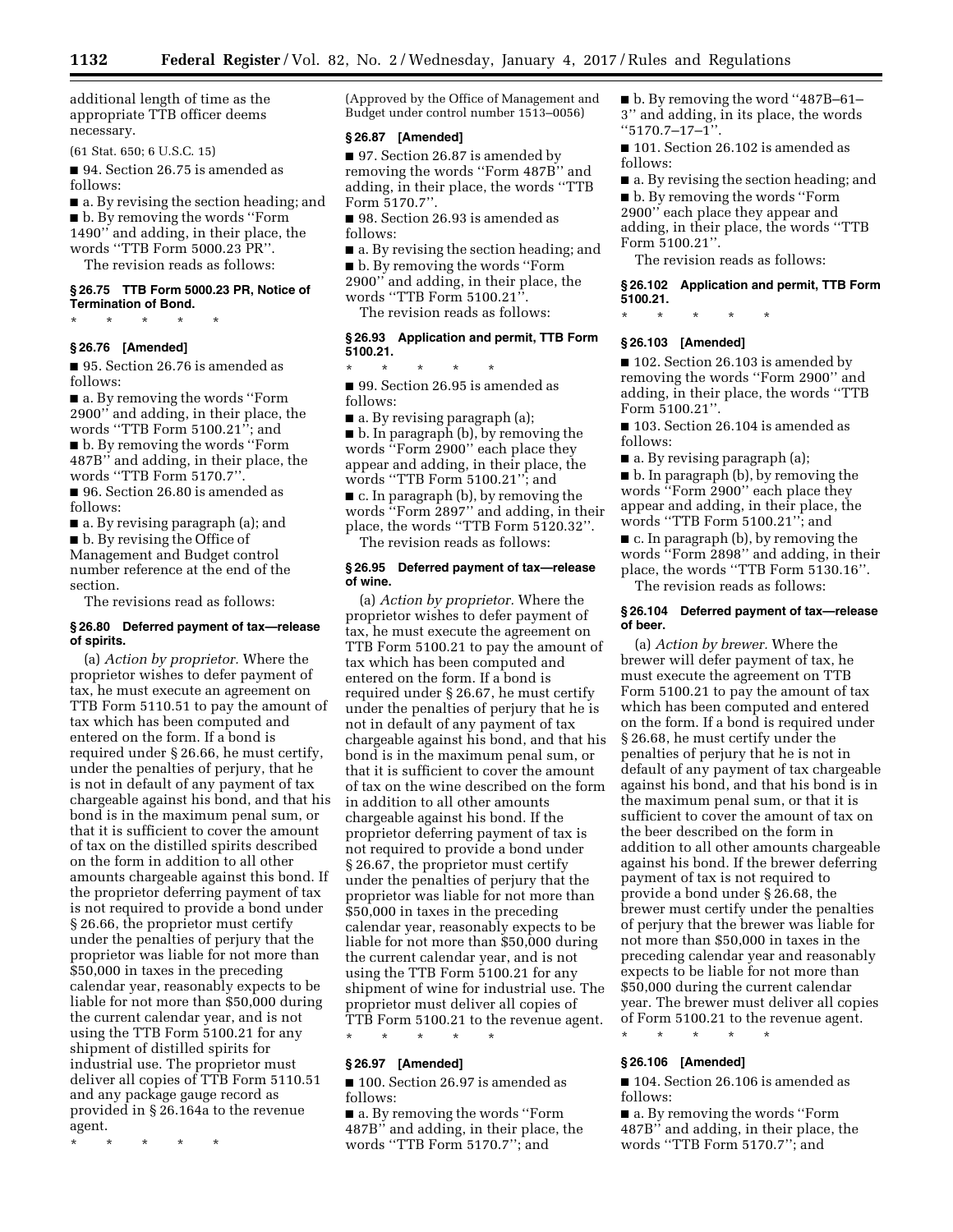■ b. By removing the word "487B-61-3'' and adding, in its place, the words  $``5170.7-17-1"$ 

■ 105. Section 26.108 is amended as follows:

■ a. By revising the section heading; and ■ b. By removing the words "Form 2900'' from paragraph (b) and adding, in their place, the words ''TTB Form 5100.21''.

The revision reads as follows:

## **§ 26.108 Application for permit, TTB Form 5100.51 and/or 5100.21.**

\* \* \* \* \*

## **§ 26.110 [Amended]**

■ 106. Section 26.110 is amended by removing the words ''Form 2900'' each place they appear and adding, in their place, the words ''TTB Form 5100.21''. ■ 107. Section 26.112 is amended as follows:

■ a. By revising paragraph (b);

■ b. In paragraph (d), by removing the words ''TTB F 5000.24'' each place they appear and adding, in their place, the words ''TTB Form 5000.25''; and ■ c. In paragraph (e), by removing the word ''bonded''.

The revision reads as follows:

### **§ 26.112 Returns for deferred payment of tax.**

\* \* \* \* \*

(b) *Return periods*—(1) *Semimonthly return period.* Except in the case of a taxpayer who qualifies for, and chooses to use, annual or quarterly return periods as provided in paragraph (b)(2) or (b)(3) of this section, all taxpayers must use semimonthly return periods for deferred payment of tax. The semimonthly return periods run from the 1st day through the 15th day of each month, and from the 16th day through the last day of each month, except as otherwise provided in paragraph (d) of this section.

(2) *Annual return period.* Subject to paragraph (b)(4) of this section, a taxpayer may choose to use an annual return period if the taxpayer was not liable for more than \$1,000 in taxes imposed by 26 U.S.C. 7652 in the preceding calendar year and if that taxpayer reasonably expects to be liable for not more than \$1,000 in such taxes during the current calendar year. In such a case the last day for paying the tax and filing the return will be the 14th day after the last day of the calendar year. However, the taxpayer may not use the annual return period procedure for any portion of the calendar year following the first date on which the aggregate amount of tax due from the taxpayer during the calendar year exceeds \$1,000, and any tax that has not

been paid on that date will be due on the 14th day after the last day of the quarterly or semimonthly period in which that date occurs.

(3) *Quarterly return period.* Except as provided in paragraph (b)(2) of this section and subject to paragraph (b)(4) of this section, a taxpayer may choose to use a quarterly return period if the taxpayer was not liable for more than \$50,000 in taxes imposed by 26 U.S.C. 7652 in the preceding calendar year and if that taxpayer reasonably expects to be liable for not more than \$50,000 in such taxes during the current calendar year. In such a case the last day for paying the tax and filing the return will be the 14th day after the last day of the calendar quarter. However, the taxpayer may not use the quarterly return period procedure for any portion of the calendar year following the first date on which the aggregate amount of tax due from the taxpayer during the calendar year exceeds \$50,000, and any tax that has not been paid on that date will be due on the 14th day after the last day of the semimonthly period in which that date occurs.

(4) The following additional rules apply to the annual and quarterly return period procedures under this section:

(i)  $A^T$  taxpayer" is an individual, corporation, partnership, or other entity that is assigned a single Employer Identification Number as defined in 26 CFR 301.7701–12;

(ii) ''Reasonably expects'' means that there is no existing or anticipated circumstance known to the taxpayer (such as an increase in production capacity) that would cause the taxpayer's tax liability to exceed the prescribed limit;

(iii) A taxpayer with multiple locations must combine the tax liability for all locations with respect to distilled spirits, wine, or beer tax liability to determine eligibility for the return procedures;

(iv) A taxpayer who has both domestic operations and import transactions must combine the tax liability on the domestic operations and the imports with respect to distilled spirits, wine, or beer tax liability to determine eligibility for the return procedures;

(v) The controlled group rules of 26 U.S.C. 5061(e), which concern treatment of controlled groups as one taxpayer, do not apply for purposes of determining eligibility for the return procedures. However, a taxpayer who is eligible for the return procedures, and who is a member of a controlled group that owes \$5 million or more in distilled spirits, wine, or beer excise taxes per year, is required to pay taxes by electronic fund

transfer (EFT). Quarterly payments via EFT must be transmitted in accordance with section 5061(e);

(vi) A new taxpayer is eligible to use the return procedures in the first year of business simply if the taxpayer reasonably expects to be liable for not more than \$1,000 (in the case of the annual return procedure) or \$50,000 (in the case of the quarterly return procedure) in distilled spirits, wine, or beer taxes during that calendar year; and

(vii) If a taxpayer becomes ineligible to use a return procedure described in paragraph (b)(2) or (3) of this section because the taxpayer's liability exceeds \$1,000 or \$50,000, respectively, during a taxable year, that taxpayer may resume that return procedure only after a full calendar year has passed during which the taxpayer's liability did not exceed \$1,000 or \$50,000 as the case may be. A taxpayer may not use an annual or quarterly return procedure during any calendar year in which the taxpayer reasonably expects to be liable for more than \$1,000 (in the case of the annual return procedure) or \$50,000 (in the case of the quarterly return procedure) in distilled spirits, wine, or beer taxes.

 $\blacksquare$  108. In § 26.113, paragraph (a) is amended by adding a new first sentence immediately after the paragraph heading to read as follows:

\* \* \* \* \*

\* \* \* \* \*

### **§ 26.113 Returns for prepayment of taxes.**

(a) \* \* \* Except as provided in §§ 26.66(c), 26.67(b), or 26.68(b), a proprietor must have an approved bond to defer payment of taxes. \* \* \*.

■ 109. Section 26.115 is amended as follows:

■ a. By revising the section heading; and ■ b. By removing the words "Form 487B'' each place they appear and adding, in their place, the words ''TTB Form 5170.7''.

The revision reads as follows:

## **§ 26.115 Application, TTB Form 5170.7.**

\* \* \* \* \*

■ 110. Section 26.116 is amended as follows:

■ a. By revising the section heading; ■ b. In the first sentence, by removing the words '', pursuant to a sufficient bond,''; and

■ c. By removing the words "Form 487B" each place they appear and adding, in their place, the words ''TTB Form 5170.7''.

The revision reads as follows:

**§ 26.116 Issuance of permit, TTB Form 5170.7, and customs inspection.** 

\* \* \* \* \*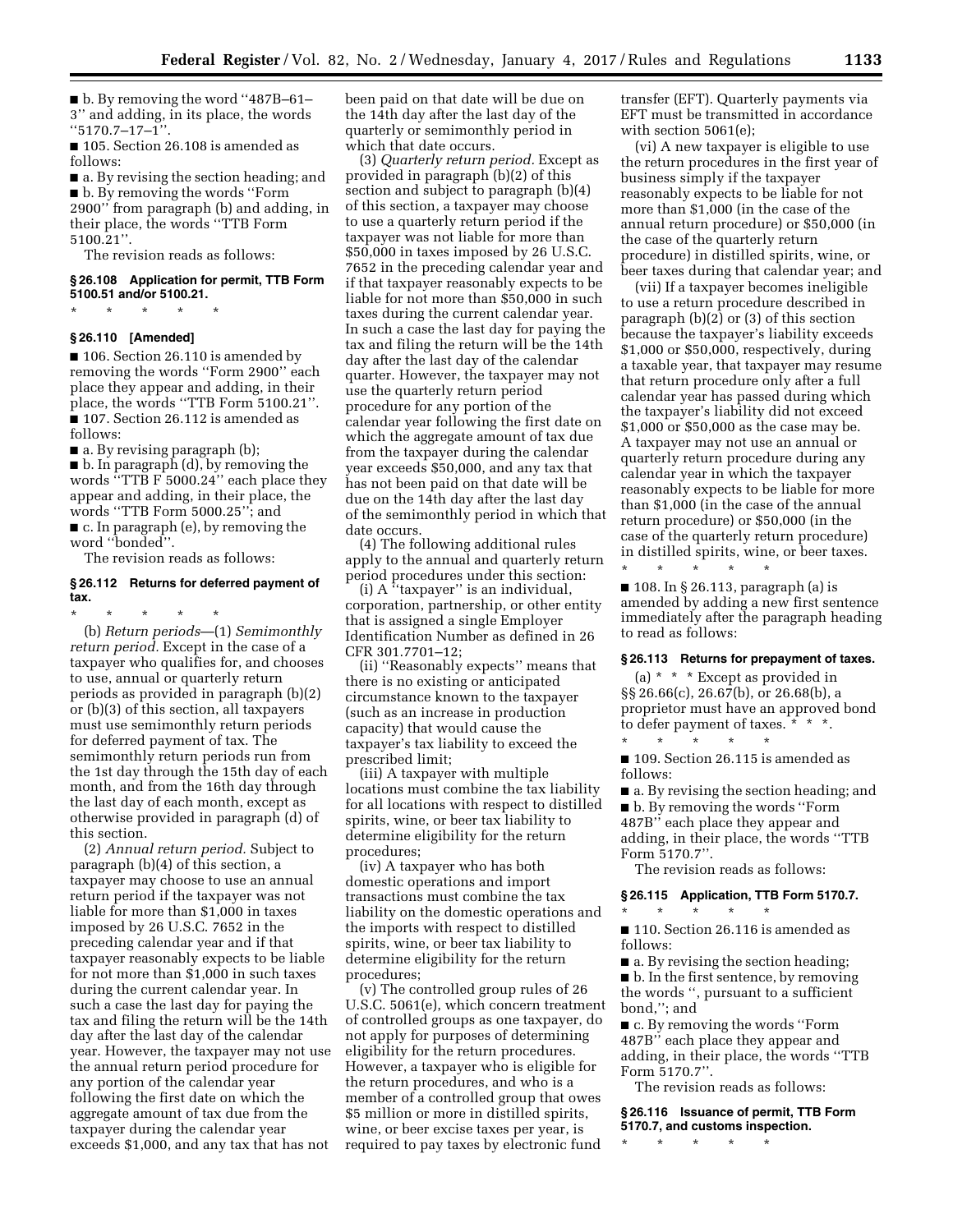## **§ 26.117 [Amended]**

■ 111. Section 26.117 is amended by removing the words ''Form 487B'' and adding, in their place, the words ''TTB Form 5170.7''.

## **§ 26.118 [Amended]**

■ 112. Section 26.118 is amended by removing the words ''Form 487B'' each place they appear and adding, in their place, the words ''TTB Form 5170.7''.

## **§ 26.119 [Amended]**

■ 113. Section 26.119 is amended by removing the words ''Form 487B'' and adding, in their place, the words ''TTB Form 5170.7''.

## **§ 26.165 [Amended]**

■ 114. In § 26.165, paragraph (a) introductory text is amended by removing the words ''TTB bond'' and adding, in their place, the words ''the bonded premises of a distilled spirits plant''.

■ 115. The heading for subpart Ib is revised to read as follows:

## **Subpart Ib—Shipment of Bulk Distilled Spirits From Puerto Rico, Without Payment of Tax, for Transfer From Customs Custody to the Bonded Premises of a Distilled Spirits Plant**

#### **§ 26.199 [Amended]**

■ 116. Section 26.199 is amended by removing the words ''internal revenue bond'' and adding, in their place, the words ''the bonded premises of a distilled spirits plant''.

### **§ 26.199d [Amended]**

■ 117. In § 26.199d, paragraph (b) is amended by removing the words ''internal revenue bond'' and adding, in their place, the words ''the bonded premises of a distilled spirits plant''.

■ 118. The heading for subpart Oa is revised to read as follows:

**Subpart Oa—Shipment of Bulk Distilled Spirits From the Virgin Islands, Without Payment of Tax, for Transfer From Customs Custody to the Bonded Premises of a Distilled Spirits Plant** 

## **PART 27—IMPORTATION OF DISTILLED SPIRITS, WINES, AND BEER**

■ 119. The authority citation for part 27 is revised to read as follows:

**Authority:** 5 U.S.C. 552(a), 19 U.S.C. 81c, 1202; 26 U.S.C. 5001, 5007, 5008, 5010, 5041, 5051, 5054, 5061, 5121, 5122–5124, 5201, 5205, 5207, 5232, 5273, 5301, 5313, 5555, 6109, 6302, 7805.

■ 120. Section 27.11 is amended as follows:

■ a. In the definition of "Bonded premises—distilled spirits plant'', by adding a second sentence; and

■ b. In the definition of "Eligible wine", by adding a second sentence.

The additions read as follows:

### **§ 27.11 Meaning of terms.**

\* \* \* \* \* *Bonded premises—distilled spirits plant.* \* \* \* This term includes premises described in the preceding sentence even if the distilled spirits plant proprietor, as authorized under the exemption set forth in § 19.151(d) of this chapter, has not provided a bond for the premises.

\* \* \* \* \*

\* \* \* \* \*

*Eligible wine.* \* \* \* For purposes of this definition, the phrase ''receipt in bond'' applies to wine on which tax has not been determined or paid that is received by the proprietor of a distilled spirits plant, even if the proprietor, as authorized under the exemption set forth in § 19.151(d) of this chapter, is not required to provide a bond for the premises where the wine is received.

#### **§ 27.40 [Amended]**

■ 121. In § 27.40, paragraph (a) is amended by removing the words ''entered into bond'' and adding, in their place, the words ''transferred to the bonded premises of a distilled spirits plant''.

### **§ 27.43 [Amended]**

■ 122. Section 27.43 is amended by removing the words ''entered into bond'' and adding, in their place, the words ''transferred to the bonded premises of a distilled spirits plant''.

### **§ 27.171 [Amended]**

■ 123. Section 27.171 is amended by removing the words ''internal revenue bond'' and adding, in their place, the words ''the bonded premises of a distilled spirits plant''.

■ 124. Section 27.175 is amended by adding a new second sentence immediately after the first sentence to read as follows:

## **§ 27.175 Receipt by consignee.**

\* \* \* Proprietors of distilled spirits plants may receive such imported spirits even if they are exempt from bond requirements under § 19.151(d) of this chapter. \* \* \*

## **PART 28—EXPORTATION OF ALCOHOL**

■ 125. The authority citation for part 28 is revised to read as follows:

**Authority:** 5 U.S.C. 552(a); 19 U.S.C. 81c, 1202; 26 U.S.C. 5001, 5007, 5008, 5041, 5051, 5054, 5061, 5121, 5122, 5201, 5205, 5207, 5232, 5273, 5301, 5313, 5555, 6109, 6302, 7805; 27 U.S.C. 203, 205; 44 U.S.C. 3504(h).

### **§§ 28.61, 28.62, 28.63, 28.64, 28.70, 28.72, 28.160, and 28.214 [Amended]**

■ 126. For each section indicated in the left-hand column of the table below, the section is amended by removing the text indicated in the middle column, and adding, in its place, the text indicated in the right-hand column:

| Section                                | Remove | Add                 |
|----------------------------------------|--------|---------------------|
|                                        |        | Bond, Form 5100.25. |
|                                        |        | 5100.25.            |
|                                        |        | Bond. Form 5100.30. |
|                                        |        | 5100.30.            |
|                                        |        | 5100.30.            |
|                                        |        | 5000.18.            |
|                                        |        | 5100.30.            |
|                                        |        | 5000.18.            |
|                                        |        | Bond, Form 5100.12. |
|                                        |        | 5100.12.            |
|                                        |        | Bond, Form 5110.67. |
|                                        |        | 5110.67.            |
| 28.64(a), twice in the fourth sentence |        | 5110.67.            |
| 28.64(b)                               |        | 5110.67.            |
| 28.64(b)                               |        | 5000.18.            |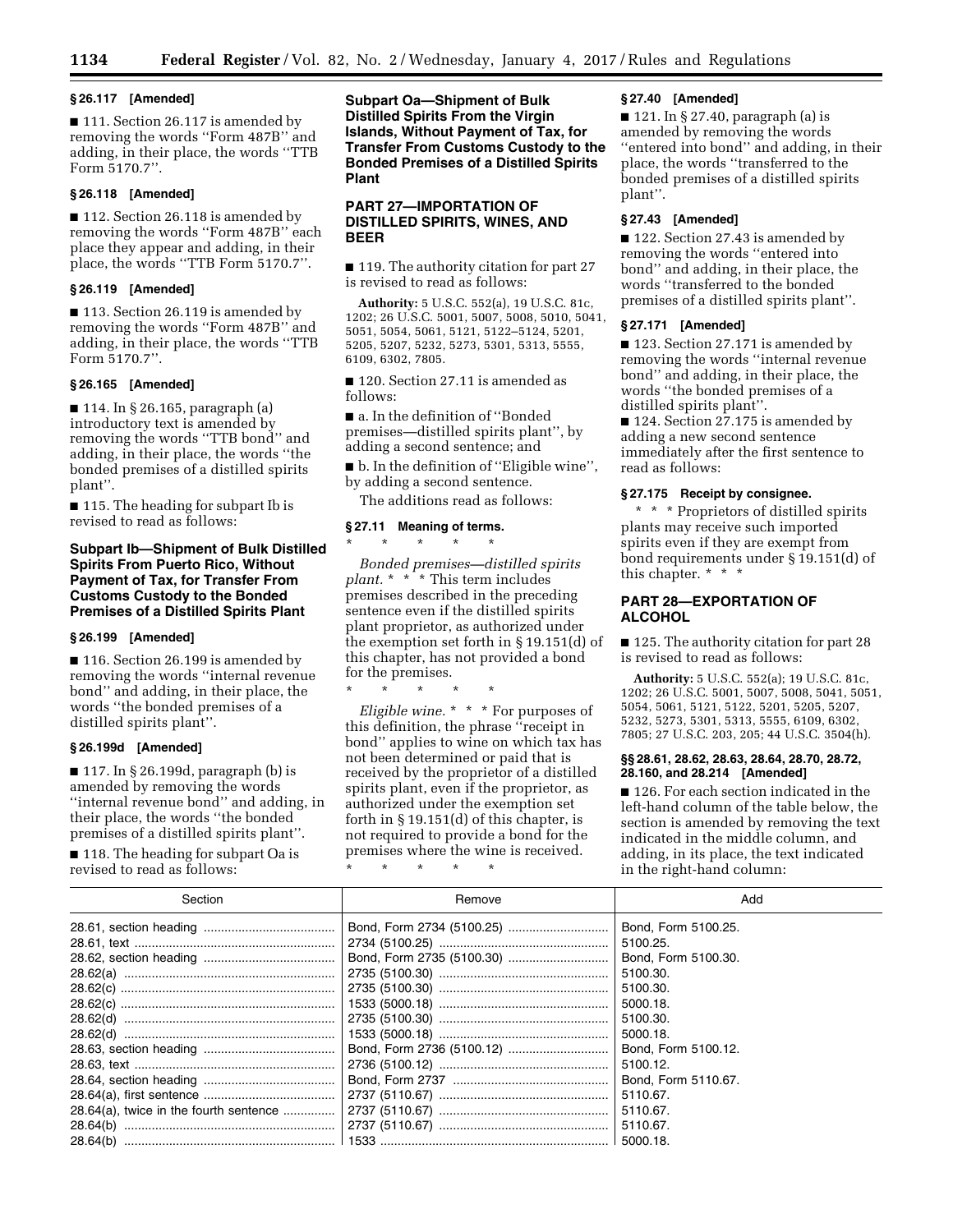| Section | Remove              | Add                                                 |
|---------|---------------------|-----------------------------------------------------|
|         | and 2736 (5100.12). | Termination of Bonds, Forms 5120.25 and<br>5100.12. |
|         |                     |                                                     |
|         | $(5110.68)$ .       |                                                     |
|         |                     | 5000.18.                                            |
|         |                     | Notice and claim, Form 5120.24.                     |
|         |                     | 5120.24.<br>5120.24.                                |

## **§ 28.3 [Amended]**

■ 127. In § 28.3, the list of related regulations is amended by removing the entry ''31 CFR Part 225—Acceptance of Bonds, Notes, or Other Obligations Issued or Guaranteed by the United States as Security in Lieu of Surety or Sureties on Penal Bonds'' and adding, in its place, the entry ''31 CFR part 225— Acceptance of Bonds Secured by Government Obligations in Lieu of Bonds with Sureties''.

■ 128. Section 28.11 is amended as follows:

■ a. In the definition of "Bonded premises—distilled spirits plant'', by adding a second sentence; and ■ b. In the definition of "Bonded wine cellar'', by adding a second sentence.

The additions read as follows:

#### **§ 28.11 Meaning of terms.**

\* \* \* \* \*

*Bonded premises—distilled spirits plant.* \* \* \* This term includes premises described in the preceding sentence even if the distilled spirits plant proprietor, as authorized under the exemption set forth in § 19.151(d) of this chapter, has not provided a bond for the premises.

*Bonded wine cellar.* \* \* \* This term includes premises described in the preceding sentences even if the proprietor, as authorized under the exemption set forth in § 24.146(d), has not provided a bond for the premises. \* \* \* \* \*

**§ 28.22 [Amended]** 

■ 129. Section 28.22 is amended by adding after the words ''principal on the bond'' the words ''or, if no bond is required, against the person liable for the tax''.

■ 130. Section 28.51 is amended as follows:

■ a. By redesignating the existing text as paragraph (a) and adding a paragraph heading; and

■ b. By adding paragraphs (b) and (c). The additions read as follows:

### **§ 28.51 General.**

(a) *Bond requirements.* \* \* \*

(b) *Exemption from bond* 

*requirements.* If a taxpayer described in

this paragraph exports distilled spirits, wine, or beer for which a bond is otherwise required under this part, the taxpayer is not required to file a bond for the exportation if all the following are true:

(1) In the case of exportation of distilled spirits or wine, the distilled spirits or wine is for nonindustrial use; and

(2) The taxpayer:

(i) Reasonably expects to be liable for not more than \$50,000 in taxes described in 26 U.S.C. 5061(d)(4) during the current calendar year;

(ii) Was liable for not more than \$50,000 in such taxes in the preceding calendar year; and

(iii) Pays such taxes on a deferred basis using a semimonthly, quarterly, or annual return period as described in 26 U.S.C. 5061(d).

(c) *Definitions.* For purposes of paragraph (b) of this section, the following terms have the meanings indicated:

*Nonindustrial use.* The nonindustrial uses of distilled spirits and wine are defined in subpart D of part 1 of this chapter.

*Reasonably expects.* When used with reference to a taxpayer, *reasonably expects* means that there is no existing or anticipated circumstances known to the taxpayer (such as an increase in production capacity) that would cause the taxpayer's tax liability to exceed the prescribed limit.

*Taxpayer.* A *taxpayer* is an individual, corporation, partnership, or other entity that is assigned a single Employer Identification Number (EIN) as defined in 26 CFR 301.7701–12. ■ 131. Section 28.52 is amended as follows:

■ a. In paragraph (a), by removing the words ''Circular No. 570'' and adding, in their place, the words "Circular 570"; and

■ b. By revising paragraph (b). The revision reads as follows:

### **§ 28.52 Corporate surety.**   $\star$   $\star$   $\star$

(b) Department of the Treasury Circular 570 is published in the **Federal**  **Register** annually on the first business day in July, and supplemental changes are published periodically thereafter. The most recent circular and any supplemental changes to it may be viewed on the Bureau of the Fiscal Service Web site at *[https://](https://www.fiscal.treasury.gov/fsreports/ref/suretyBnd/c570.htm) [www.fiscal.treasury.gov/fsreports/ref/](https://www.fiscal.treasury.gov/fsreports/ref/suretyBnd/c570.htm)  [suretyBnd/c570.htm.](https://www.fiscal.treasury.gov/fsreports/ref/suretyBnd/c570.htm)* 

■ 132. Section 28.53 is amended as follows:

\* \* \* \* \*

■ a. By revising the section heading; ■ b. By redesignating the existing text as

paragraph (a) and adding a paragraph heading; and ■ c. By adding paragraph (b).

The revision and additions read as follows:

### **§ 28.53 Deposit of securities or cash (including cash equivalent) in lieu of corporate surety.**

(a) *Deposit of securities.* \* \* \* (b) *Deposit of cash (including cash equivalent).* In lieu of corporate surety, a person may file a bond that guarantees payment of the liability by submitting cash or its equivalent (including a money order, cashier's check, or personal check). Cash or its equivalent must be no less than the penal sums of the required bonds. Cash equivalents must be payable to the Alcohol and Tobacco Tax and Trade Bureau.

\* \* \* \* \*

### **§ 28.54 [Amended]**

■ 133. Section 28.54 is amended by removing the words ''Form 1533'' and adding, in their place, the words ''TTB Form 5000.18''.

■ 134. In § 28.58, paragraphs (a) and (b) are revised to read as follows:

#### **§ 28.58 Operations or unit bond—distilled spirits.**

(a) *Spirits.* Where, as authorized in § 28.91, spirits are withdrawn without payment of tax, from the bonded premises of a distilled spirits plant on notice of the proprietor thereof, the approved operations or unit bond must cover such withdrawals if the proprietor is required to give a bond under part 19 of this chapter.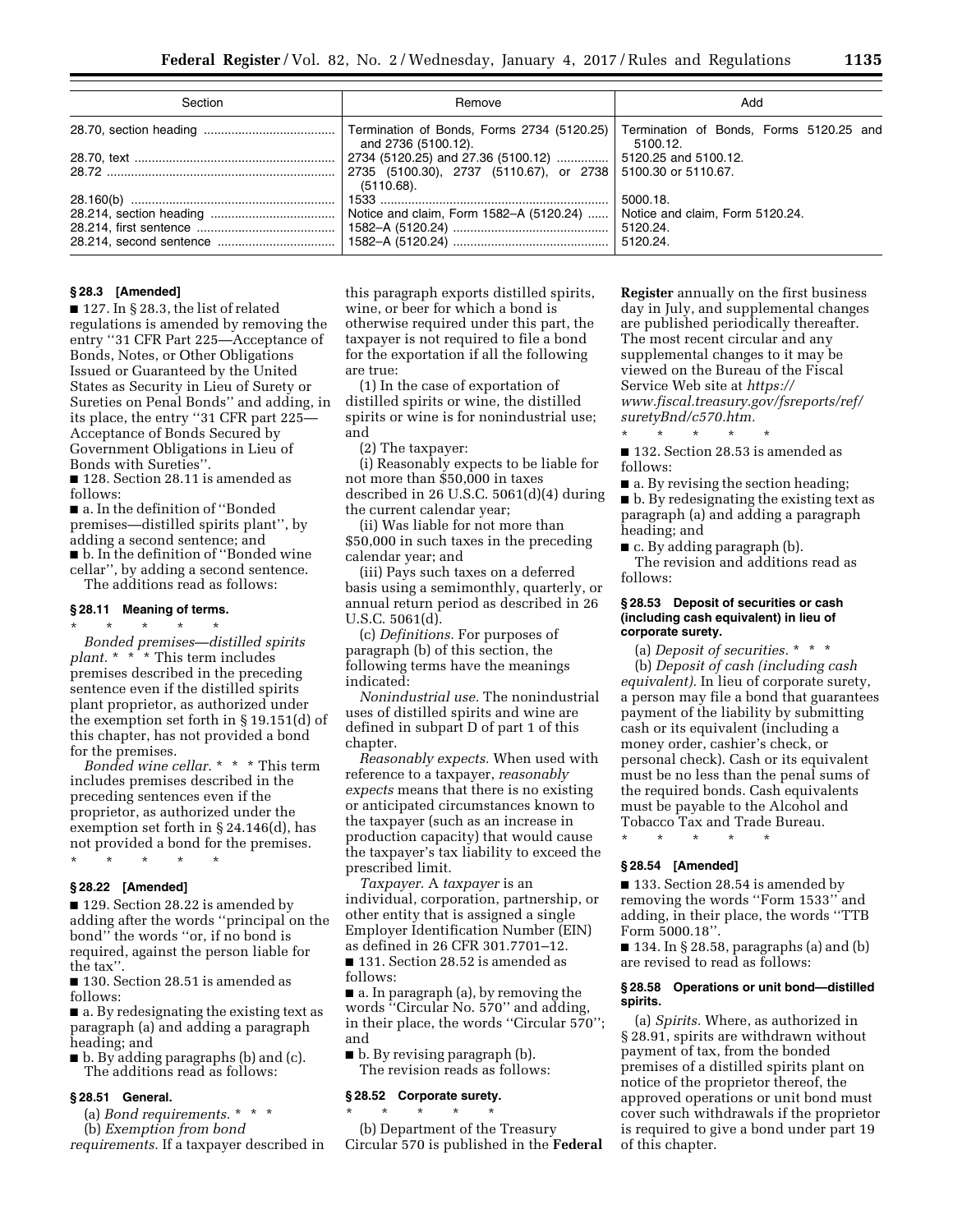(b) *Wine.* Where the provisions of part 19 of this chapter require an operations or unit bond to be given and approved to cover the operations of a distilled spirits plant and an adjacent bonded wine cellar, such bond will cover the withdrawal of wine without payment of tax, as authorized in § 28.121, from such bonded wine cellar on application for such withdrawal by the proprietor.

## \* \* \* \* \*

■ 135. Section 28.60 is revised to read as follows:

### **§ 28.60 Brewer's bond, Form 5130.22.**

When beer or beer concentrate is removed from a brewery without payment of tax for any of the purposes authorized in § 28.141, the brewer's bond, Form 5130.22, will cover the removals if a bond is required to be furnished under the provisions of part 25 of this chapter.

(49 Stat. 999, as amended (19 U.S.C. 81c); sec. 201, Pub. L. 85–859, 72 Stat. 1334, as amended, 1388, as amended (26 U.S.C. 5053, 5401))

## **§ 28.65 [Removed and Reserved]**

■ 136. Section 28.65 is removed and reserved.

■ 137. Section 28.67 is revised to read as follows:

## **§ 28.67 Superseding bonds and new bonds for previously exempt persons.**

(a) *Superseding bonds.* Superseding bonds will be required in case of insolvency or removal of any surety, and may, at the discretion of the appropriate TTB officer, be required in any other contingency affecting the validity or impairing the efficiency of such bond. Executors, administrators, assignees, receivers, trustees, or other persons acting in a fiduciary capacity, continuing or liquidating the business of the principal, must execute and file a superseding bond or obtain the consent of the surety or sureties on the existing bond or bonds. Where, under the provisions of § 28.72, the surety on any bond given under this subpart has filed an application to be relieved of liability under said bond and the principal desires or intends to continue the business or operations to which such bond relates, he must file a valid superseding bond to be effective on or before the date specified in the surety's notice. If the principal does not file a superseding bond when required, he must discontinue the operations intended to be covered by such bond forthwith. Superseding bonds must show the date of execution and the effective date.

(b) *New bonds for previously exempt persons.* If a person has not furnished a bond as provided in this subpart because the person was exempt from bond requirements under § 28.51(b), the person must furnish the required bond for any exportation that occurs during any period to which any of the exemption criteria in § 28.51(b) do not apply to the person.

(72 Stat. 1336, 1362; 26 U.S.C. 5062, 5214) ■ 138. Section 28.71 is revised to read as follows:

### **§ 28.71 Termination of bonds, Forms 5100.30 and 5110.67.**

(a) *General.* Continuing bonds, Forms 5100.30 and 5110.67, covering distilled spirits and/or wines withdrawn from time to time without payment of tax under this part, may be terminated as to liability for future withdrawals under the following circumstances:

(1) Pursuant to application of surety as provided in § 28.72;

(2) On approval of a superseding bond as provided in § 28.67; or

(3) On written notification to the appropriate TTB officer by the principal of the discontinuance of withdrawals under the bond (including discontinuance of withdrawals under the bond because the proprietor has become exempt from bond requirements under § 28.51(b)).

(b) *Cancellation.* When no further withdrawals are to be made under a bond on Form 5100.30 or 5110.67 under the circumstances specified in paragraph (a), the bond will be canceled by the appropriate TTB officer in the manner and subject to the conditions provided in § 28.70.

(Sec. 201, Pub. L. 85–859, 72 Stat. 1336, as amended, 1352, as amended, 1353, as amended (26 U.S.C. 5062, 5175, 5176))

■ 139. Section 28.73 is revised to read as follows:

# **§ 28.73 Relief of surety from bond.**

(a) *Bonds, Forms 5120.25 and 5100.12.* The surety on a bond given on Form 5120.25 or Form 5100.12 will be relieved from his liability under the bond when the bond has been canceled as provided for in § 28.70.

(b) *Bonds, Forms 5100.30 and 5110.67.* Where the surety on a bond given on Form 5100.30 or Form 5110.67 has filed application for relief from liability, as provided in § 28.72, the surety will be relieved from liability for withdrawals made wholly subsequent to the date specified in the notice, or on the effective date of a superseding bond, if one is given. Notwithstanding such relief, the liability of the surety will continue until the spirits and/or wines withdrawn without payment of tax under the bond have been properly accounted for.

(Sec. 201, Pub. L. 85–859, 72 Stat. 1336, as amended, 1352, as amended, 1353, as amended (26 U.S.C. 5062, 5175, 5176))

■ 140. Section 28.74 is revised to read as follows:

### **§ 28.74 Release of pledged securities or cash (including cash equivalents).**

Securities of the United States, pledged and deposited as provided in § 28.53, will be released only in accordance with the provisions of 31 CFR part 225. Securities and cash (including cash equivalents) will not be released by the appropriate TTB officer until liability under the bond for which they were pledged has been terminated. When the appropriate TTB officer is satisfied that they may be released, he will fix the date or dates on which a part or all of such securities and cash (including cash equivalents) may be released. At any time prior to the release, the appropriate TTB officer may extend the date of release for such additional length of time as he deems necessary.

(61 Stat. 650; 6 U.S.C. 15)

#### **§ 28.80 [Amended]**

■ 141. Section 28.80 is amended by removing the last sentence.

### **§ 28.91 [Amended]**

■ 142. In § 28.91, paragraph (b) is amended by removing the words ''All withdrawals'' and adding, in their place, the words ''Except as provided in § 28.51(b), all withdrawals''.

#### **§ 28.95 [Amended]**

■ 143. Section 28.95 is amended by removing the words ''in internal revenue bond'' and adding, in their place, the words ''on the bonded premises of a distilled spirits plant''.

### **§ 28.96 [Amended]**

■ 144. Section 28.96 is amended by removing the words ''required bond'' and adding, in their place, the words ''bond (if required)''.

### **§ 28.116 [Amended]**

 $\blacksquare$  145. In § 28.116, paragraph (d) is amended by removing the words ''principal on the bond under which the spirits were withdrawn'' and adding, in their place, the words ''person who withdrew the spirits''.

### **§ 28.117 [Amended]**

■ 146. Section 28.117 is amended as follows:

■ a. In the first sentence, by removing the words ''principal on the bond under which the spirits were withdrawn'' and adding, in their place, the words

''person who withdrew the spirits''; and